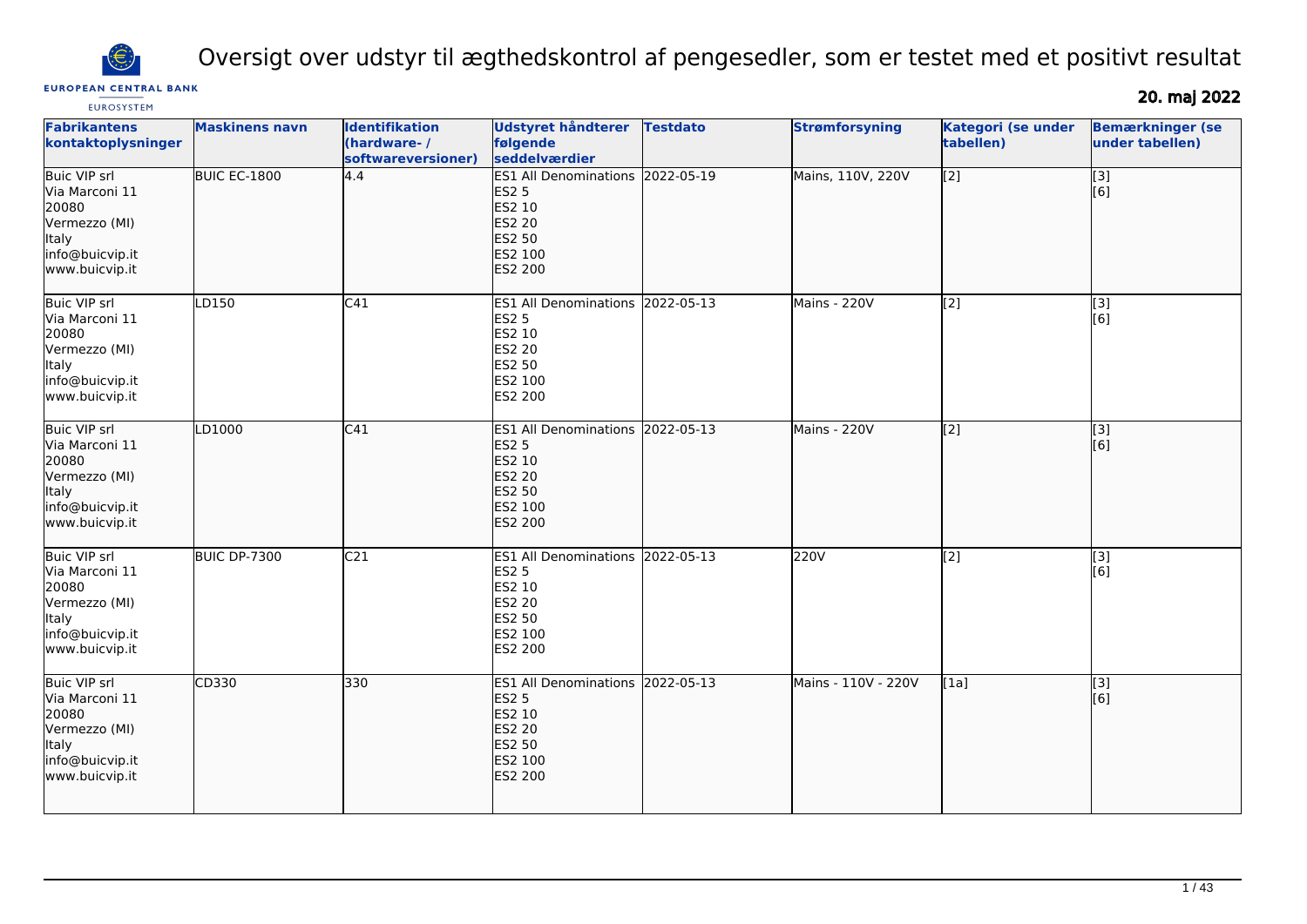

| <b>Fabrikantens</b><br>kontaktoplysninger                                                                                                               | <b>Maskinens navn</b> | <b>Identifikation</b><br>(hardware-/<br>softwareversioner) | Udstyret håndterer<br>følgende<br>seddelværdier                                                                       | <b>Testdato</b> | <b>Strømforsyning</b> | Kategori (se under<br>tabellen) | <b>Bemærkninger (se</b><br>under tabellen) |
|---------------------------------------------------------------------------------------------------------------------------------------------------------|-----------------------|------------------------------------------------------------|-----------------------------------------------------------------------------------------------------------------------|-----------------|-----------------------|---------------------------------|--------------------------------------------|
| Lidix Co Ltd<br>505 Kolon Digital<br>Tower Billant 222-7,<br>Guro-Dong, Goro-Gu<br>152-777<br>Seoul<br>Korea<br>www.lidix.co.kr                         | $CL-2$                | CL-MAIN_V05                                                | <b>ES1 All Denominations</b><br><b>ES2 5</b><br>ES2 10<br>ES2 20<br><b>ES2 50</b><br>ES2 100<br><b>ES2 200</b>        | 2022-05-12      | 100V-240V             | [2]                             | $\overline{[3]}$                           |
| Crane Payment<br><b>Innovations</b><br>109 Chemin du Pont-du-<br>Centenaire<br>CH-1228<br>Plan-les-Quates<br>Switzerland<br>www.CranePI.com             | <b>BNR</b> series     | 481EUR05018                                                | <b>ES1 All Denominations</b><br><b>ES2 5</b><br>ES2 10<br><b>ES2 20</b><br>ES2 50<br>ES2 100<br><b>ES2 200</b>        | 2022-05-04      | 24V, 220V             | [1b]                            | [3]<br>[6]                                 |
| <b>CM Europe GmbH</b><br>Mündelheimer Weg 60<br>40472<br>Düsseldorf<br>Germany<br>info@jcmglobal.eu<br>www.jcmglobal.eu                                 | <b>EBA-4x Series</b>  | $V1.56-41$                                                 | ES1 All Denominations 2022-05-04<br><b>ES2 5</b><br>ES2 10<br><b>ES2 20</b><br><b>ES2 50</b><br>ES2 100<br>ES2 200    |                 | 12V/24V               | [1b]                            | $\overline{[3]}$                           |
| Kisan Electronics Co<br>Ltd<br>273-1 Sungsoo-Dong<br>2GA 3 Dong<br>Sungdong-Gu 133, 831<br>Seoul<br>South Korea<br>yshin21@kisane.com<br>www.kisane.com | NEWTON mini           | Main: v1.6, Reco: v1.6                                     | <b>ES1 All Denominations</b><br><b>ES2 5</b><br>ES2 10<br><b>ES2 20</b><br><b>ES2 50</b><br>ES2 100<br><b>ES2 200</b> | 2022-04-28      | 110; 220V             | [2]                             | $\overline{[3]}$<br>[6]                    |
| CM Europe B.V.<br>Danzigweg 15<br>7418 EN<br>Deventer<br>Nederland<br>info@cmeurope.com<br>www.cmeurope.com                                             | <b>B110</b>           | $C21-1$                                                    | <b>ES1 All Denominations</b><br><b>ES2 5</b><br>ES2 10<br><b>ES2 20</b><br><b>ES2 50</b><br>ES2 100<br>ES2 200        | 2022-04-21      | 100-240V              | [2]                             | [3]<br>[6]                                 |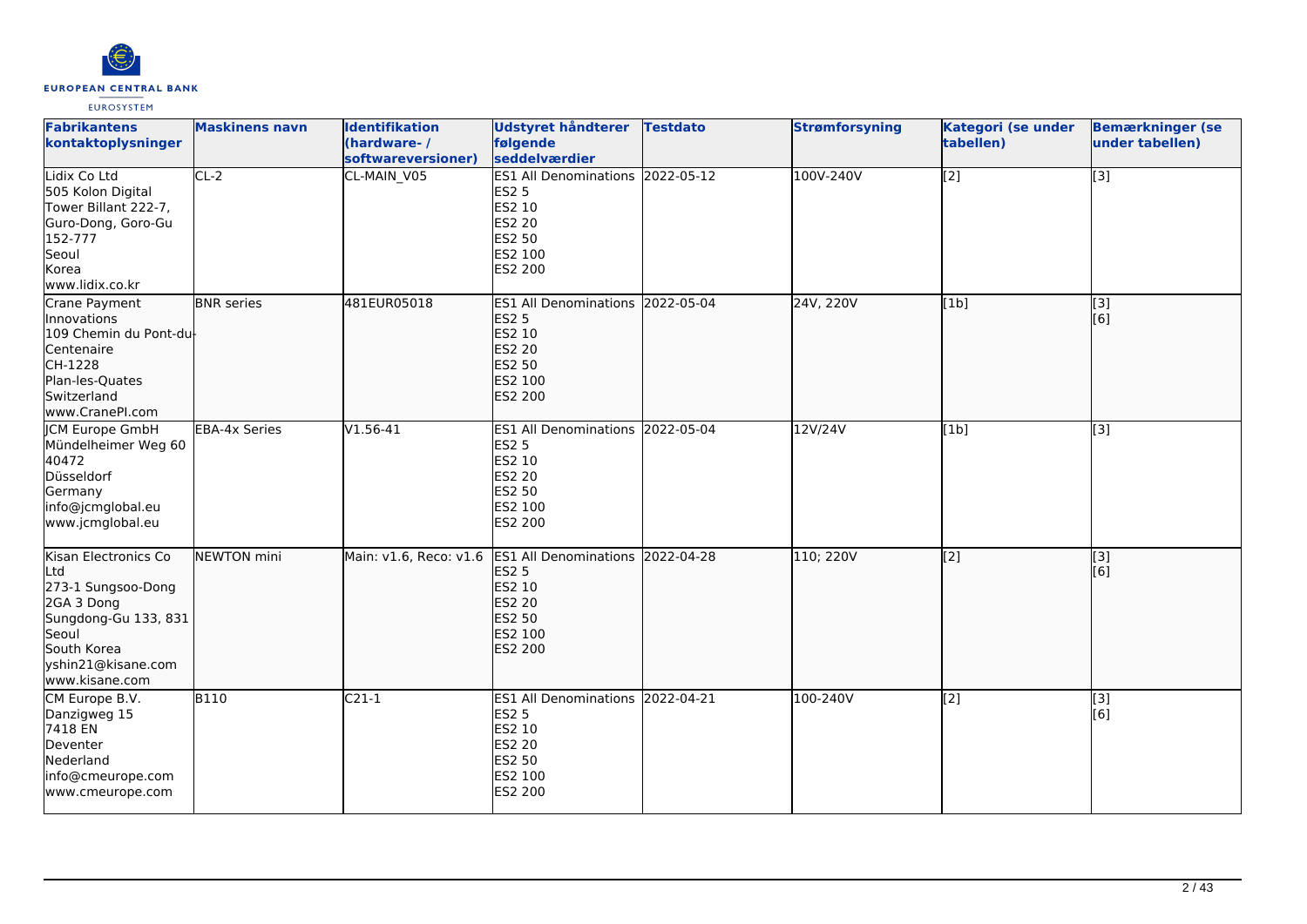

| <b>Fabrikantens</b><br>kontaktoplysninger                                                                                            | <b>Maskinens navn</b> | <b>Identifikation</b><br>(hardware-/<br>softwareversioner) | Udstyret håndterer Testdato<br>følgende<br>seddelværdier                                                    | <b>Strømforsyning</b>                                                            | Kategori (se under<br>tabellen) | <b>Bemærkninger (se</b><br>under tabellen) |
|--------------------------------------------------------------------------------------------------------------------------------------|-----------------------|------------------------------------------------------------|-------------------------------------------------------------------------------------------------------------|----------------------------------------------------------------------------------|---------------------------------|--------------------------------------------|
| Iternet-European<br>Distribution<br>Via S. Merli 64/66<br>29122<br>Piacenza<br>Italy<br>www.iternet-<br>securitysystems.com          | HT-6070               | V12                                                        | ES1 All Denominations 2022-04-14<br><b>ES2 5</b><br>ES2 10<br><b>ES2 20</b><br>ES2 50<br>ES2 100<br>ES2 200 | DC 12 Vdc                                                                        | [1a]                            | [3]<br>[6]                                 |
| Iternet-European<br>Distribution<br>Via S. Merli 64/66<br>29122<br>Piacenza<br>Italy<br>lwww.iternet-<br>securitysystems.com         | <b>HT-7100</b>        | CO <sub>2</sub>                                            | ES1 All Denominations 2022-04-14<br><b>ES2 5</b><br>ES2 10<br>ES2 20<br>ES2 50<br>ES2 100<br>ES2 200        | Rechargeable battery - [1a]<br>Adapter (INPUT:100-24<br>OVac-<br>OUTPUT:12Vdc/1A |                                 | $\overline{[}3]$<br>[6]                    |
| Masterwork<br>Automodules<br>4F, 223, Chong Yang<br>lRd.<br>115 Nangang<br>Taipei<br>Taiwan<br>www.automodules.com                   | CashPoint (OEM)       | EUR 002.110                                                | ES1 All Denominations 2022-04-14<br><b>ES2 5</b><br>ES2 10<br><b>ES2 20</b><br>ES2 50<br>ES2 100<br>ES2 200 | 110V; 220V                                                                       | [1b]                            | $\vert$ [3]<br>[6]                         |
| Cashtester/Amwit<br>Security B.V.<br>De Corridor 9<br>3621 ZA<br>Breukelen<br>Netherlands<br>mw@cashtester.com<br>www.cashtester.com | CT411                 | V1.81                                                      | ES1 All Denominations 2022-04-12<br><b>ES2 5</b><br>ES2 10<br>ES2 20<br>ES2 50<br>ES2 100<br>ES2 200        | Other: 12V                                                                       | [1a]                            | [3]<br>[6]                                 |
| Masterwork<br>Automodules<br>4F, 223, Chong Yang<br>lRd.<br>115 Nangang<br>Taipei<br>Taiwan<br>www.automodules.com                   | <b>BEAM</b>           | EUR 002.117                                                | ES1 All Denominations 2022-04-11<br><b>ES2 5</b><br>ES2 10<br><b>ES2 20</b><br>ES2 50<br>ES2 100<br>ES2 200 | 110-220V                                                                         | $\overline{[2]}$                | $\vert$ [3]<br>[6]                         |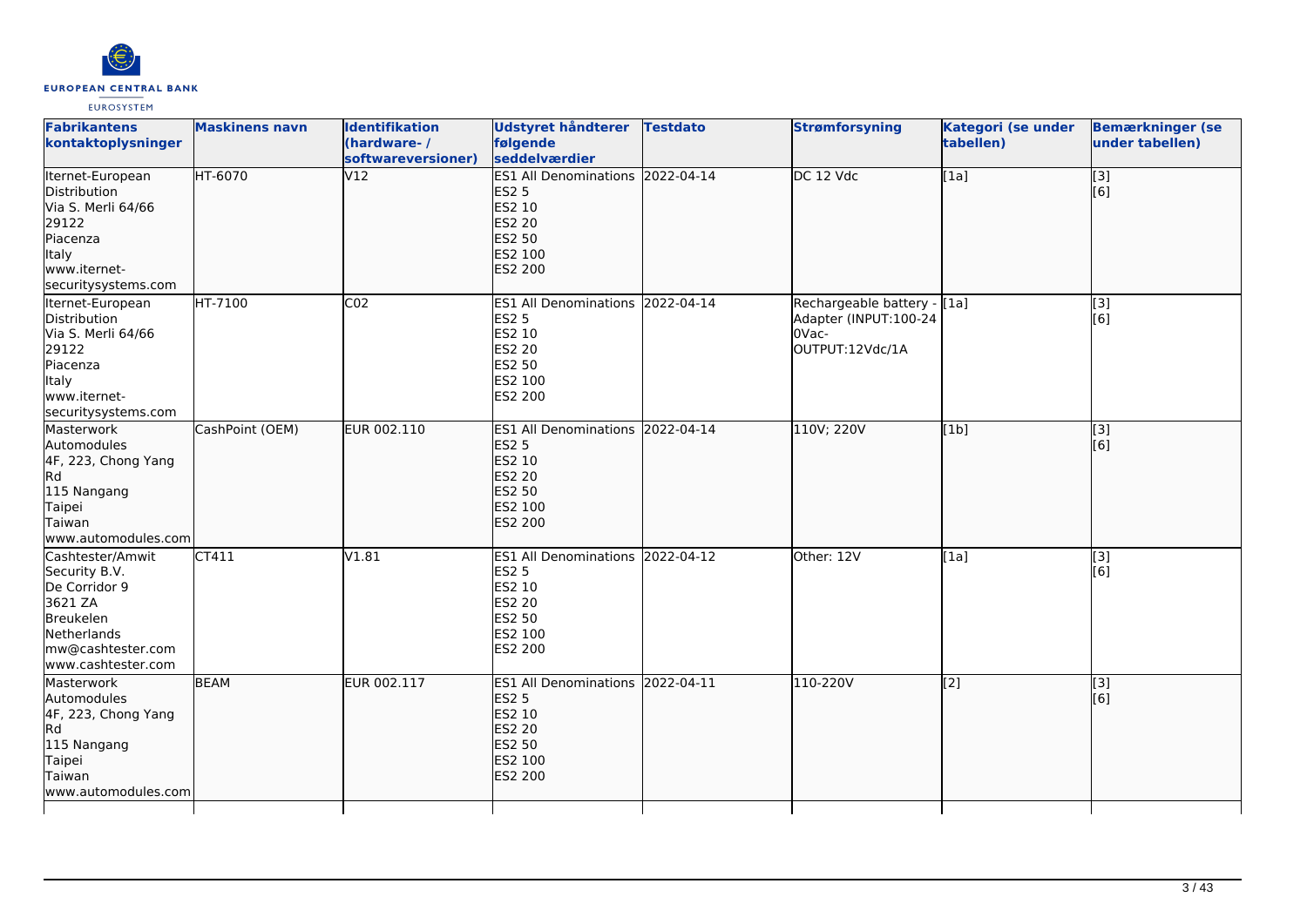

| <b>Fabrikantens</b><br>kontaktoplysninger                                                                                            | <b>Maskinens navn</b> | <b>Identifikation</b><br>(hardware-/<br>softwareversioner)                                     | <b>Udstyret håndterer</b><br>følgende<br>seddelværdier                                                                                     | <b>Testdato</b> | <b>Strømforsyning</b> | Kategori (se under<br>tabellen) | <b>Bemærkninger (se</b><br>under tabellen)                                  |
|--------------------------------------------------------------------------------------------------------------------------------------|-----------------------|------------------------------------------------------------------------------------------------|--------------------------------------------------------------------------------------------------------------------------------------------|-----------------|-----------------------|---------------------------------|-----------------------------------------------------------------------------|
| <b>TNSi Europe GmbH</b><br>Amsterdamsestrasse<br>230<br>50735<br>Köln<br>Germany<br>www.t-ns.co.jp                                   | <b>BR-7200B</b>       | <b>Banknote Circulary</b><br>Acceptor for Ticketing<br><b>Validation Software</b><br>Val. V.51 | ES15<br><b>ES1 10</b><br>ES1 20<br>ES1 50<br>ES1 100<br>ES1 200<br><b>ES2 5</b><br>ES2 10<br><b>ES2 20</b><br>ES2 50<br>ES2 100<br>ES2 200 | 2022-03-30      | Other: 24V            | [1b]                            | $\begin{bmatrix} 2 \\ 3 \\ 6 \end{bmatrix}$<br>$\overline{[}8]$             |
| <b>TNSi Europe GmbH</b><br>Amsterdamsestrasse<br>230<br>50735<br>Köln<br>Germany<br>www.t-ns.co.jp                                   | <b>BV-6200G</b>       | <b>Validation Software</b><br>Val. V.51                                                        | <b>ES15</b><br>ES1 10<br>ES1 20<br>ES1 50<br>ES1 100<br>ES1 200<br><b>ES2 5</b><br>ES2 10<br>ES2 20<br>ES2 50<br>ES2 100<br>ES2 200        | 2022-03-30      | Other: 24 V           | [1b]                            | $\overline{[2]}$<br>$\begin{bmatrix} 1 & 3 \\ 6 & 1 \\ 1 & 6 \end{bmatrix}$ |
| Cashtester/Amwit<br>Security B.V.<br>De Corridor 9<br>3621 ZA<br>Breukelen<br>Netherlands<br>mw@cashtester.com<br>www.cashtester.com | <b>BC 141 SD</b>      | C41                                                                                            | ES1 All Denominations 2022-03-29<br><b>ES2 5</b><br>ES2 10<br>ES2 20<br>ES2 50<br>ES2 100<br>ES2 200                                       |                 | 220V                  | $\overline{[2]}$                | $\overline{[3]}$<br>[6]                                                     |
| Cashtester/Amwit<br>Security B.V.<br>De Corridor 9<br>3621 ZA<br><b>Breukelen</b><br>Netherlands<br>mw@cashtester.com                | <b>BC 241 SD</b>      | C41                                                                                            | ES1 All Denominations 2022-03-23<br><b>ES2 5</b><br>ES2 10<br>ES2 20<br>ES2 50<br>ES2 100<br>ES2 200                                       |                 | 100-240V              | $\overline{[2]}$                | $\overline{[}3]$<br>[6]                                                     |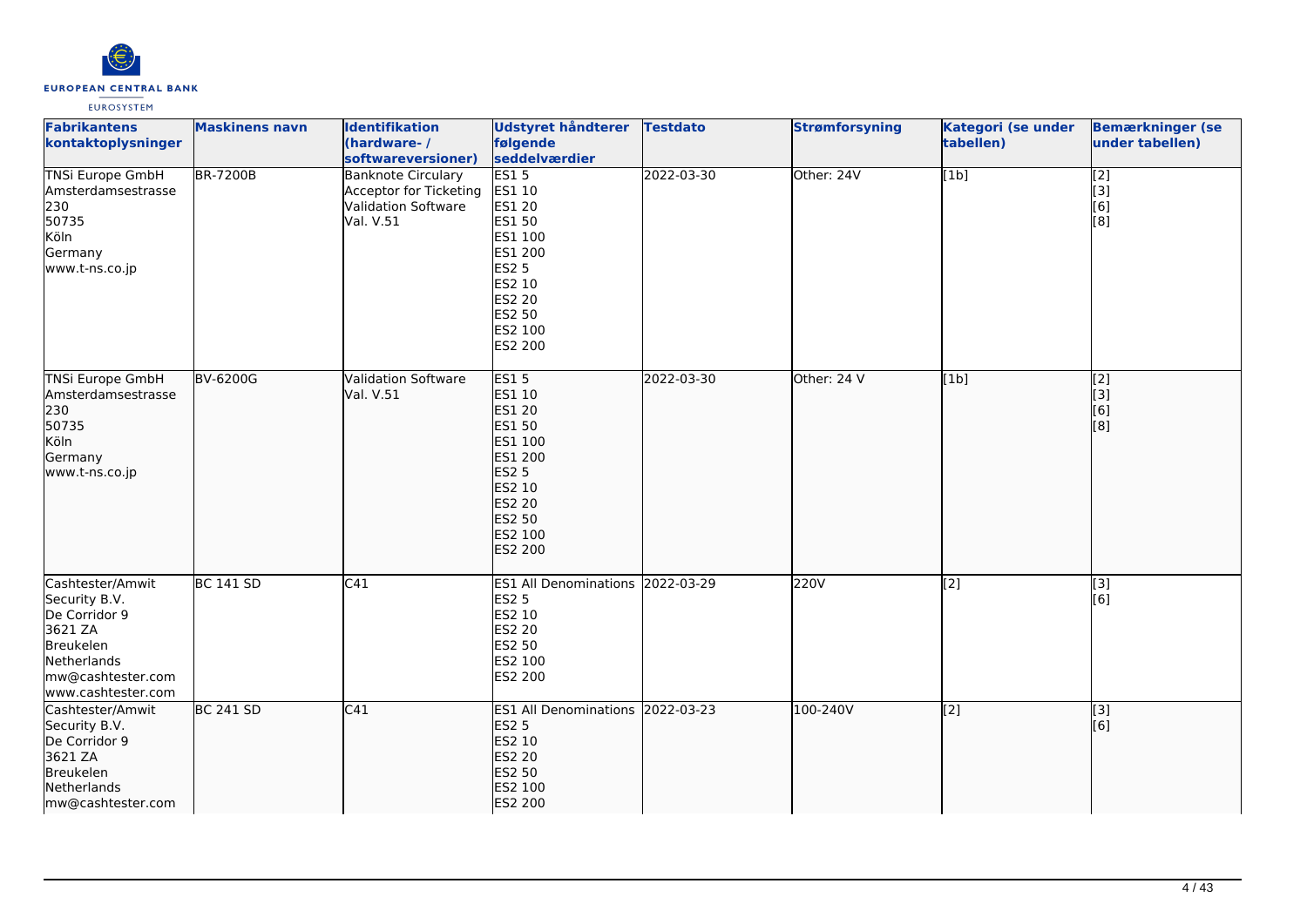

| <b>Fabrikantens</b><br>kontaktoplysninger                                                                                                                                                                             | <b>Maskinens navn</b> | <b>Identifikation</b><br>(hardware-/<br>softwareversioner) | <b>Udstyret håndterer</b><br>følgende<br>seddelværdier                                                             | <b>Testdato</b> | <b>Strømforsyning</b> | Kategori (se under<br>tabellen) | <b>Bemærkninger (se</b><br>under tabellen) |
|-----------------------------------------------------------------------------------------------------------------------------------------------------------------------------------------------------------------------|-----------------------|------------------------------------------------------------|--------------------------------------------------------------------------------------------------------------------|-----------------|-----------------------|---------------------------------|--------------------------------------------|
| www.cashtester.com<br>Cashtester/Amwit<br>Security B.V.<br>De Corridor 9<br>3621 ZA<br>Breukelen<br>Netherlands<br>mw@cashtester.com<br>www.cashtester.com                                                            | <b>CT 334</b>         | $\overline{C12}$                                           | ES1 All Denominations 2022-03-23<br><b>ES2 5</b><br>ES2 10<br><b>ES2 20</b><br><b>ES2 50</b><br>ES2 100<br>ES2 200 |                 | 12V                   | $\overline{[1a]}$               | $\overline{[}3]$<br>[6]<br>[4a]            |
| Safescan B.V.<br>Heliumstraat 14<br>2718 SL<br>Zoetermeer<br>Holland<br>info@safescan.com<br>lwww.safescan.com                                                                                                        | Safescan 2865-S (G2)  | 2865SG2-E04                                                | ES1 All Denominations 2022-03-16<br><b>ES2 5</b><br>ES2 10<br><b>ES2 20</b><br>ES2 50<br>ES2 100<br><b>ES2 200</b> |                 | 100-240V              | [2]                             | $\begin{bmatrix} 3 \\ 6 \end{bmatrix}$     |
| Fujitsu Frontech<br>Limited<br>1766 Yanokuchi, Inagi-<br>shi<br>206-855<br>Tokyo<br>Japan<br>www.frontech.fujitsu.c<br>om/en                                                                                          | G60 BRU               | <b>BV10</b><br>EU35AA                                      | ES1 All Denominations 2022-03-04<br><b>ES2 5</b><br>ES2 10<br>ES2 20<br>ES2 50<br>ES2 100<br>ES2 200               |                 | 24V DC                | [2]                             | [3]                                        |
| Hyundai MIB<br>International Co. Ltd.<br>3301, A Bld, 17, Gosan-<br>ro 148beon-gil<br>15850<br>Gunpo-si, Gyeonggi-do,<br>15850, Gunpo City<br>KOREA (Republic)<br>sjpark5423@hyundaim<br>ib.com<br>www.hyundaimib.com | $MIB-15$              | Main: 5.8; Image: 3.0                                      | ES1 All Denominations 2022-02-24<br><b>ES2 5</b><br>ES2 10<br><b>ES2 20</b><br>ES2 50<br>ES2 100<br><b>ES2 200</b> |                 | Mains                 | [2]                             | $\vert$ [3]<br>[6]                         |
| Comercial del Sur de<br>Papelariá, S.L.<br>C/. Bodequeros, 54                                                                                                                                                         | KF14930-N2            | C <sub>22</sub>                                            | ES1 All Denominations 2022-02-22<br><b>ES2 5</b><br>ES2 10                                                         |                 | Adapter 12V DC        | [1a]                            | [3]                                        |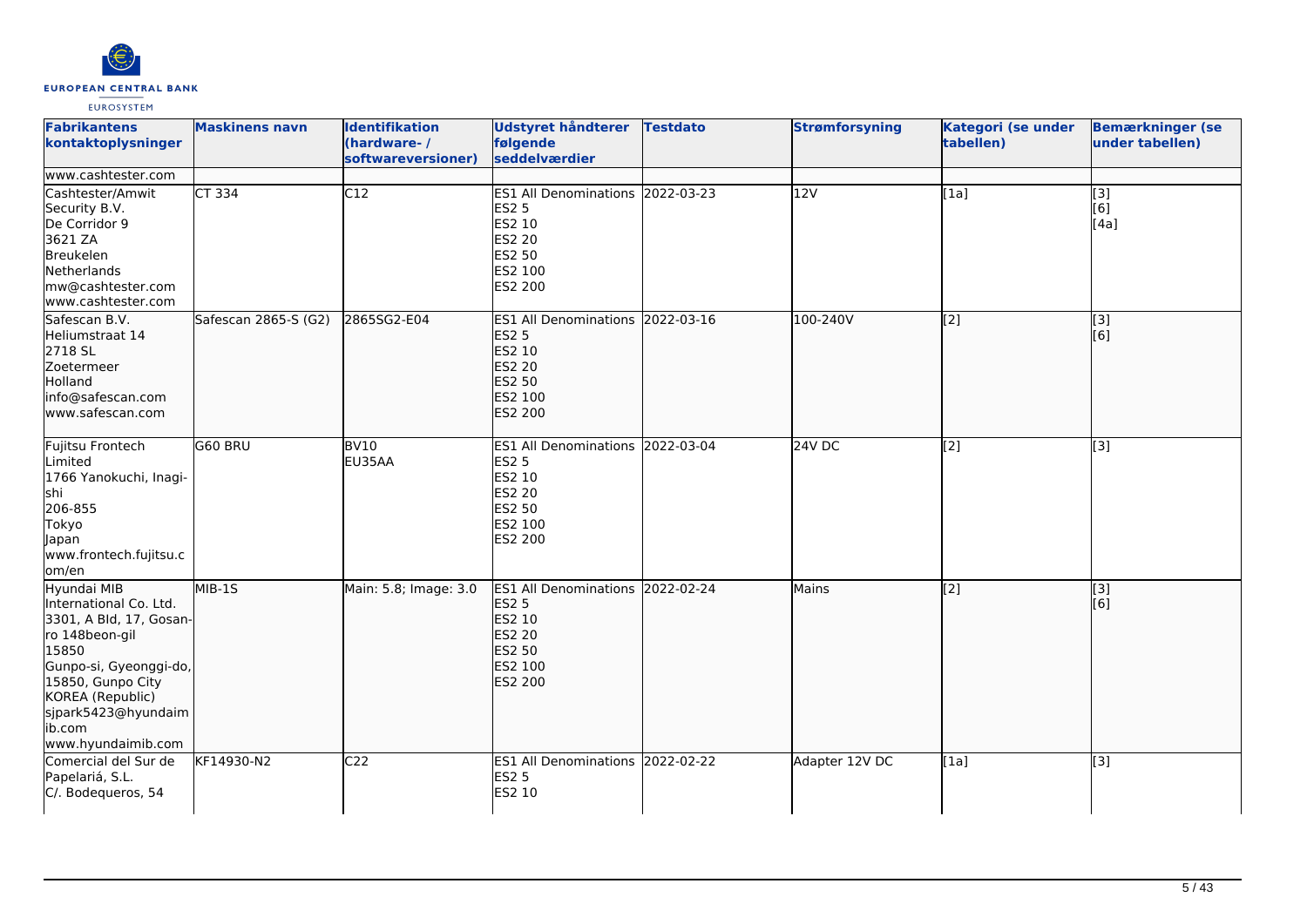

| <b>Fabrikantens</b><br>kontaktoplysninger                                                                                                                                                   | <b>Maskinens navn</b> | <b>Identifikation</b><br>(hardware-/<br>softwareversioner)                                                          | <b>Udstyret håndterer</b><br>følgende<br>seddelværdier                                                      | <b>Testdato</b> | <b>Strømforsyning</b> | Kategori (se under<br>tabellen) | <b>Bemærkninger (se</b><br>under tabellen) |
|---------------------------------------------------------------------------------------------------------------------------------------------------------------------------------------------|-----------------------|---------------------------------------------------------------------------------------------------------------------|-------------------------------------------------------------------------------------------------------------|-----------------|-----------------------|---------------------------------|--------------------------------------------|
| 29006<br>Málaga<br>Spain<br>www.liderpapel.com                                                                                                                                              |                       |                                                                                                                     | ES2 20<br>ES2 50<br>ES2 100<br>ES2 200                                                                      |                 |                       |                                 |                                            |
| Nanjing NUMENMATIC<br>TECH Co., LTD<br>$606$ #, Jiuzhou B<br>Building, PingYang<br>325400<br>WenZhou City<br>China<br>brian@numenmatic.co<br>lm.<br>www.numenmatic.com                      | Numenmatic SH-27C     | Mainboard; CIS; IR;<br>MG; UV; Motor<br>SW1:11520<br>SW2:A8611333<br>SW3:CSNM06C10306<br>SW4:20220221190159 ES2 100 | ES1 All Denominations 2022-02-21<br><b>ES2 5</b><br>ES2 10<br>ES2 20<br><b>ES2 50</b><br>ES2 200            |                 | 110V 220V             | [2]                             | [3]<br>[6]                                 |
| Suzhou Ribao<br>Technology Co., Ltd<br>No.299, YuanQi Rd<br>Yuanhe Technology<br>Park<br>Xiangcheng<br>215133<br>Suzhou<br>China<br>info@nippo.com.cn<br>www.ribaotechnology.c<br><b>om</b> | $BC-40$               | <b>ECB: 0002</b>                                                                                                    | ES1 All Denominations 2022-02-14<br><b>ES2 5</b><br>ES2 10<br>ES2 20<br>ES2 50<br>ES2 100<br>ES2 200        |                 | 110V, 220V            | [2]                             | $[3]$<br>[6]                               |
| Masterwork<br>Automodules<br>4F, 223, Chong Yang<br>Rd<br>115 Nangang<br>Taipei<br>Taiwan<br>www.automodules.com                                                                            | NC-3301               | EUR 002.007                                                                                                         | ES1 All Denominations 2022-02-09<br><b>ES2 5</b><br>ES2 10<br>ES2 20<br>ES2 50<br>ES2 100<br><b>ES2 200</b> |                 | 110V - 220V           | [2]                             | [3]<br>[6]                                 |
| Masterwork<br>Automodules<br>4F, 223, Chong Yang<br>R <sub>d</sub><br>115 Nangang                                                                                                           | NC-3501               | EUR 002.007                                                                                                         | ES1 All Denominations 2022-02-09<br><b>ES2 5</b><br>ES2 10<br><b>ES2 20</b><br>ES2 50                       |                 | 110V - 220V           | [2]                             | [3]<br>[6]                                 |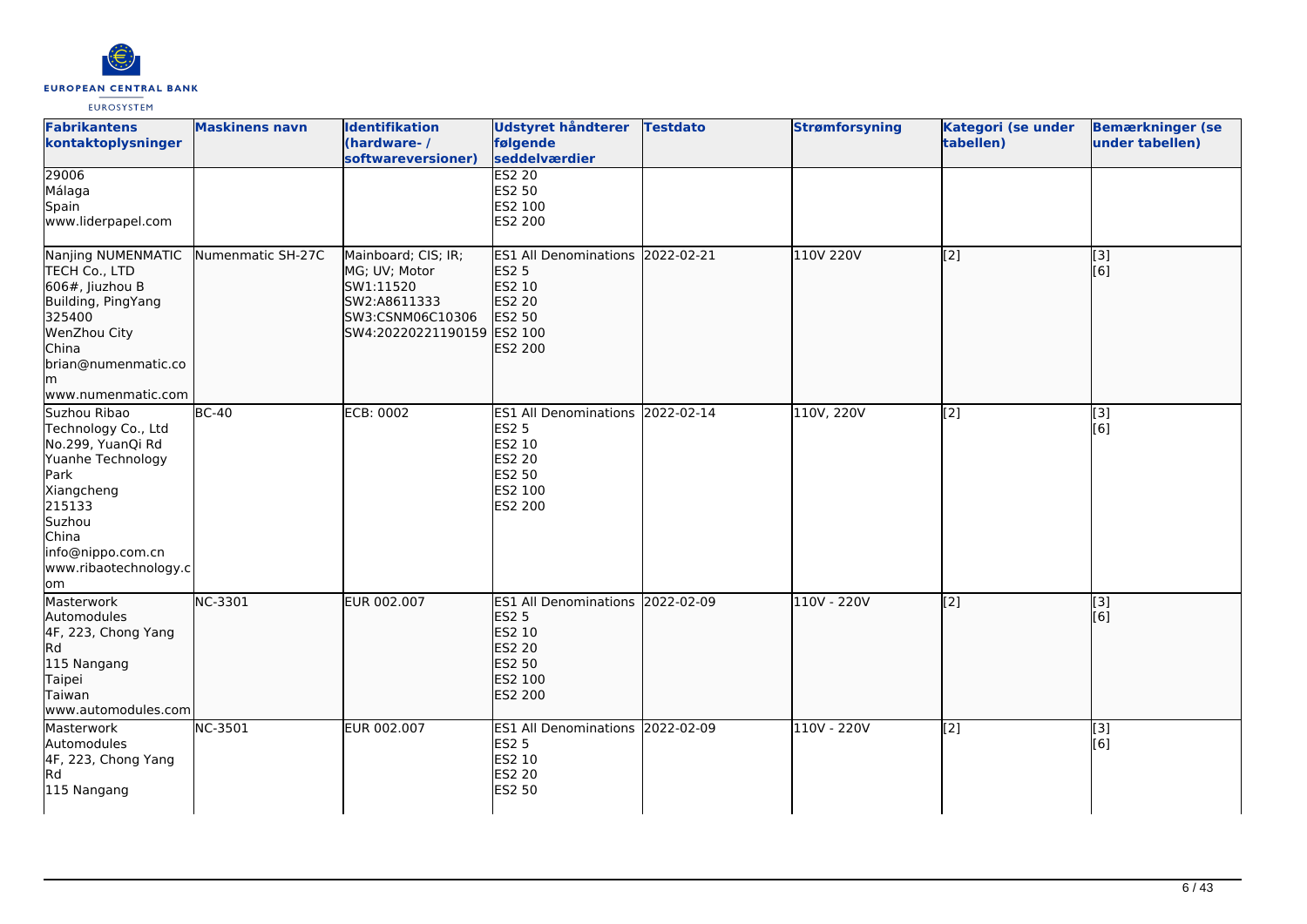

| <b>Fabrikantens</b><br>kontaktoplysninger                                                                                     | <b>Maskinens navn</b> | <b>Identifikation</b><br>(hardware-/<br>softwareversioner) | Udstyret håndterer<br>følgende<br>seddelværdier                                                             | <b>Testdato</b> | <b>Strømforsyning</b>                    | Kategori (se under<br>tabellen) | <b>Bemærkninger (se</b><br>under tabellen) |
|-------------------------------------------------------------------------------------------------------------------------------|-----------------------|------------------------------------------------------------|-------------------------------------------------------------------------------------------------------------|-----------------|------------------------------------------|---------------------------------|--------------------------------------------|
| Taipei<br>Taiwan<br>www.automodules.com                                                                                       |                       |                                                            | <b>ES2 100</b><br>ES2 200                                                                                   |                 |                                          |                                 |                                            |
| Masterwork<br>Automodules<br>4F, 223, Chong Yang<br>Rd<br>115 Nangang<br>Taipei<br>Taiwan<br>www.automodules.com              | <b>IIAN</b>           | v1.3                                                       | ES1 All Denominations 2022-02-03<br><b>ES2 5</b><br>ES2 10<br>ES2 20<br>ES2 50<br>ES2 100<br><b>ES2 200</b> |                 | Adapter 5V or AA<br>Batterie             | [1b]                            | [3]<br>[6]                                 |
| Giesecke+Devrient<br>Currency Technology<br>GmbH<br>Prinzregentenstraße<br>159<br>81677<br>Munich<br>Germany<br>www.gi-de.com | ProNote 1a            | 200.3                                                      | ES1 All Denominations 2022-01-19<br>ES2 5<br>ES2 10<br>ES2 20<br>ES2 50<br>ES2 100<br>ES2 200               |                 | 110V/120V, Other:<br>100-240V 50/60Hz 3A | $\overline{[2]}$                | $\overline{[}3]$<br>[6]                    |
| CM Europe B.V.<br>Danzigweg 15<br>7418 EN<br>Deventer<br>Nederland<br>info@cmeurope.com<br>www.cmeurope.com                   | <b>B108</b>           | 1.0                                                        | ES1 All Denominations 2022-01-17<br><b>ES2 5</b><br>ES2 10<br>ES2 20<br>ES2 50<br>ES2 100<br><b>ES2 200</b> |                 | Mains 220V                               | $\overline{[2]}$                | $\vert$ [3]<br>[6]                         |
| CM Europe B.V.<br>Danzigweg 15<br>7418 EN<br>Deventer<br>Nederland<br>info@cmeurope.com<br>www.cmeurope.com                   | D001                  | 329                                                        | ES1 All Denominations 2022-01-17<br><b>ES2 5</b><br>ES2 10<br>ES2 20<br>ES2 50<br>ES2 100<br>ES2 200        |                 | Mains 220V                               | [1a]                            | [3]<br>[6]                                 |
| CM Europe B.V.<br>Danzigweg 15<br>7418 EN<br>Deventer                                                                         | D005                  | <b>B21</b>                                                 | ES1 All Denominations 2022-01-17<br><b>ES2 5</b><br><b>ES2 10</b><br><b>ES2 20</b>                          |                 | Mains 220V                               | [1a]                            | $\vert$ [3]<br>[6]                         |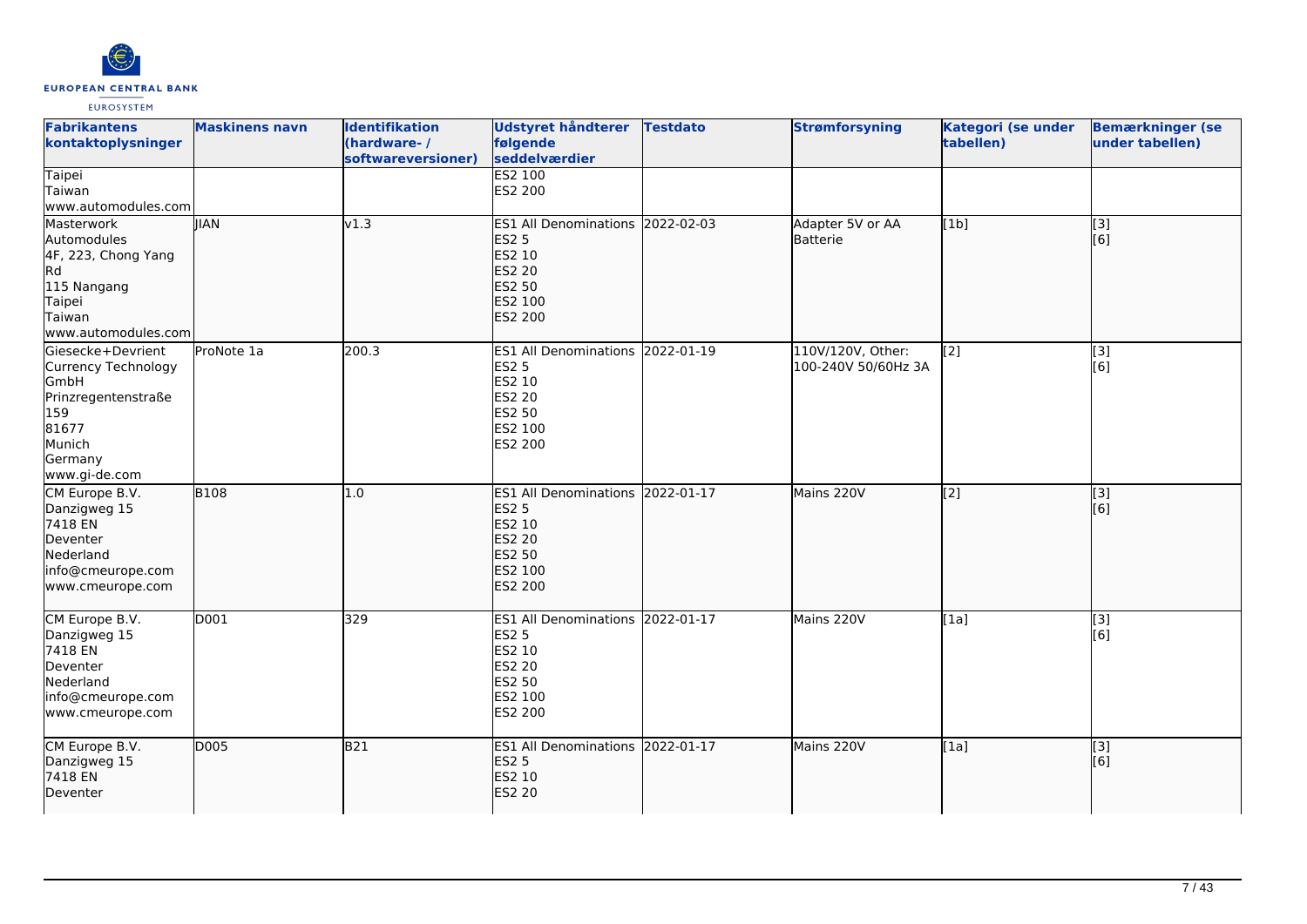

| <b>Fabrikantens</b><br>kontaktoplysninger                                                                                       | <b>Maskinens navn</b>      | <b>Identifikation</b><br>(hardware-/<br>softwareversioner) | <b>Udstyret håndterer</b><br>følgende<br>seddelværdier                                                      | <b>Testdato</b> | <b>Strømforsyning</b> | Kategori (se under<br>tabellen) | <b>Bemærkninger (se</b><br>under tabellen) |
|---------------------------------------------------------------------------------------------------------------------------------|----------------------------|------------------------------------------------------------|-------------------------------------------------------------------------------------------------------------|-----------------|-----------------------|---------------------------------|--------------------------------------------|
| Nederland<br>info@cmeurope.com<br>www.cmeurope.com                                                                              |                            |                                                            | <b>ES2 50</b><br>ES2 100<br><b>ES2 200</b>                                                                  |                 |                       |                                 |                                            |
| Safescan B.V.<br>Heliumstraat 14<br>2718 SL<br>Zoetermeer<br>Holland<br>info@safescan.com<br>www.safescan.com                   | Safescan 155-S (GD-<br>R2) | S31-71                                                     | ES1 All Denominations 2022-01-12<br><b>ES2 5</b><br>ES2 10<br>ES2 20<br>ES2 50<br>ES2 100<br>ES2 200        |                 | 110V-220V             | [1a]                            | [3]<br>[6]                                 |
| Safescan B.V.<br>Heliumstraat 14<br>2718 SL<br>Zoetermeer<br>Holland<br>info@safescan.com<br>www.safescan.com                   | Safescan 155-S (NT-<br>R1) | S31-71                                                     | ES1 All Denominations 2022-01-12<br><b>ES2 5</b><br>ES2 10<br>ES2 20<br>ES2 50<br>ES2 100<br><b>ES2 200</b> |                 | 110V-220V             | [1a]                            | [3]<br>[6]                                 |
| Safescan B.V.<br>Heliumstraat 14<br>2718 SL<br>Zoetermeer<br>Holland<br>info@safescan.com<br>www.safescan.com                   | Safescan 2665-S            | S61-11                                                     | ES1 All Denominations 2022-01-12<br><b>ES2 5</b><br>ES2 10<br>ES2 20<br>ES2 50<br>ES2 100<br>ES2 200        |                 | Mains 110V-220V       | [2]                             | [3]<br>[6]                                 |
| <b>GO Europe GmbH</b><br>Zum Kraftwerk 1<br>45527<br>Hattingen<br>Germany<br>Bemd.koenig@go-<br>europe.com<br>www.go-europe.com | <b>NC 620</b>              | U30 008                                                    | <b>ES2 5</b><br>ES2 10<br>ES2 20<br><b>ES2 50</b><br>ES2 100<br>ES2 200                                     | 2021-12-15      | Mains, 220V           | [2]                             | $\overline{[}$ [3]<br>[6]                  |
| Safescan B.V.<br>Heliumstraat 14<br>2718 SL<br>Zoetermeer                                                                       | Safescan 155-S (G2)        | EU-01                                                      | ES1 All Denominations 2021-12-15<br><b>ES2 5</b><br>ES2 10<br><b>ES2 20</b>                                 |                 | 110V 220V             | [1a]                            | $[3]$<br>[6]                               |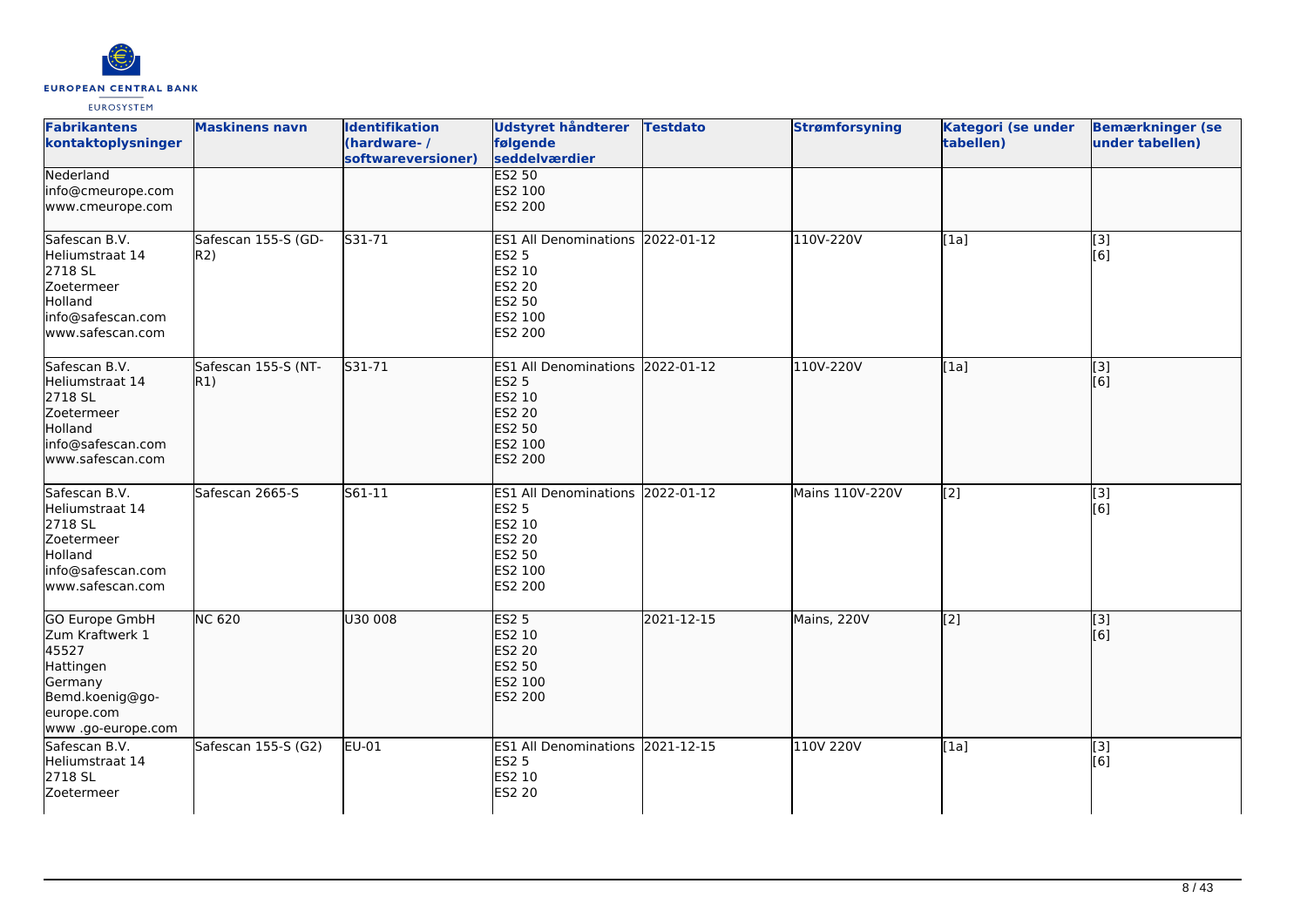

| <b>Fabrikantens</b><br>kontaktoplysninger                                                                                            | <b>Maskinens navn</b> | <b>Identifikation</b><br>(hardware-/<br>softwareversioner) | <b>Udstyret håndterer</b><br>følgende<br>seddelværdier                                                                    | <b>Testdato</b> | <b>Strømforsyning</b> | Kategori (se under<br>tabellen) | <b>Bemærkninger (se</b><br>under tabellen) |
|--------------------------------------------------------------------------------------------------------------------------------------|-----------------------|------------------------------------------------------------|---------------------------------------------------------------------------------------------------------------------------|-----------------|-----------------------|---------------------------------|--------------------------------------------|
| Holland<br>info@safescan.com<br>www.safescan.com                                                                                     |                       |                                                            | ES2 50<br>ES2 100<br>ES2 200                                                                                              |                 |                       |                                 |                                            |
| Safescan B.V.<br>Heliumstraat 14<br>2718 SL<br>Zoetermeer<br>Holland<br>info@safescan.com<br>www.safescan.com                        | Safescan 2465-S       | S55-71                                                     | ES1 All Denominations 2021-12-15<br><b>ES2 5</b><br>ES2 10<br><b>ES2 20</b><br><b>ES2 50</b><br>ES2 100<br><b>ES2 200</b> |                 | Mains 110V 220V       | [2]                             | $\overline{[}3]$<br>[6]                    |
| GO Europe GmbH<br>Zum Kraftwerk 1<br>45527<br>Hattingen<br>Germany<br>Bemd.koenig@go-<br>europe.com<br>www.go-europe.com             | <b>NC 590</b>         | BJ-LSJ-MB<br>U30 008                                       | <b>ES2 5</b><br>ES2 10<br>ES2 20<br>ES2 50<br>ES2 100<br>ES2 200                                                          | 2021-12-15      | Mains, 220V           | [2]                             | [3]<br>[6]                                 |
| GO Europe GmbH<br>Zum Kraftwerk 1<br>45527<br>Hattingen<br>Germany<br>Bemd.koenig@go-<br>europe.com<br>www .go-europe.com            | <b>NC 570</b>         | BJ-82+1000-MB<br>U30 008                                   | <b>ES2 5</b><br>ES2 10<br><b>ES2 20</b><br><b>ES2 50</b><br>ES2 100<br><b>ES2 200</b>                                     | 2021-12-15      | Mains, 220V           | [2]                             | [3]<br>[6]                                 |
| Cashtester/Amwit<br>Security B.V.<br>De Corridor 9<br>3621 ZA<br>Breukelen<br>Netherlands<br>mw@cashtester.com<br>www.cashtester.com | <b>BC 242 SD</b>      | $C21 - 1$                                                  | ES1 All Denominations 2021-12-13<br><b>ES2 5</b><br>ES2 10<br>ES2 20<br>ES2 50<br>ES2 100<br>ES2 200                      |                 | 100-240V              | [2]                             | $\overline{[3]}$<br>[6]                    |
| ZHEJIANG SEMTOM<br>ELECTRONIC CO. LTD<br>1 Bldg, Section B<br>Shoes Ind. Zone Eco.                                                   | $5T-1400$             | V1.0                                                       | ES1 All Denominations 2021-12-13<br><b>ES2 5</b><br>ES2 10<br><b>ES2 20</b>                                               |                 | Mains 220V            | [2]                             | [3]<br>[6]                                 |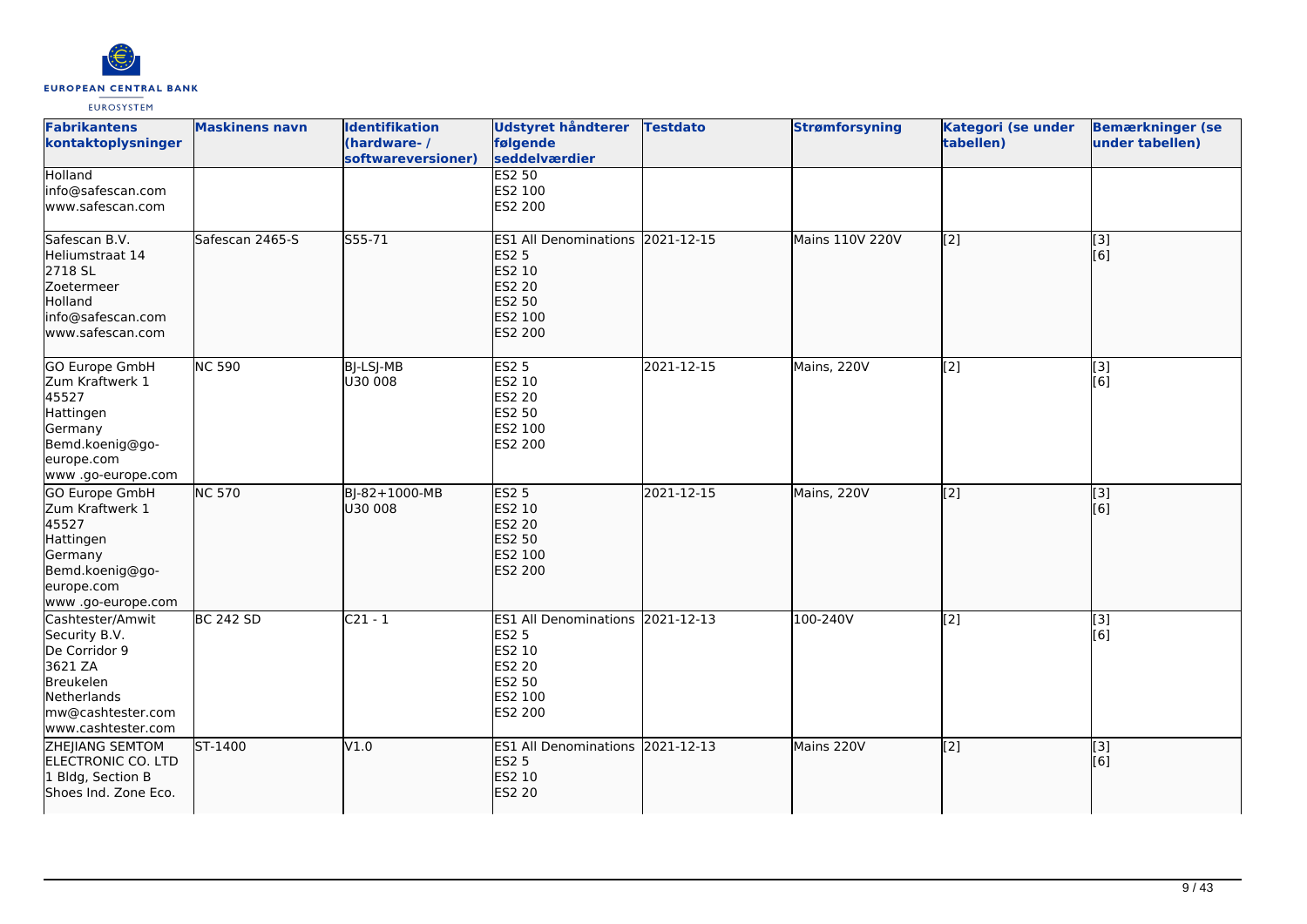

| <b>Fabrikantens</b><br>kontaktoplysninger                                                                                             | <b>Maskinens navn</b>                 | <b>Identifikation</b><br>(hardware-/<br>softwareversioner) | Udstyret håndterer<br>følgende<br>seddelværdier                                                                    | <b>Testdato</b> | <b>Strømforsyning</b> | <b>Kategori (se under</b><br>tabellen) | <b>Bemærkninger (se</b><br>under tabellen) |
|---------------------------------------------------------------------------------------------------------------------------------------|---------------------------------------|------------------------------------------------------------|--------------------------------------------------------------------------------------------------------------------|-----------------|-----------------------|----------------------------------------|--------------------------------------------|
| Development Area,<br>Pingyan<br>325401 Wenzhou<br>Zhejiang<br><b>CHINA</b><br>sales3@semtom.com<br>http://www.semtom.co<br>m/         |                                       |                                                            | <b>ES2 50</b><br>ES2 100<br>ES2 200                                                                                |                 |                       |                                        |                                            |
| Suzo international NL.<br>B.V. / Suzohapp<br>Rijnzathe 12<br>3454PV<br>De Meern<br>Netherlands<br>info@suzohapp.nl<br>eu.suzohapp.com | Bill-to-Bill 100/200/300 EU1111<br>XE |                                                            | ES1 All Denominations 2021-12-09<br><b>ES2 5</b><br>ES2 10<br><b>ES2 20</b><br>ES2 50<br>ES2 100<br>ES2 200        |                 | Other_12/24_V         | [1b]                                   | $\overline{[3]}$<br>[6]                    |
| Suzo international NL.<br>B.V. / Suzohapp<br>Rijnzathe 12<br>3454PV<br>De Meern<br>Netherlands<br>info@suzohapp.nl<br>eu.suzohapp.com | MFL-XXXX-EU1230<br><b>CCNET</b>       | EU1230                                                     | <b>ES1 All Denominations</b><br><b>ES2 5</b><br>ES2 10<br><b>ES2 20</b><br><b>ES2 50</b><br>ES2 100<br>ES2 200     | 2021-12-09      | Other: 12/24_V        | [1b]                                   | [3]<br>[6]                                 |
| Suzo international NL.<br>B.V. / Suzohapp<br>Rijnzathe 12<br>3454PV<br>De Meern<br>Netherlands<br>info@suzohapp.nl<br>eu.suzohapp.com | Bill-to-Bill 100/200/300 EU1192       |                                                            | ES1 All Denominations 2021-12-09<br><b>ES2 5</b><br>ES2 10<br><b>ES2 20</b><br>ES2 50<br>ES2 100<br>ES2 200        |                 | Other_12/24_V         | [1b]                                   | [3]<br>[6]                                 |
| Hilton Europe S.L.<br>Principe de Vergara<br>5-bajo dcha.<br>28001<br>Madrid<br>Spain<br>www.hiltoneurope.com                         | b8000                                 | $C21-1$                                                    | ES1 All Denominations 2021-12-02<br><b>ES2 5</b><br>ES2 10<br><b>ES2 20</b><br><b>ES2 50</b><br>ES2 100<br>ES2 200 |                 | Mains, 220V           | $\overline{[2]}$                       | [3]                                        |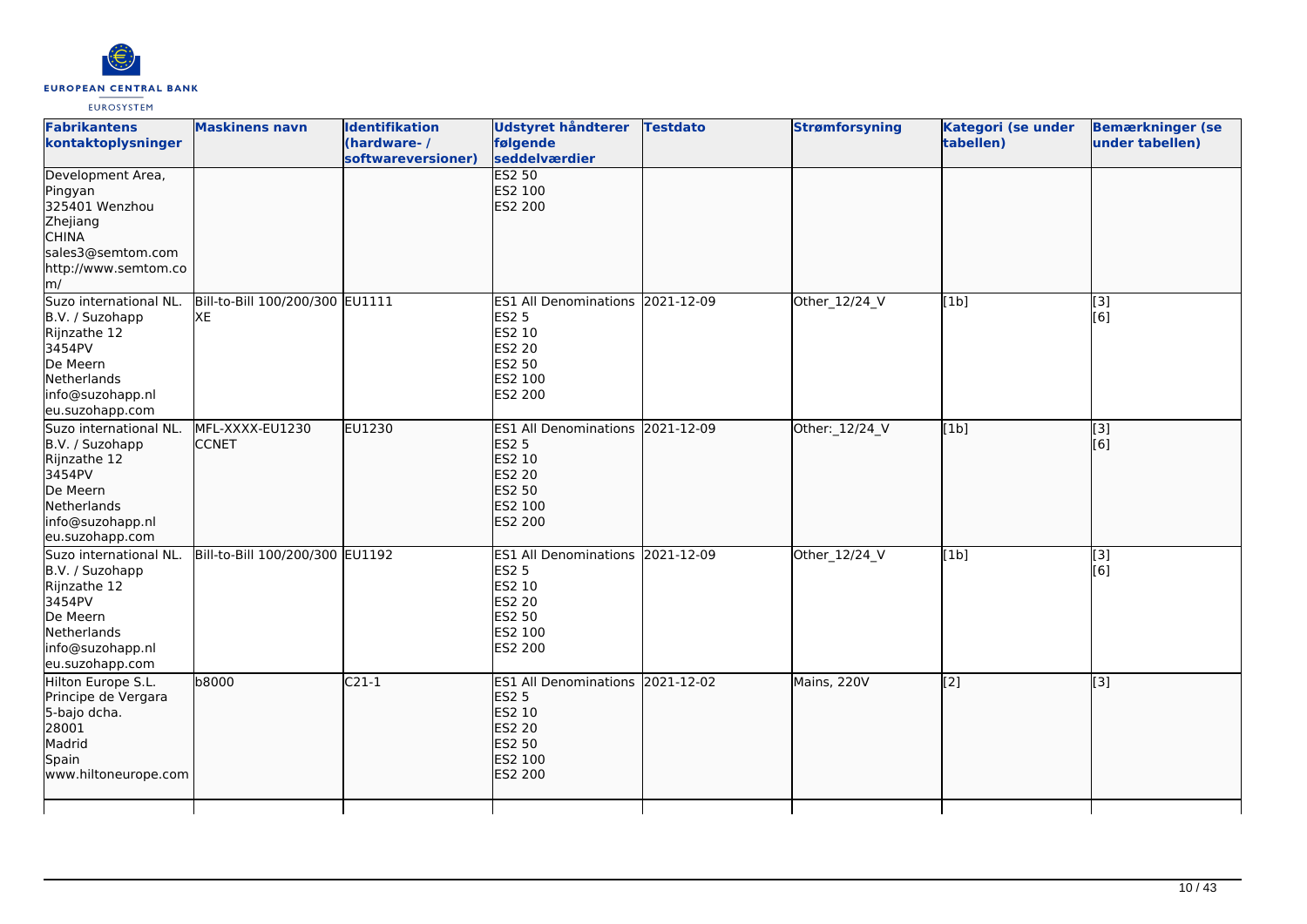

| <b>Fabrikantens</b><br>kontaktoplysninger                                                                                                                                        | <b>Maskinens navn</b> | <b>Identifikation</b><br>(hardware-/<br>softwareversioner) | Udstyret håndterer<br>følgende<br>seddelværdier                                                                                  | <b>Testdato</b> | <b>Strømforsyning</b> | Kategori (se under<br>tabellen) | <b>Bemærkninger (se</b><br>under tabellen) |
|----------------------------------------------------------------------------------------------------------------------------------------------------------------------------------|-----------------------|------------------------------------------------------------|----------------------------------------------------------------------------------------------------------------------------------|-----------------|-----------------------|---------------------------------|--------------------------------------------|
| Shenzhen Double<br>Power Electronics Co.,<br>Ltd<br>Rm 1281, 12/F,<br>Yunsong Building<br>Tairan 8rh Road<br>District Shenzen<br>Chegongmiao Futian<br>China<br>www.szdpower.com | DP-7300               | $\overline{C21-1}$                                         | ES1 All Denominations 2021-11-26<br><b>ES2 5</b><br>ES2 10<br>ES2 20<br>ES2 50<br>ES2 100<br>ES2 200                             |                 | Other: 100-240V       | $\overline{[2]}$                | $\overline{[}3]$<br>[6]                    |
| Shenzhen Double<br>Power Electronics Co.,<br>Ltd<br>Rm 1281, 12/F,<br>Yunsong Building<br>Tairan 8rh Road<br>District Shenzen<br>Chegongmiao Futian<br>China<br>www.szdpower.com | DP-2288               | CO <sub>3</sub>                                            | ES1 All Denominations 2021-11-26<br><b>ES2 5</b><br>ES2 10<br><b>ES2 20</b><br>ES2 50<br>ES2 100<br>ES2 200                      |                 | other: 12V Adapter    | [1a]                            | $\overline{[}3]$<br>[6]                    |
| Laurel Bank Machines<br>Co Ltd<br>1-1-2 Toranomon<br>Minato-ku<br>Tokyo<br>Japan<br>www.lbm.co.jp                                                                                | $1-923$               | -923-Main V04<br><b>Currency Counter</b>                   | ES1 All Denominations 2021-11-26<br><b>ES2 5</b><br>ES2 10<br>ES2 20<br>ES2 50<br>ES2 100<br>ES2 200                             |                 | 100V - 240V           | [2]                             | [3]                                        |
| Innovative Technology<br>Ltd<br>Derker Street<br>OL1 4EQ<br>Oldham<br>United Kingdom<br>sales@innovativetechn<br>ology.co.uk                                                     | NV201 Spectral        | <b>BNV</b><br>EUR01011                                     | ES1 All Denominations 2021-11-25<br><b>ES2 5</b><br><b>ES2 10</b><br><b>ES2 20</b><br><b>ES2 50</b><br>ES2 100<br><b>ES2 200</b> |                 | $24V$ DC              | [1b]                            | $\vert$ [3]<br>[6]                         |
| Innovative Technology NV9 Spectral<br>Ltd<br>Derker Street                                                                                                                       |                       | <b>BNV</b><br>EUR01015                                     | ES1 All Denominations 2021-11-25<br><b>ES2 5</b><br>ES2 10                                                                       |                 | 12V DC 24V DC         | [1b]                            | [3]<br>[6]                                 |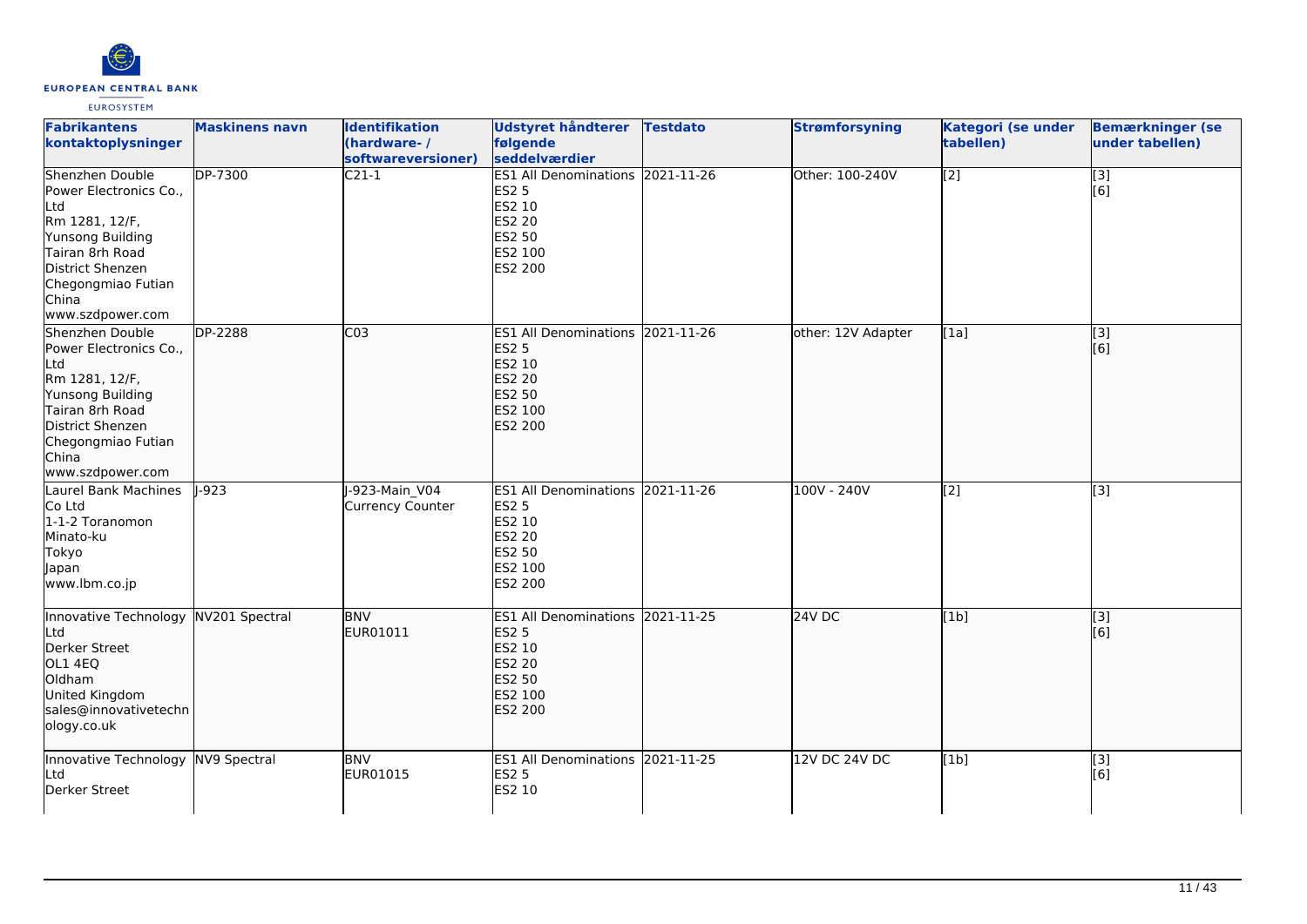

| <b>Fabrikantens</b><br>kontaktoplysninger                                                                                             | <b>Maskinens navn</b> | <b>Identifikation</b><br>(hardware-/<br>softwareversioner) | Udstyret håndterer<br>følgende<br>seddelværdier                                                                    | <b>Testdato</b> | <b>Strømforsyning</b> | Kategori (se under<br>tabellen) | <b>Bemærkninger (se</b><br>under tabellen) |
|---------------------------------------------------------------------------------------------------------------------------------------|-----------------------|------------------------------------------------------------|--------------------------------------------------------------------------------------------------------------------|-----------------|-----------------------|---------------------------------|--------------------------------------------|
| OL1 4EQ<br>Oldham<br>United Kingdom<br>sales@innovativetechn<br>ology.co.uk                                                           |                       |                                                            | <b>ES2 20</b><br>ES2 50<br>ES2 100<br>ES2 200                                                                      |                 |                       |                                 |                                            |
| Innovative Technology NV9USB+<br>Ltd<br>Derker Street<br>OL1 4EQ<br>Oldham<br>United Kingdom<br>sales@innovativetechn<br>ology.co.uk  |                       | <b>BNV</b><br><b>EUR45F66</b>                              | ES1 All Denominations 2021-11-25<br><b>ES2 5</b><br>ES2 10<br><b>ES2 20</b><br>ES2 50<br>ES2 100<br>ES2 200        |                 | 12V DC                | [1b]                            | [3]<br>[6]                                 |
| Innovative Technology NV10USB+<br>Ltd<br>Derker Street<br>OL1 4EQ<br>Oldham<br>United Kingdom<br>sales@innovativetechn<br>ology.co.uk |                       | <b>BNV</b><br><b>EUR45H56</b>                              | ES1 All Denominations 2021-11-25<br><b>ES2 5</b><br>ES2 10<br>ES2 20<br>ES2 50<br>ES2 100<br>ES2 200               |                 | 12V DC                | [1b]                            | $[3]$<br>[6]                               |
| Innovative Technology NV200<br>Ltd<br>Derker Street<br>OL1 4EQ<br>Oldham<br>United Kingdom<br>sales@innovativetechn<br>ology.co.uk    |                       | <b>BNV</b><br>EUR01G47                                     | ES1 All Denominations 2021-11-25<br><b>ES2 5</b><br>ES2 10<br><b>ES2 20</b><br>ES2 50<br>ES2 100<br><b>ES2 200</b> |                 | 12V/24V DC            | [1b]                            | $\overline{[}3]$<br>[6]                    |
| Innovative Technology NV200 Spectral<br>Ltd<br>Derker Street<br>OL1 4EQ<br>Oldham<br>United Kingdom<br>sales@innovativetechn          |                       | <b>BNV</b><br>EUR01039                                     | ES1 All Denominations 2021-11-25<br><b>ES2 5</b><br>ES2 10<br>ES2 20<br>ES2 50<br>ES2 100<br>ES2 200               |                 | 12V/24V DC            | [1b]                            | [3]<br>[6]                                 |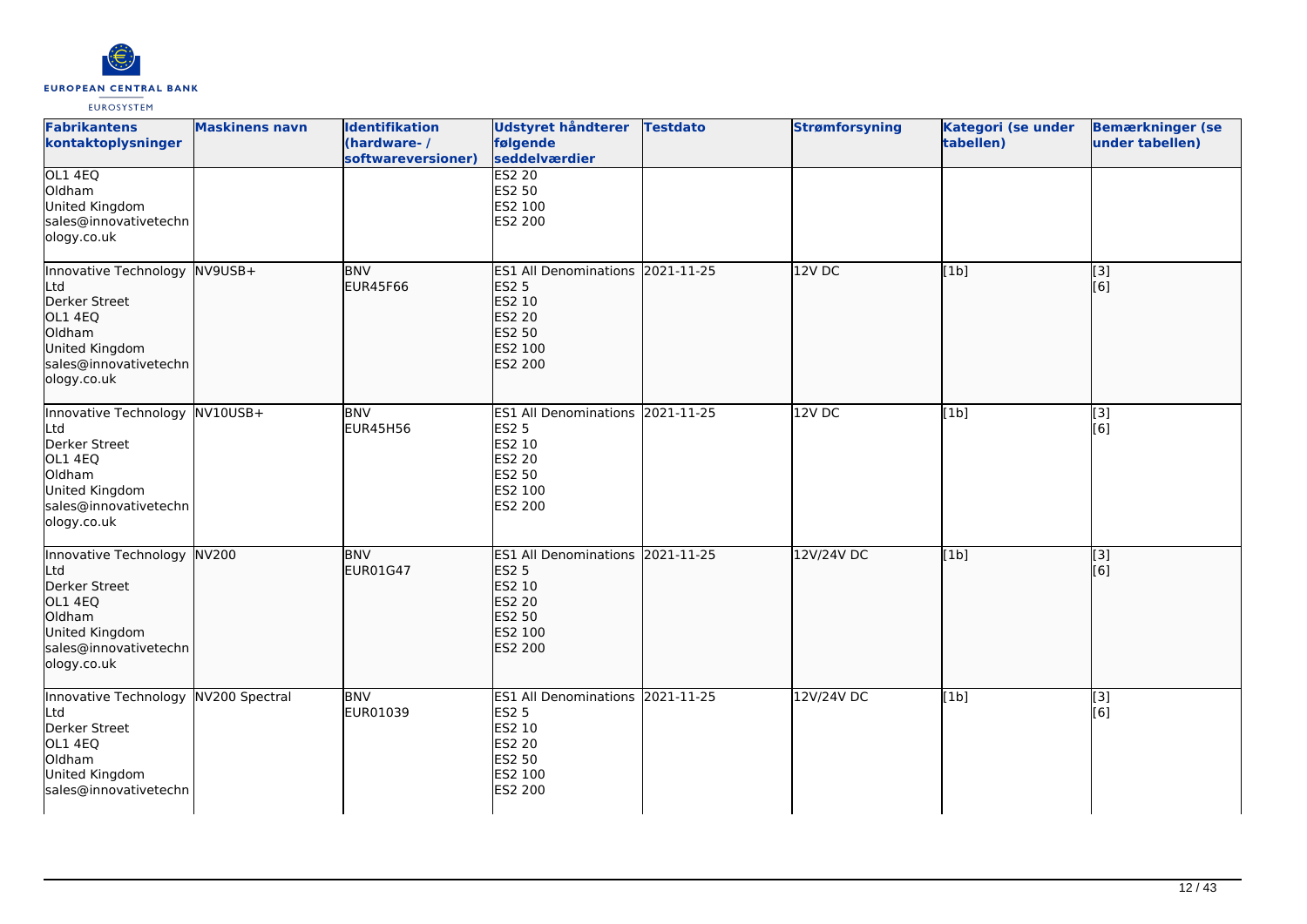

| <b>Fabrikantens</b><br>kontaktoplysninger                                                                                                               | <b>Maskinens navn</b> | <b>Identifikation</b><br>(hardware-/<br>softwareversioner)                      | Udstyret håndterer<br>følgende<br>seddelværdier                                                             | <b>Testdato</b> | <b>Strømforsyning</b> | Kategori (se under<br>tabellen) | <b>Bemærkninger (se</b><br>under tabellen) |
|---------------------------------------------------------------------------------------------------------------------------------------------------------|-----------------------|---------------------------------------------------------------------------------|-------------------------------------------------------------------------------------------------------------|-----------------|-----------------------|---------------------------------|--------------------------------------------|
| ology.co.uk                                                                                                                                             |                       |                                                                                 |                                                                                                             |                 |                       |                                 |                                            |
| Innovative Technology NV201<br>Ltd<br>Derker Street<br>OL1 4EQ<br>Oldham<br>United Kingdom<br>sales@innovativetechn<br>ology.co.uk                      |                       | <b>BNV</b><br>EUR01C68                                                          | ES1 All Denominations 2021-11-25<br>ES2 5<br>ES2 10<br><b>ES2 20</b><br>ES2 50<br>ES2 100<br>ES2 200        |                 | 24V DC                | [1b]                            | [3]<br>[6]                                 |
| e-Banking Tech Co, Ltd EB-1500+<br>A-1104 Digital Empire<br>906-1, Gwanyangdong<br>431-060<br>Dongangu, Anyang-si<br>Korea<br>www.ebankingtech.co<br>lm |                       | Banknote Discriminator ES1 All Denominations 2021-11-24<br>with CIS<br>09.01.01 | <b>ES2 5</b><br><b>ES2 10</b><br><b>ES2 20</b><br>ES2 50<br>ES2 100<br>ES2 200                              |                 | 220V                  | [2]                             | [3]<br>[6]                                 |
| e-Banking Tech Co, Ltd EB-1500<br>A-1104 Digital Empire<br>906-1, Gwanyangdong<br>431-060<br>Dongangu, Anyang-si<br>Korea<br>www.ebankingtech.co<br>lm. |                       | Banknote Discriminator ES1 All Denominations 2021-11-24<br>with CIS<br>09.01.01 | <b>ES2 5</b><br><b>ES2 10</b><br>ES2 20<br><b>ES2 50</b><br>ES2 100<br>ES2 200                              |                 | 220V                  | $\overline{[2]}$                | $\overline{[3]}$<br>[6]                    |
| Plus Banking Machines P16<br>Co Ltd<br>Dangsandong-6Ka,<br>Youngdeungpo-Ku<br>340-4<br>Seoul<br>Korea<br>plus@plus.co.kr<br>www.plus.co.kr              |                       | Micro Processor type<br>Main P-1.7.1 14.2.4                                     | ES1 All Denominations 2021-11-18<br><b>ES2 5</b><br>ES2 10<br><b>ES2 20</b><br>ES2 50<br>ES2 100<br>ES2 200 |                 | 110V/220V             | [2]                             | [3]<br>[6]                                 |
| Suzhou Ribao<br>Technology Co., Ltd<br>No.299, YuanQi Rd<br>Yuanhe Technology                                                                           | <b>BC-55</b>          | 020105                                                                          | ES1 All Denominations 2021-11-10<br><b>ES2 5</b><br>ES2 10<br><b>ES2 20</b>                                 |                 | 110V, 220V            | [2]                             | [3]<br>[6]                                 |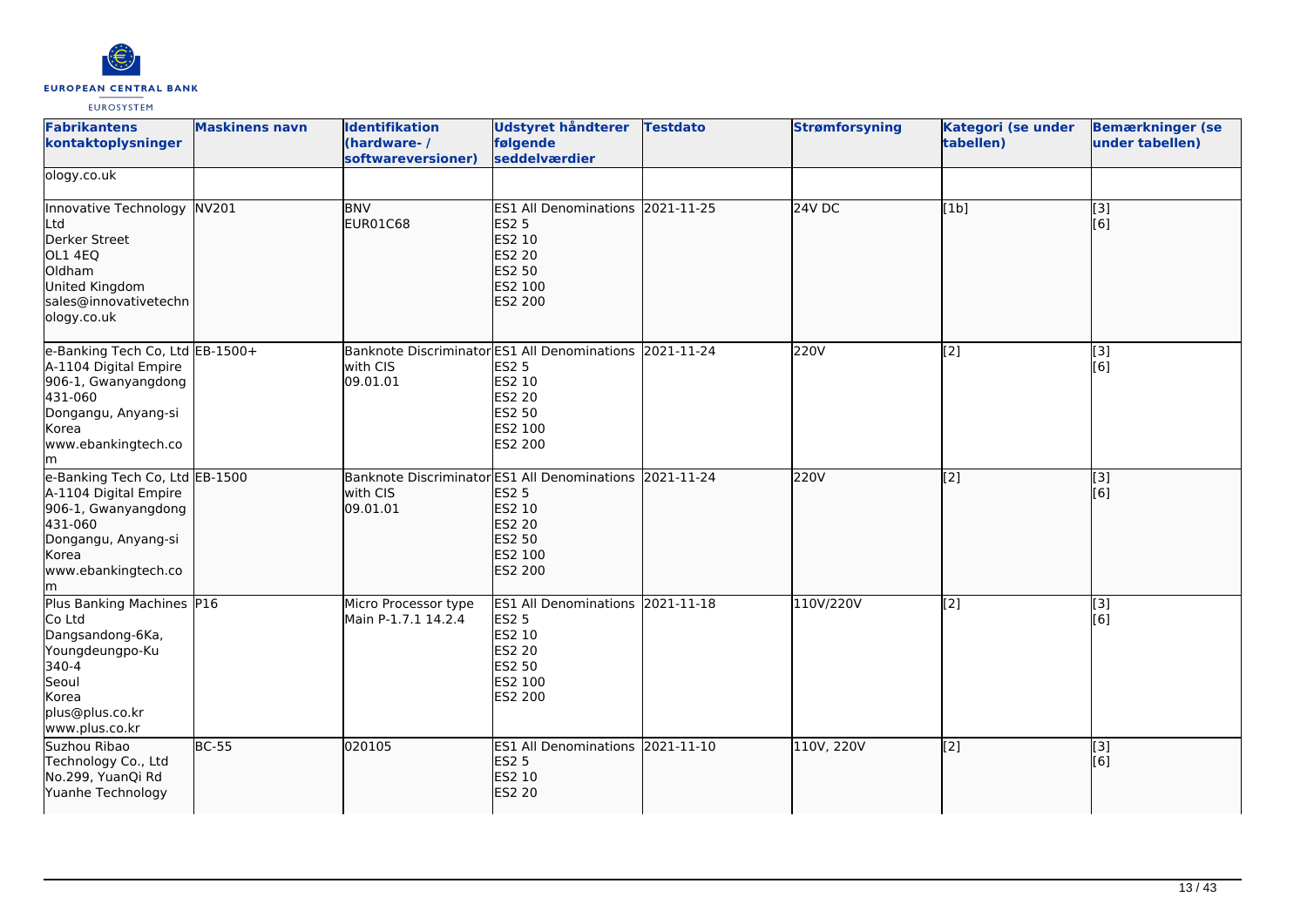

| <b>Fabrikantens</b><br>kontaktoplysninger                                                                                                                                             | <b>Maskinens navn</b> | <b>Identifikation</b><br>(hardware-/<br>softwareversioner) | Udstyret håndterer<br>følgende<br>seddelværdier                                                                    | <b>Testdato</b> | <b>Strømforsyning</b> | Kategori (se under<br>tabellen) | <b>Bemærkninger (se</b><br>under tabellen) |
|---------------------------------------------------------------------------------------------------------------------------------------------------------------------------------------|-----------------------|------------------------------------------------------------|--------------------------------------------------------------------------------------------------------------------|-----------------|-----------------------|---------------------------------|--------------------------------------------|
| Park<br>Xiangcheng<br>215133<br>Suzhou<br>China<br>info@nippo.com.cn<br>www.ribaotechnology.c<br>om                                                                                   |                       |                                                            | <b>ES2 50</b><br>ES2 100<br><b>ES2 200</b>                                                                         |                 |                       |                                 |                                            |
| Suzhou Ribao<br>Technology Co., Ltd<br>No.299, YuanQi Rd<br>Yuanhe Technology<br>Park<br>Xiangcheng<br>215133<br>Suzhou<br>China<br>info@nippo.com.cn<br>www.ribaotechnology.c<br>lom | Magner 125            | 020105                                                     | ES1 All Denominations 2021-11-10<br><b>ES2 5</b><br>ES2 10<br><b>ES2 20</b><br><b>ES2 50</b><br>ES2 100<br>ES2 200 |                 | 110V, 220V            | [2]                             | $\boxed{3}$<br>[6]                         |
| Astrosystems Ltd<br>Grove Technology Park<br>Wantage, Oxfordshire<br>United Kingdom<br>www.globalbillacceptor<br>s.com                                                                | <b>ST1C</b>           | ST2 S 99 144<br>2021-08-10                                 | <b>ES15</b><br>ES1 10<br><b>ES2 5</b><br>ES2 10                                                                    | 2021-11-10      | 12V                   | [1b]                            | $\overline{[2]}$<br>[3]<br>[6]<br>[8]      |
| Fujitsu Frontech<br>Limited<br>1766 Yanokuchi, Inagi-<br>shi<br>206-855<br>Tokyo<br>Japan<br>www.frontech.fujitsu.c<br>om/en                                                          | G60 BRU               | BV10<br>EU32AA                                             | <b>ES1 All Denominations</b><br><b>ES2 5</b><br>ES2 10<br><b>ES2 20</b><br><b>ES2 50</b><br>ES2 100<br>ES2 200     | 2021-11-04      | 24V DC                | [2]                             | [3]                                        |
| <b>BellCon Aps</b><br>Messingvei 64A<br>8940<br>Randers SV<br>Denmark                                                                                                                 | Evision SD            | C20(039)                                                   | <b>ES2 5</b><br>ES2 10<br><b>ES2 20</b><br><b>ES2 50</b><br>ES2 100                                                | 2021-11-03      | Mains, 230V           | [1a]                            | $\overline{[3]}$<br>[6]                    |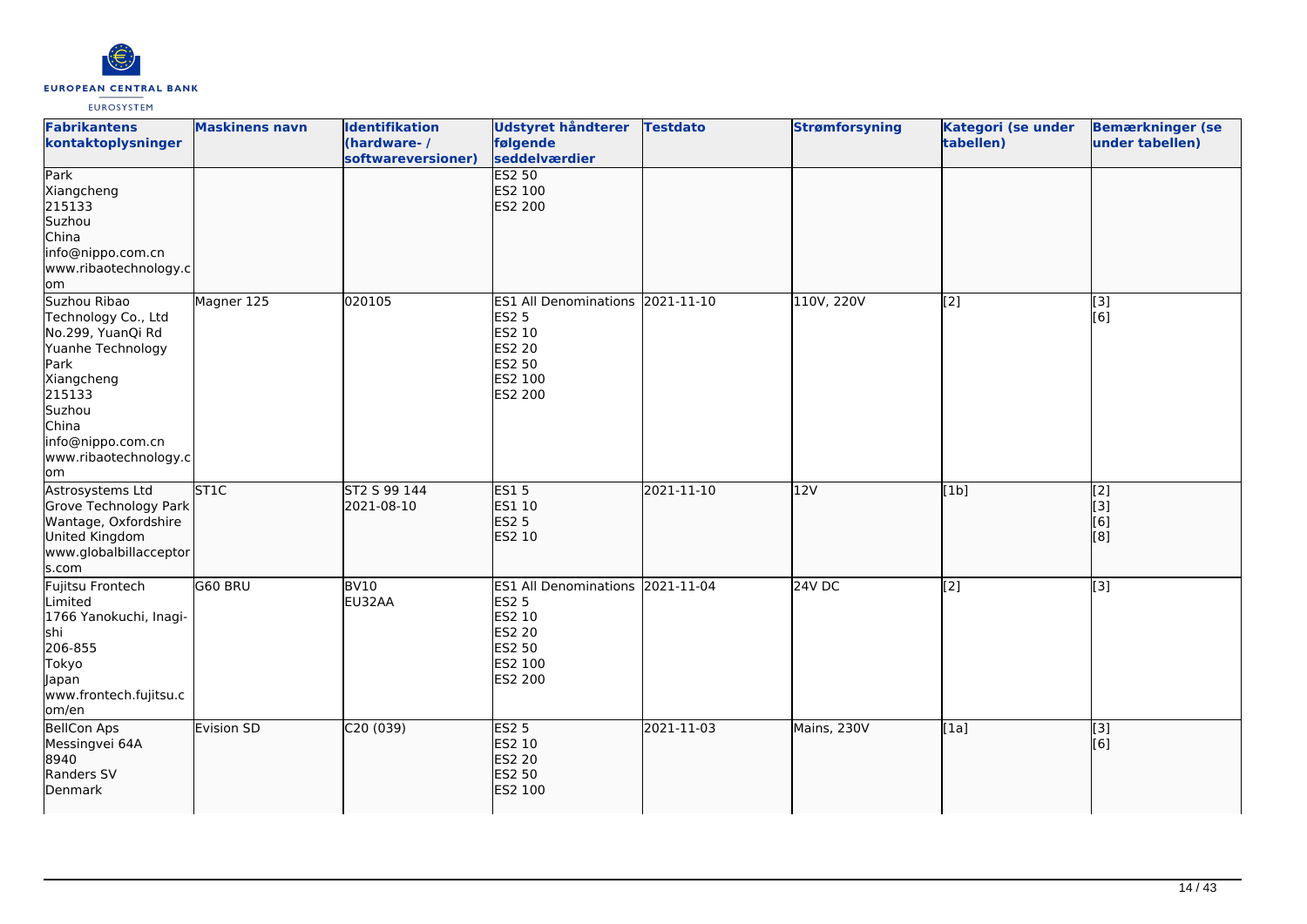

| <b>Fabrikantens</b><br>kontaktoplysninger<br>www.bellcon.com                                                                  | <b>Maskinens navn</b> | <b>Identifikation</b><br>(hardware-/<br>softwareversioner) | <b>Udstyret håndterer</b><br>følgende<br>seddelværdier<br><b>ES2 200</b>                                             | <b>Testdato</b> | <b>Strømforsyning</b> | Kategori (se under<br>tabellen) | <b>Bemærkninger (se</b><br>under tabellen) |
|-------------------------------------------------------------------------------------------------------------------------------|-----------------------|------------------------------------------------------------|----------------------------------------------------------------------------------------------------------------------|-----------------|-----------------------|---------------------------------|--------------------------------------------|
|                                                                                                                               |                       |                                                            |                                                                                                                      |                 |                       |                                 |                                            |
| <b>BellCon Aps</b><br>Messingvei 64A<br>8940<br>Randers SV<br>Denmark<br>www.bellcon.com                                      | BellCount V610        | SW: 002.006                                                | ES1 All Denominations 2021-11-03<br><b>ES2 5</b><br>ES2 10<br>ES2 20<br><b>ES2 50</b><br>ES2 100<br>ES2 200          |                 | Mains, 110V, 220V     | $\overline{[2]}$                | [3]<br>[6]                                 |
| <b>BellCon Aps</b><br>Messingvei 64A<br>8940<br>Randers SV<br>Denmark<br>www.bellcon.com                                      | <b>Evision SD</b>     | C10(039)                                                   | <b>ES15</b><br>ES1 10<br>ES1 20<br>ES1 50<br><b>ES2 5</b><br>ES2 10<br><b>ES2 20</b><br>ES2 50<br>ES2 100<br>ES2 200 | 2021-11-03      | Mains, 230V           | [1a]                            | $\vert$ [3]<br>[6]                         |
| <b>Cummins-Allison Corp</b><br>891 Feehandville Drive<br>IL 60056<br>MT. Prospect<br><b>USA</b><br>www.cumminsallison.c<br>om | let Scan iFX1-LC i106 | <b>EURO REVISION 7.31</b>                                  | ES1 All Denominations 2021-11-03<br><b>ES2 5</b><br>ES2 10<br><b>ES2 20</b><br><b>ES2 50</b><br>ES2 100<br>ES2 200   |                 | 110V, 220V            | $\overline{[2]}$                | [3]<br>[6]                                 |
| Fujitsu Frontech<br>Limited<br>1766 Yanokuchi, Inagi-<br>shi<br>206-855<br>Tokyo<br>Japan<br>www.frontech.fujitsu.c<br>om/en  | GSR50-BNA             | GSR50-BV<br>EU0129                                         | ES1 All Denominations 2021-11-03<br><b>ES2 5</b><br>ES2 10<br><b>ES2 20</b><br><b>ES2 50</b><br>ES2 100<br>ES2 200   |                 | 24V DC                | $\overline{[2]}$                | [3]                                        |
| <b>BellCon Aps</b><br>Messingvei 64A                                                                                          | BellCount V2510M      | C20 (EUR: V2.003)                                          | ES1 All Denominations 2021-10-29<br><b>ES2 5</b>                                                                     |                 | Mains, 110V, 220V     | $\overline{[2]}$                | [3]<br>[6]                                 |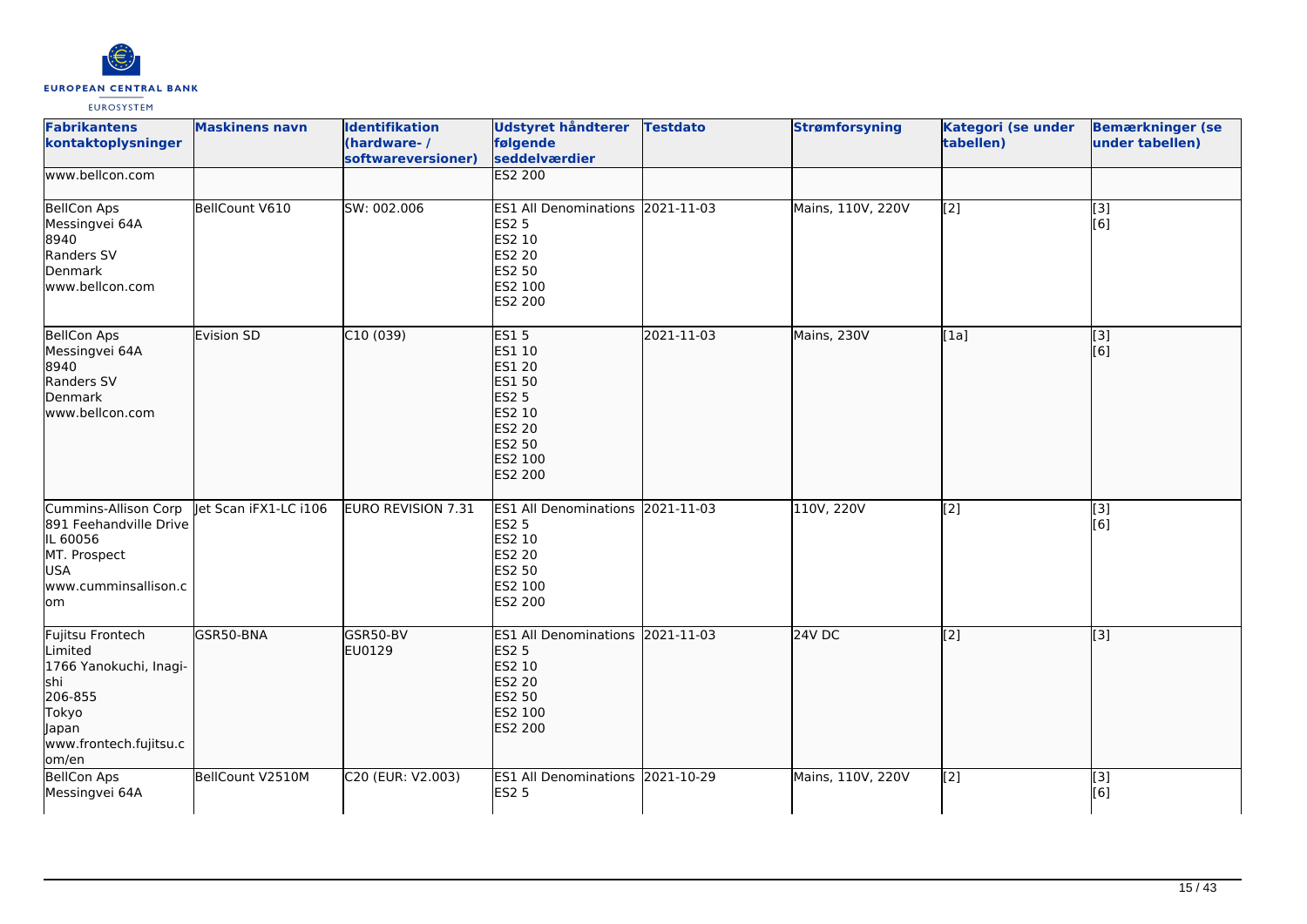

| <b>Fabrikantens</b><br>kontaktoplysninger                                                                                   | <b>Maskinens navn</b> | <b>Identifikation</b><br>(hardware-/<br>softwareversioner) | <b>Udstyret håndterer</b><br>følgende<br>seddelværdier                                                                | <b>Testdato</b> | <b>Strømforsyning</b>                           | <b>Kategori (se under</b><br>tabellen) | <b>Bemærkninger (se</b><br>under tabellen) |
|-----------------------------------------------------------------------------------------------------------------------------|-----------------------|------------------------------------------------------------|-----------------------------------------------------------------------------------------------------------------------|-----------------|-------------------------------------------------|----------------------------------------|--------------------------------------------|
| 8940<br>Randers SV<br>Denmark<br>www.bellcon.com                                                                            |                       |                                                            | <b>ES2 10</b><br><b>ES2 20</b><br>ES2 50<br>ES2 100<br>ES2 200                                                        |                 |                                                 |                                        |                                            |
| Iternet-European<br>Distribution<br>Via S. Merli 64/66<br>29122<br>Piacenza<br>Italy<br>www.iternet-<br>securitysystems.com | Holenburg PIXEL S2    | V12                                                        | <b>ES1 All Denominations</b><br><b>ES2 5</b><br>ES2 10<br><b>ES2 20</b><br><b>ES2 50</b><br>ES2 100<br><b>ES2 200</b> | 2021-10-28      | DC 12 Vdc                                       | [1a]                                   | [3]<br>[6]                                 |
| Cummins-Allison Corp<br>891 Feehandville Drive<br>IL 60056<br>MT. Prospect<br><b>USA</b><br>www.cumminsallison.c<br>lom     | let Scan iFX1 i126    | <b>EURO REVISION 7.31</b>                                  | ES1 All Denominations 2021-10-28<br><b>ES2 5</b><br>ES2 10<br><b>ES2 20</b><br><b>ES2 50</b><br>ES2 100<br>ES2 200    |                 | 110V, 220V                                      | [2]                                    | [3]<br>[6]                                 |
| Cummins-Allison Corp<br>891 Feehandville Drive<br>IL 60056<br>MT. Prospect<br><b>USA</b><br>www.cumminsallison.c<br>lom     | let Scan iFX1-LC i104 | EURO REVISION 7.31                                         | ES1 All Denominations 2021-10-28<br><b>ES2 5</b><br>ES2 10<br><b>ES2 20</b><br>ES2 50<br>ES2 100<br>ES2 200           |                 | 110V, 220V                                      | $\overline{[2]}$                       | [3]<br>[6]                                 |
| Cummins-Allison Corp<br>891 Feehandville Drive<br>IL 60056<br>MT. Prospect<br><b>USA</b><br>www.cumminsallison.c<br>lom     | let Scan iFX2 i126    | <b>EURO REVISION 7.31</b>                                  | <b>ES1 All Denominations</b><br><b>ES2 5</b><br>ES2 10<br><b>ES2 20</b><br><b>ES2 50</b><br>ES2 100<br>ES2 200        | 2021-10-28      | 110V/220V                                       | [2]                                    | [3]<br>[6]                                 |
| Iternet-European<br>Distribution                                                                                            | Holenburg HT 8913     | CO <sub>3</sub>                                            | ES1 All Denominations 2021-10-28<br><b>ES2 5</b>                                                                      |                 | Rechargeable battery - [[1a]<br>Adapter (INPUT: |                                        | [3]<br>[6]                                 |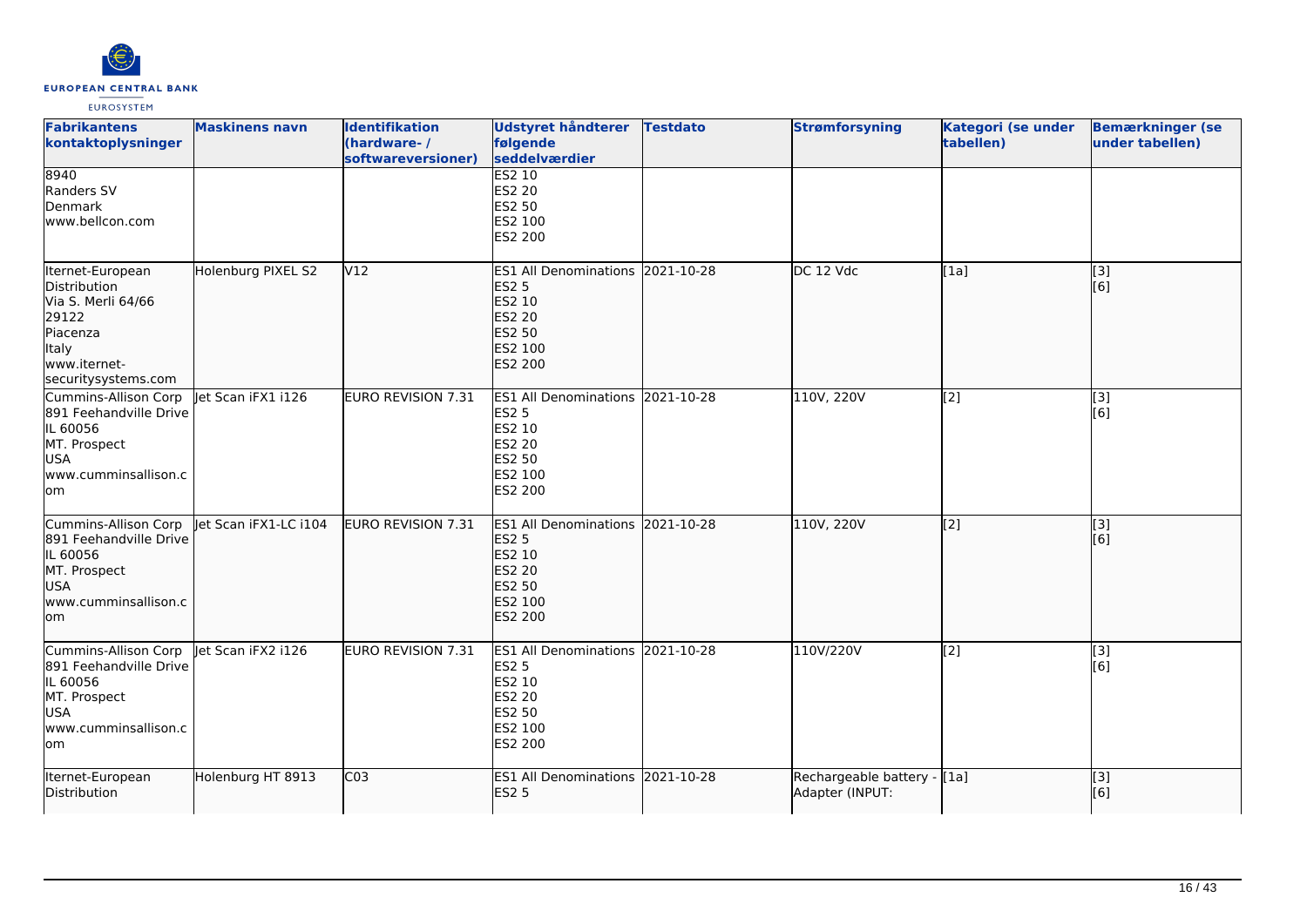

| <b>Fabrikantens</b><br>kontaktoplysninger                                                                                   | <b>Maskinens navn</b> | <b>Identifikation</b><br>(hardware-/<br>softwareversioner) | Udstyret håndterer<br>følgende<br>seddelværdier                                                                                  | <b>Testdato</b> | <b>Strømforsyning</b>                                                             | <b>Kategori (se under</b><br>tabellen) | <b>Bemærkninger (se</b><br>under tabellen) |
|-----------------------------------------------------------------------------------------------------------------------------|-----------------------|------------------------------------------------------------|----------------------------------------------------------------------------------------------------------------------------------|-----------------|-----------------------------------------------------------------------------------|----------------------------------------|--------------------------------------------|
| Via S. Merli 64/66<br>29122<br>Piacenza<br>Italy<br>www.iternet-<br>securitysystems.com                                     |                       |                                                            | <b>ES2 10</b><br><b>ES2 20</b><br><b>ES2 50</b><br>ES2 100<br>ES2 200                                                            |                 | 100-240Vac OUTPUT:<br>12                                                          |                                        |                                            |
| Iternet-European<br>Distribution<br>Via S. Merli 64/66<br>29122<br>Piacenza<br>Italy<br>www.iternet-<br>securitysystems.com | Holenburg HT 7.0      | CO <sub>2</sub>                                            | <b>ES1 All Denominations</b><br><b>ES2 5</b><br>ES2 10<br>ES2 20<br>ES2 50<br>ES2 100<br>ES2 200                                 | 2021-10-28      | Rechargeable battery - [[1a]<br>Adapter (INPUT:100-24<br>OVac-<br>OUTPUT:12Vdc/1A |                                        | [3]<br>[6]                                 |
| Iternet-European<br>Distribution<br>Via S. Merli 64/66<br>29122<br>Piacenza<br>Italy<br>www.iternet-<br>securitysystems.com | Holenburg HT 3000     | C <sub>21</sub>                                            | ES1 All Denominations 2021-10-28<br><b>ES2 5</b><br><b>ES2 10</b><br><b>ES2 20</b><br><b>ES2 50</b><br>ES2 100<br><b>ES2 200</b> |                 | <b>Mains - 220V</b>                                                               | [2]                                    | $\overline{[}3]$<br>[6]                    |
| YOUGO srl<br>Strada Albareto 11<br>10012<br>Bollengo (TO)<br>Italy<br>info@yougo-tech.com<br>www.yougo-tech.com             | U-ONE_600             | 0.12                                                       | ES1 All Denominations 2021-10-26<br><b>ES2 5</b><br>ES2 10<br>ES2 20<br>ES2 50<br>ES2 100<br>ES2 200                             |                 | 220V                                                                              | [1a]                                   | $\overline{[3]}$<br>[6]                    |
| YOUGO srl<br>Strada Albareto 11<br>10012<br>Bollengo (TO)<br>ltaly<br>info@yougo-tech.com<br>www.yougo-tech.com             | U-ONE 1200            | 0.12                                                       | <b>ES1 All Denominations</b><br><b>ES2 5</b><br>ES2 10<br><b>ES2 20</b><br>ES2 50<br>ES2 100<br>ES2 200                          | 2021-10-26      | 110V-220V                                                                         | [1a]                                   | [3]<br>[6]                                 |
| YOUGO srl<br>Strada Albareto 11                                                                                             | U-ONE                 | 0.12                                                       | ES1 All Denominations 2021-10-26<br><b>ES2 5</b>                                                                                 |                 | 220V                                                                              | [1a]                                   | [3]<br>[6]                                 |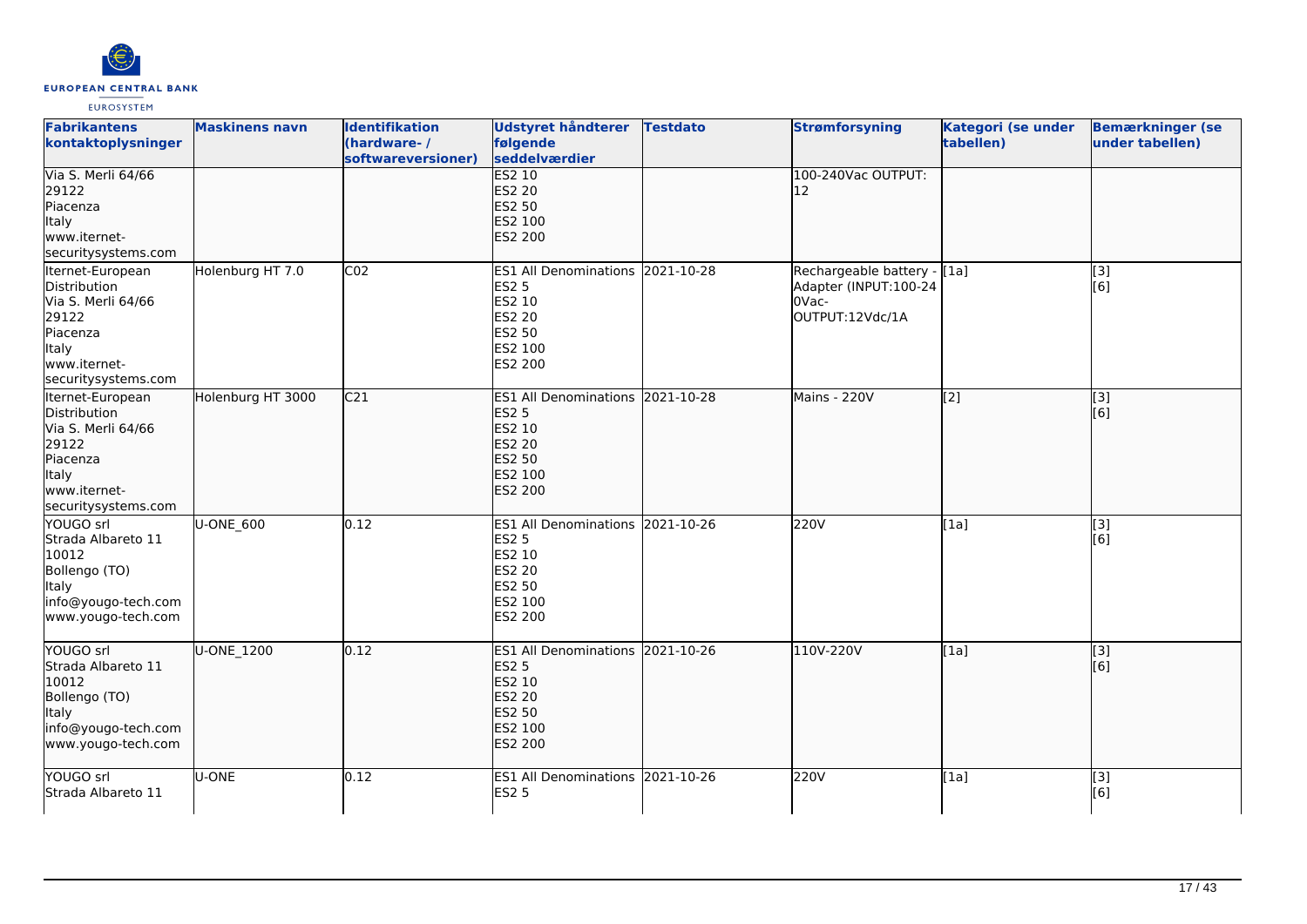

| <b>Fabrikantens</b><br>kontaktoplysninger                                                                               | <b>Maskinens navn</b> | <b>Identifikation</b><br>(hardware-/<br>softwareversioner) | <b>Udstyret håndterer</b><br>følgende<br>seddelværdier                                                                | <b>Testdato</b> | <b>Strømforsyning</b> | Kategori (se under<br>tabellen) | <b>Bemærkninger (se</b><br>under tabellen) |
|-------------------------------------------------------------------------------------------------------------------------|-----------------------|------------------------------------------------------------|-----------------------------------------------------------------------------------------------------------------------|-----------------|-----------------------|---------------------------------|--------------------------------------------|
| 10012<br>Bollengo (TO)<br>Italy<br>info@yougo-tech.com<br>www.yougo-tech.com                                            |                       |                                                            | <b>ES2 10</b><br><b>ES2 20</b><br>ES2 50<br>ES2 100<br>ES2 200                                                        |                 |                       |                                 |                                            |
| YOUGO srl<br>Strada Albareto 11<br>10012<br>Bollengo (TO)<br>Italy<br>info@yougo-tech.com<br>www.yougo-tech.com         | U-ONE_2000            | 0.12                                                       | <b>ES1 All Denominations</b><br><b>ES2 5</b><br>ES2 10<br><b>ES2 20</b><br><b>ES2 50</b><br>ES2 100<br><b>ES2 200</b> | 2021-10-26      | 220V                  | [1a]                            | [3]<br>[6]                                 |
| YOUGO srl<br>Strada Albareto 11<br>10012<br>Bollengo (TO)<br>Italy<br>info@yougo-tech.com<br>www.yougo-tech.com         | U-ONE 5000            | 0.12                                                       | ES1 All Denominations 2021-10-26<br><b>ES2 5</b><br>ES2 10<br>ES2 20<br>ES2 50<br>ES2 100<br>ES2 200                  |                 | 220V                  | [1a]                            | $\overline{[3]}$<br>[6]                    |
| Cummins-Allison Corp<br>891 Feehandville Drive<br>IL 60056<br>MT. Prospect<br><b>USA</b><br>www.cumminsallison.c<br>lom | let Scan iFX3 i136    | <b>EURO REVISION 7.31</b>                                  | <b>ES1 All Denominations</b><br><b>ES2 5</b><br>ES2 10<br><b>ES2 20</b><br><b>ES2 50</b><br>ES2 100<br><b>ES2 200</b> | 2021-10-22      | 110V, 220V            | [2]                             | [3]<br>[6]                                 |
| Cummins-Allison Corp<br>891 Feehandville Drive<br>IL 60056<br>MT. Prospect<br><b>USA</b><br>www.cumminsallison.c<br>lom | let Scan iFX1-LC i126 | <b>EURO REVISION 7.31</b>                                  | <b>ES1 All Denominations</b><br><b>ES2 5</b><br>ES2 10<br>ES2 20<br>ES2 50<br>ES2 100<br>ES2 200                      | 2021-10-22      | 110V, 220V            | [2]                             | [3]<br>[6]                                 |
| Cummins-Allison Corp<br>891 Feehandville Drive                                                                          | Jet Scan iFX1 i104    | EURO REVISION 7.31                                         | <b>ES1 All Denominations</b><br><b>ES2 5</b>                                                                          | 2021-10-22      | 110V, 220V            | $\overline{[2]}$                | $\overline{[}3]$<br>[6]                    |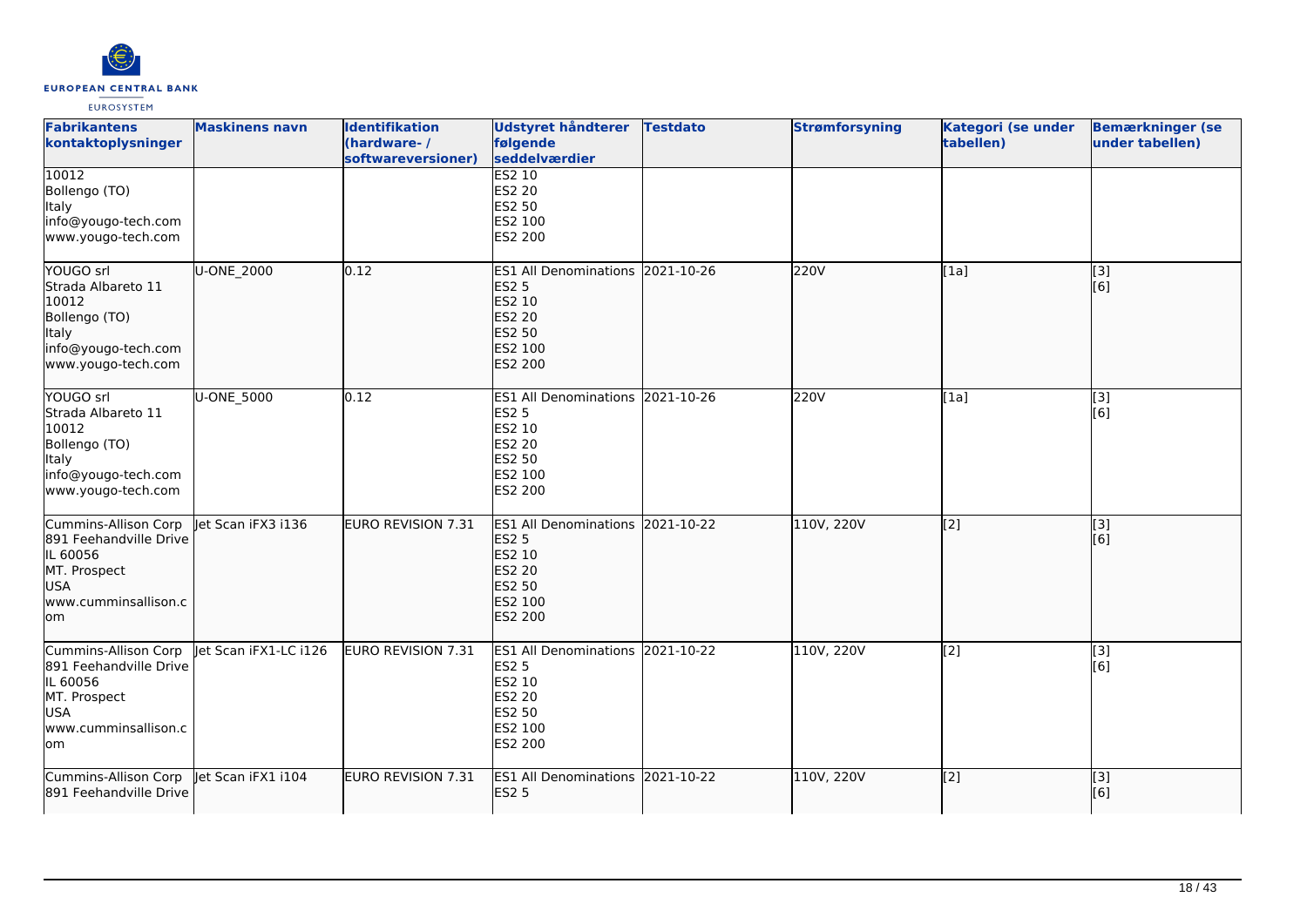

| <b>Fabrikantens</b><br>kontaktoplysninger                                                                                                   | <b>Maskinens navn</b> | <b>Identifikation</b><br>(hardware-/<br>softwareversioner) | <b>Udstyret håndterer</b><br>følgende<br>seddelværdier                                                             | <b>Testdato</b> | <b>Strømforsyning</b> | Kategori (se under<br>tabellen) | <b>Bemærkninger (se</b><br>under tabellen) |
|---------------------------------------------------------------------------------------------------------------------------------------------|-----------------------|------------------------------------------------------------|--------------------------------------------------------------------------------------------------------------------|-----------------|-----------------------|---------------------------------|--------------------------------------------|
| IL 60056<br>MT. Prospect<br>USA<br>www.cumminsallison.c<br>lom                                                                              |                       |                                                            | <b>ES2 10</b><br>ES2 20<br>ES2 50<br>ES2 100<br><b>ES2 200</b>                                                     |                 |                       |                                 |                                            |
| Cummins-Allison Corp   et Scan iFX1 i106<br>891 Feehandville Drive<br>IL 60056<br>MT. Prospect<br><b>USA</b><br>www.cumminsallison.c<br>lom |                       | EURO REVISION 7.31                                         | ES1 All Denominations 2021-10-22<br><b>ES2 5</b><br>ES2 10<br><b>ES2 20</b><br>ES2 50<br>ES2 100<br>ES2 200        |                 | 110V, 220V            | [2]                             | [3]<br>[6]                                 |
| Cummins-Allison Corp<br>891 Feehandville Drive<br>IL 60056<br>MT. Prospect<br><b>USA</b><br>www.cumminsallison.c<br>lom                     | let Scan iFX2 i106    | EURO REVISION 7.31                                         | ES1 All Denominations 2021-10-22<br><b>ES2 5</b><br>ES2 10<br><b>ES2 20</b><br>ES2 50<br>ES2 100<br><b>ES2 200</b> |                 | 110V, 220V            | $\overline{[2]}$                | $\overline{[}3]$<br>[6]                    |
| Cummins-Allison Corp<br>891 Feehandville Drive<br>IL 60056<br>MT. Prospect<br><b>USA</b><br>www.cumminsallison.c<br>lom                     | let Scan iFX3 i138    | EURO REVISION 7.31                                         | ES1 All Denominations 2021-10-22<br><b>ES2 5</b><br>ES2 10<br>ES2 20<br><b>ES2 50</b><br>ES2 100<br>ES2 200        |                 | 110V, 220V            | [2]                             | [3]<br>[6]                                 |
| <b>ICM Europe GmbH</b><br>Mündelheimer Weg 60<br>40472<br>Düsseldorf<br>Germany<br>info@jcmglobal.eu<br>www.jcmglobal.eu                    | <b>VEGA-100</b>       | VEGA-10x<br>$V2.52 - 18$                                   | ES1 All Denominations 2021-10-20<br><b>ES2 5</b><br>ES2 10<br><b>ES2 20</b><br><b>ES2 50</b><br>ES2 100<br>ES2 200 |                 | 12V                   | [1b]                            | [3]<br>[6]                                 |
| Volumatic Ltd<br>Taurus House,                                                                                                              | CCi                   | <b>EBA-40</b><br>V1.49-33                                  | ES1 All Denominations 2021-10-19<br><b>ES2 5</b>                                                                   |                 | 12V AC Adapter        | [1b]                            | $\overline{[3]}$<br>[6]                    |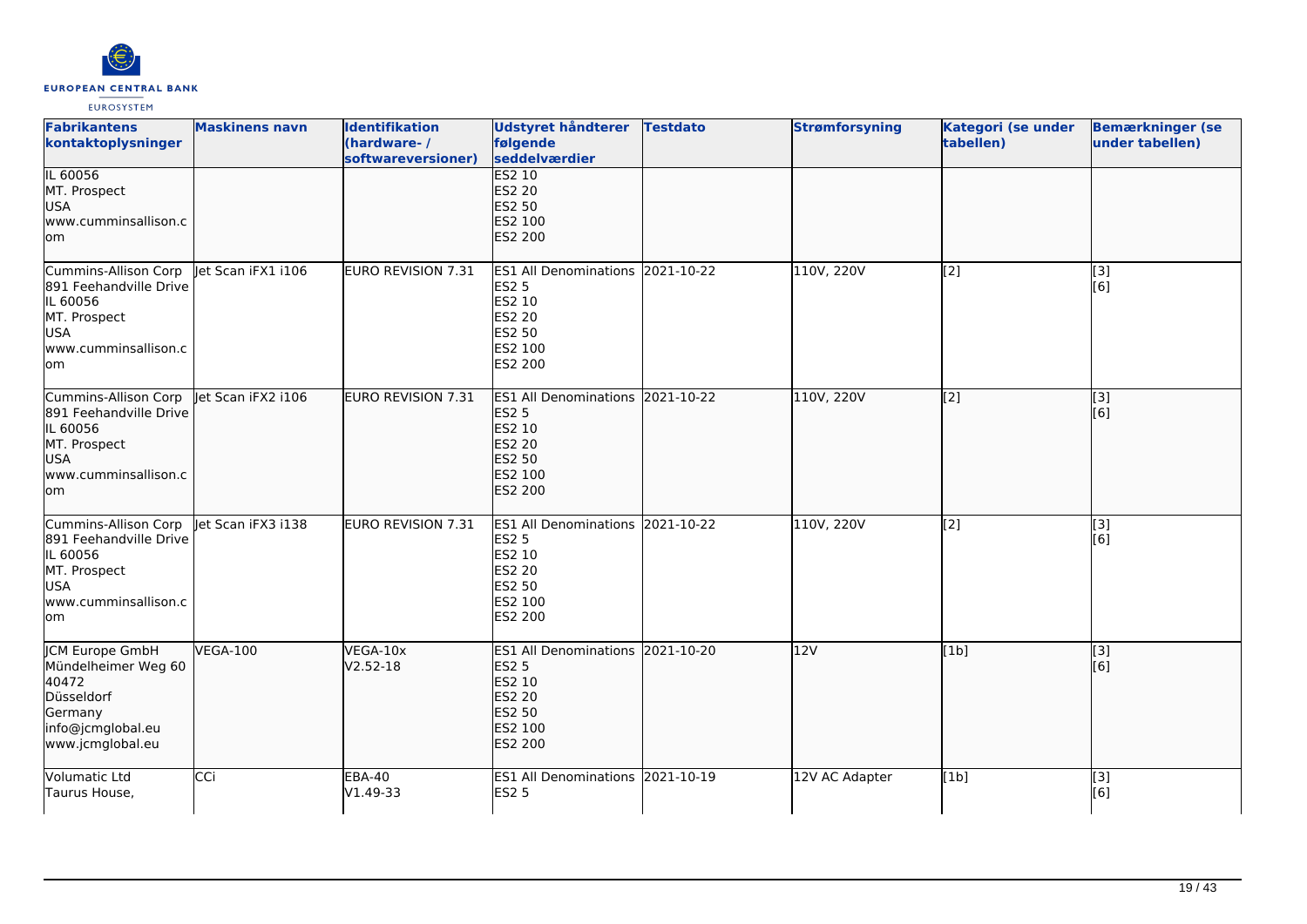

| <b>Fabrikantens</b><br>kontaktoplysninger                                                                                                                          | <b>Maskinens navn</b> | <b>Identifikation</b><br>(hardware-/<br>softwareversioner) | Udstyret håndterer<br>følgende<br>seddelværdier                                                                | <b>Testdato</b> | <b>Strømforsyning</b> | <b>Kategori (se under</b><br>tabellen) | <b>Bemærkninger (se</b><br>under tabellen) |
|--------------------------------------------------------------------------------------------------------------------------------------------------------------------|-----------------------|------------------------------------------------------------|----------------------------------------------------------------------------------------------------------------|-----------------|-----------------------|----------------------------------------|--------------------------------------------|
| <b>Endemere Road</b><br>Warwicks<br>CV6 5PY<br>Coventry<br>United Kingdom<br>www.volumatic.com                                                                     |                       |                                                            | <b>ES2 10</b><br>ES2 20<br>ES2 50<br>ES2 100<br>ES2 200                                                        |                 |                       |                                        | $\overline{[8]}$                           |
| <b>CM Europe GmbH</b><br>Mündelheimer Weg 60<br>40472<br>Düsseldorf<br>Germany<br>info@jcmglobal.eu<br>www.jcmglobal.eu                                            | RDM-100 Series        | 3590T0302607                                               | <b>ES1 All Denominations</b><br><b>ES2 5</b><br>ES2 10<br><b>ES2 20</b><br><b>ES2 50</b><br>ES2 100<br>ES2 200 | 2021-10-19      | other: 24V            | [1b]                                   | [3]<br>[6]<br>[8]                          |
| <b>JCM Europe GmbH</b><br>Mündelheimer Weg 60<br>40472<br>Düsseldorf<br>Germany<br>info@jcmglobal.eu<br>www.jcmglobal.eu                                           | <b>MRX Series</b>     | V110011-219                                                | ES1 All Denominations 2021-10-19<br><b>ES2 5</b><br>ES2 10<br><b>ES2 20</b><br>ES2 50<br>ES2 100<br>ES2 200    |                 | Other: 24V            | [1b]                                   | [3]<br>[6]<br>[8]                          |
| Kobo Science &<br>Technology Co Ltd<br>Room 906 No.1<br>Building Runjie<br>Mansion Dengwei Rd<br>PC 215011<br>Suzhou Jiangsu<br>China<br>www.kobotechweb.co<br>lm. | BC-8EI                | <b>DSP 18</b>                                              | ES1 All Denominations 2021-10-15<br><b>ES2 5</b><br>ES2 10<br><b>ES2 20</b><br>ES2 50<br>ES2 100<br>ES2 200    |                 | Mains, 220V           | $\overline{[2]}$                       | $\overline{[}3]$                           |
| Kobo Science &<br>Technology Co Ltd<br>Room 906 No.1<br>Building Runjie<br>Mansion Dengwei Rd<br>PC 215011<br>Suzhou Jiangsu<br>China                              | <b>BT-6000</b>        | <b>IMAGE 2.9.3.9</b>                                       | ES1 All Denominations 2021-10-15<br><b>ES2 5</b><br>ES2 10<br><b>ES2 20</b><br>ES2 50<br>ES2 100<br>ES2 200    |                 | Mains, 220V           | $\overline{[2]}$                       | $\overline{[3]}$                           |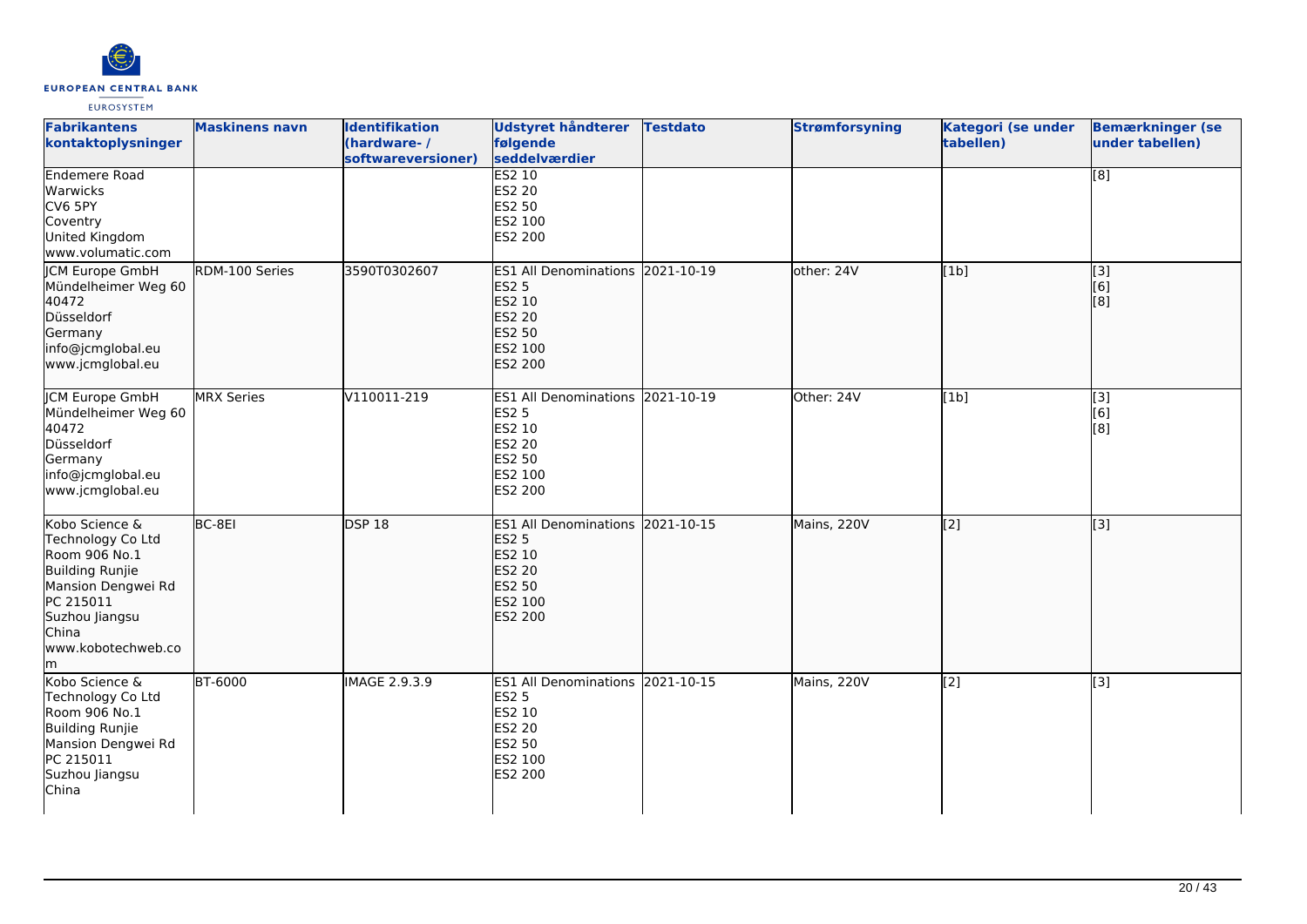

| <b>Fabrikantens</b><br>kontaktoplysninger                                                                                            | <b>Maskinens navn</b> | <b>Identifikation</b><br>(hardware-/<br>softwareversioner) | <b>Udstyret håndterer</b><br>følgende<br>seddelværdier                                                                                       | <b>Testdato</b> | <b>Strømforsyning</b> | Kategori (se under<br>tabellen) | <b>Bemærkninger (se</b><br>under tabellen)       |
|--------------------------------------------------------------------------------------------------------------------------------------|-----------------------|------------------------------------------------------------|----------------------------------------------------------------------------------------------------------------------------------------------|-----------------|-----------------------|---------------------------------|--------------------------------------------------|
| www.kobotechweb.co<br>lm.                                                                                                            |                       |                                                            |                                                                                                                                              |                 |                       |                                 |                                                  |
| Giesecke+Devrient<br>Currency Technology<br>GmbH<br>Prinzregentenstraße<br>159<br>81677<br>Munich<br>Germany<br>www.gi-de.com        | ProNote1              | 200.3                                                      | ES1 All Denominations 2021-10-13<br><b>ES2 5</b><br>ES2 10<br>ES2 20<br><b>ES2 50</b><br>ES2 100<br><b>ES2 200</b>                           |                 | 110V, 220V            | [2]                             | $\overline{[3]}$<br>[6]                          |
| Giesecke+Devrient<br>Currency Technology<br>GmbH<br>Prinzregentenstraße<br>159<br>81677<br>Munich<br>Germany<br>www.gi-de.com        | ProNote 200           | 200.4                                                      | ES1 All Denominations 2021-10-12<br><b>ES2 5</b><br>ES2 10<br>ES2 20<br>ES2 50<br>ES2 100<br>ES2 200                                         |                 | 110V, 220V            | [2]                             | [3]<br>[6]                                       |
| Crane Payment<br>Innovations<br>109 Chemin du Pont-du-<br>Centenaire<br>CH-1228<br>Plan-les-Quates<br>Switzerland<br>www.CranePI.com | SCN series - SCN83    | IR.                                                        | 520025431 SCN83 EU ES1 All Denominations 2021-10-05<br><b>ES2 5</b><br>ES2 10<br><b>ES2 20</b><br><b>ES2 50</b><br>ES2 100<br><b>ES2 200</b> |                 | 24V, 220V             | [1b]                            | [3]<br>[6]<br>[8]                                |
| <b>GO Europe GmbH</b><br>Zum Kraftwerk 1<br>45527<br>Hattingen<br>Germany<br>Bemd.koenig@go-<br>europe.com<br>www.go-europe.com      | Olympia NC 315        | $BT-112$<br>u6.04                                          | <b>ES15</b><br>ES1 10<br><b>ES1 20</b><br>ES1 50<br>ES1 200<br><b>ES2 5</b><br>ES2 10<br>ES2 20<br>ES2 50<br>ES2 100<br>ES2 200              | 2021-10-05      | 12V                   | [1a]                            | [2]<br>[3]<br>[6]<br>$\overline{[}8\overline{]}$ |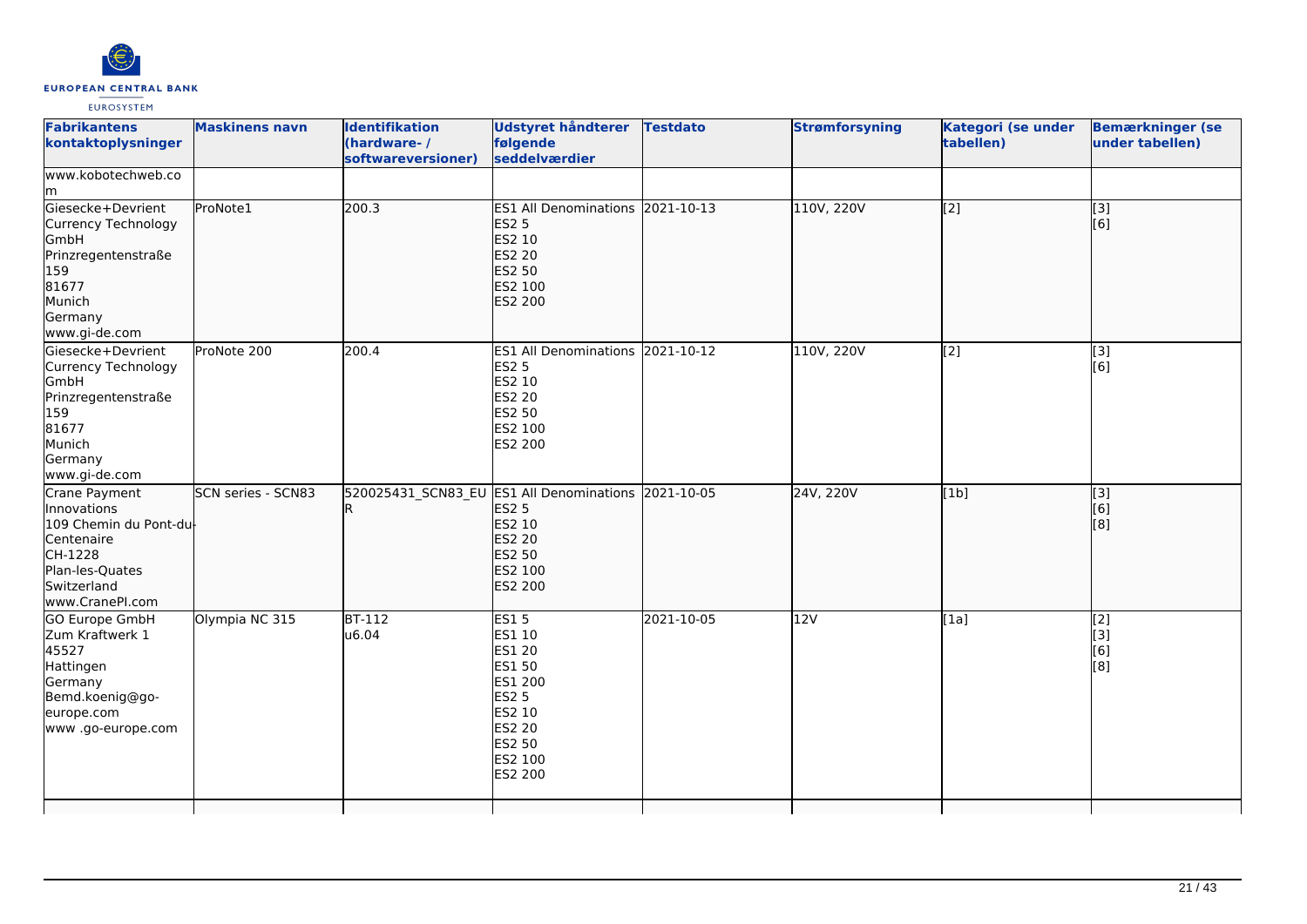

| <b>Maskinens navn</b> | <b>Identifikation</b><br>(hardware-/<br>softwareversioner) | følgende<br>seddelværdier                                                                                                |            | <b>Strømforsyning</b>                                                                                             | Kategori (se under<br>tabellen) | <b>Bemærkninger (se</b><br>under tabellen)    |
|-----------------------|------------------------------------------------------------|--------------------------------------------------------------------------------------------------------------------------|------------|-------------------------------------------------------------------------------------------------------------------|---------------------------------|-----------------------------------------------|
|                       | u6.04                                                      | ES1 10<br><b>ES1 20</b><br>ES1 50<br>ES1 200<br><b>ES2 5</b><br>ES2 10<br><b>ES2 20</b><br>ES2 50<br>ES2 100<br>ES2 200  |            |                                                                                                                   |                                 | $\begin{bmatrix} 2 \\ 3 \end{bmatrix}$<br>[6] |
| Olympia NC 335        | <b>BT-112</b><br>u6-07                                     | <b>ES15</b><br>ES1 10<br>ES1 20<br>ES1 50<br>ES1 200<br><b>ES2 5</b><br>ES2 10<br>ES2 20<br>ES2 50<br>ES2 100<br>ES2 200 | 2021-10-05 | other: 12V                                                                                                        | [1a]                            | $\begin{bmatrix} 2 \\ 3 \end{bmatrix}$<br>[6] |
| Safescan 185-S        | S32-81                                                     | <b>ES2 5</b><br>ES2 10<br>ES2 20<br><b>ES2 50</b><br>ES2 100<br><b>ES2 200</b>                                           |            | 110V 220V                                                                                                         | [1a]                            | [3]<br>[6]                                    |
| SuperVision mc2       | FW 01.22, DM 01.36                                         | <b>ES2 5</b><br>ES2 10<br>ES2 20<br>ES2 50<br>ES2 100<br>ES2 200                                                         |            | Mains, 110V, 230V                                                                                                 | [1a]                            | [3]<br>[6]                                    |
|                       | Olympia NC 325                                             | $BT-112$                                                                                                                 | ES15       | Udstyret håndterer Testdato<br>2021-10-05<br>ES1 All Denominations 2021-09-30<br>ES1 All Denominations 2021-09-29 | other: 12V                      | $\overline{[1a]}$                             |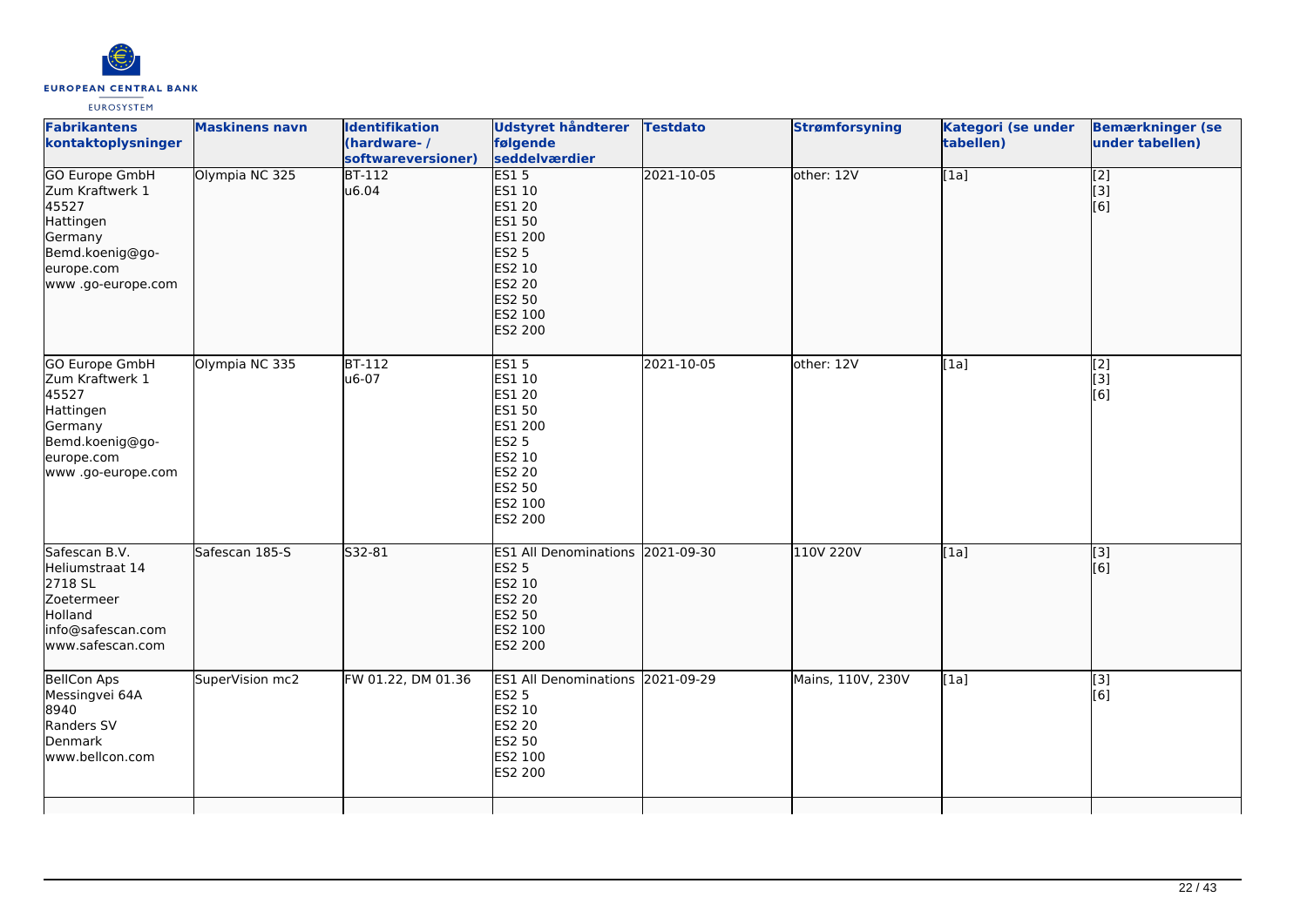

| <b>Fabrikantens</b><br>kontaktoplysninger                                                                                                                          | <b>Maskinens navn</b> | <b>Identifikation</b><br>(hardware-/<br>softwareversioner) | Udstyret håndterer<br>følgende<br>seddelværdier                                                                    | <b>Testdato</b> | <b>Strømforsyning</b> | Kategori (se under<br>tabellen) | <b>Bemærkninger (se</b><br>under tabellen) |
|--------------------------------------------------------------------------------------------------------------------------------------------------------------------|-----------------------|------------------------------------------------------------|--------------------------------------------------------------------------------------------------------------------|-----------------|-----------------------|---------------------------------|--------------------------------------------|
| <b>BellCon Aps</b><br>Messingvei 64A<br>8940<br>Randers SV<br>Denmark<br>www.bellcon.com                                                                           | Evision 5             | $\overline{CO2}$                                           | ES1 All Denominations 2021-09-29<br><b>ES2 5</b><br>ES2 10<br><b>ES2 20</b><br>ES2 50<br>ES2 100<br>ES2 200        |                 | Mains, 230V           | [1a]                            | $\overline{[}3]$<br>[6]                    |
| <b>BellCon Aps</b><br>Messingvei 64A<br>8940<br>Randers SV<br>Denmark<br>www.bellcon.com                                                                           | BellCount V2510       | C20 (EUR: V2.004a)                                         | ES1 All Denominations 2021-09-28<br><b>ES2 5</b><br>ES2 10<br>ES2 20<br>ES2 50<br>ES2 100<br>ES2 200               |                 | Mains, 110V, 220V     | [2]                             | [3]<br>[6]                                 |
| Hilton Europe S.L.<br>Principe de Vergara<br>5-bajo dcha.<br>28001<br>Madrid<br>Spain<br>www.hiltoneurope.com                                                      | b330                  | CO <sub>2</sub>                                            | ES1 All Denominations 2021-09-28<br><b>ES2 5</b><br>ES2 10<br><b>ES2 20</b><br><b>ES2 50</b><br>ES2 100<br>ES2 200 |                 | Mains, 220V           | [1a]                            | $\overline{[3]}$                           |
| SOUTH Automation<br>International GmbH<br>Waldeckerstr. 6<br>64546<br>Walldorf-Mörfelden<br>Germany<br>mjb@southautomation.<br>Inet<br>www.southautomation.<br>net | <b>TN10</b>           | EUR SW: EUR.03.03                                          | ES1 All Denominations 2021-09-27<br><b>ES2 5</b><br>ES2 10<br>ES2 20<br>ES2 50<br>ES2 100<br>ES2 200               |                 | Mains: 110V, 220V     | $\overline{[2]}$                | $\overline{[}3]$<br>[6]                    |
| Detectalia Europe<br>S.L.U.<br>C/Catalunya 25B<br>Poligono Industrial El<br>Pastoret<br>3640                                                                       | D7X                   | $\overline{CO2}$                                           | ES1 All Denominations 2021-09-24<br><b>ES2 5</b><br>ES2 10<br><b>ES2 20</b><br><b>ES2 50</b><br>ES2 100            |                 | Mains, 220V           | [1a]                            | [3]                                        |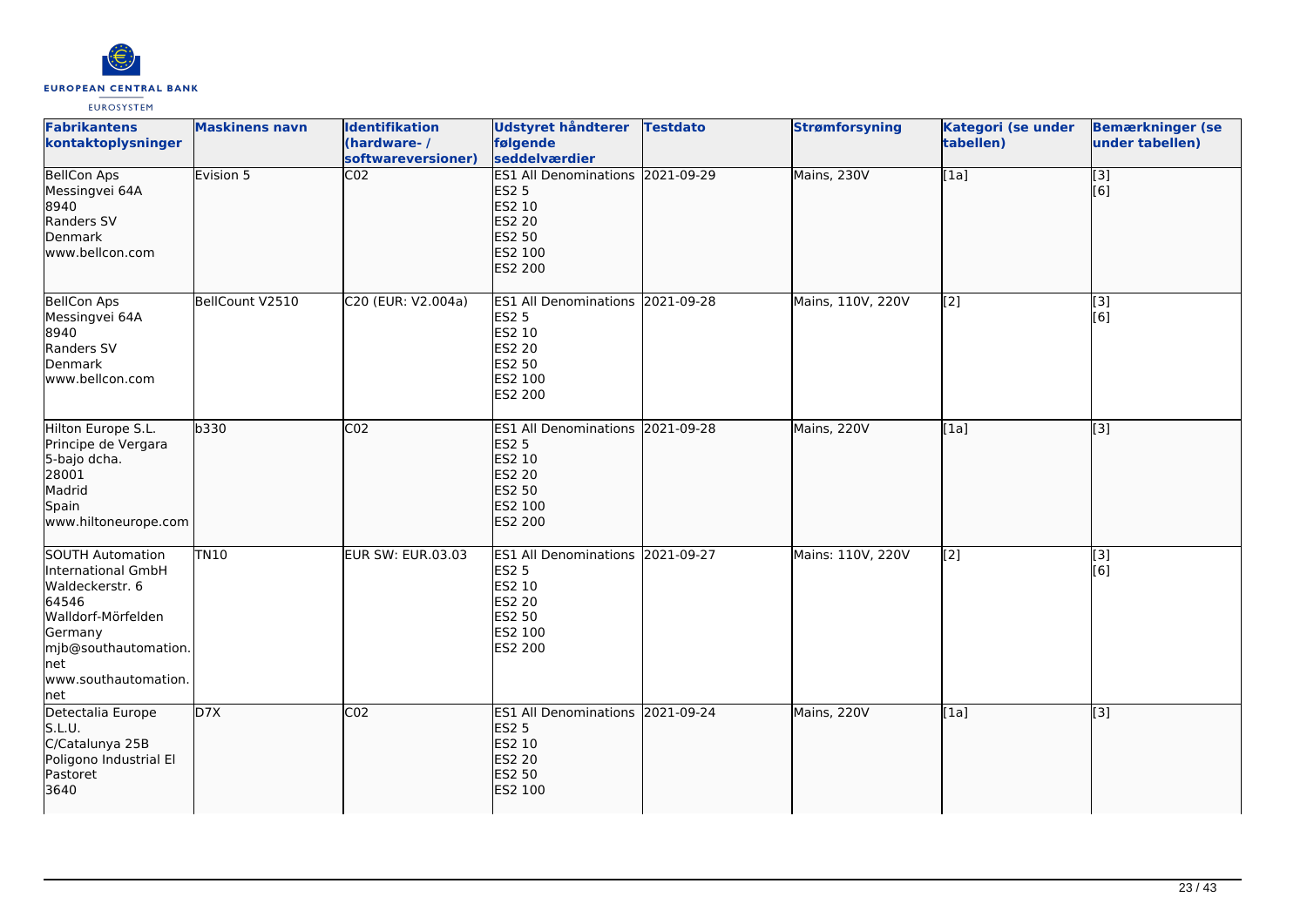

| <b>Fabrikantens</b><br>kontaktoplysninger                                                                                                         | <b>Maskinens navn</b> | <b>Identifikation</b><br>(hardware-/<br>softwareversioner) | <b>Udstyret håndterer</b><br>følgende<br>seddelværdier                                                             | <b>Testdato</b> | <b>Strømforsyning</b> | Kategori (se under<br>tabellen) | <b>Bemærkninger (se</b><br>under tabellen) |
|---------------------------------------------------------------------------------------------------------------------------------------------------|-----------------------|------------------------------------------------------------|--------------------------------------------------------------------------------------------------------------------|-----------------|-----------------------|---------------------------------|--------------------------------------------|
| Monóvar (Alicante)<br>Spain<br>www.detectalia.com                                                                                                 |                       |                                                            | <b>ES2 200</b>                                                                                                     |                 |                       |                                 |                                            |
| Strongpoint AB<br>Torshamnsgatan 5<br>16440<br>Kista<br>Sweden<br>dario.costamagna@str<br>ongpoint.com<br>www.strongpoint.com                     | Note Cassette SV      | (01.08.21)                                                 | ES1 All Denominations 2021-09-23<br><b>ES2 5</b><br>ES2 10<br><b>ES2 20</b><br>ES2 50<br>ES2 100<br>ES2 200        |                 | Other: 12-24V         | [1b]                            | $\overline{[3]}$<br>[6]                    |
| Strongpoint AB<br>Torshamnsgatan 5<br>16440<br>Kista<br>Sweden<br>dario.costamagna@str<br>ongpoint.com<br>www.strongpoint.com                     | Note Cassette SV      | 11(01.09.21)                                               | ES1 All Denominations 2021-09-23<br><b>ES2 5</b><br>ES2 10<br><b>ES2 20</b><br>ES2 50<br>ES2 100<br><b>ES2 200</b> |                 | Other: 12-24V         | [1b]                            | $\overline{[}3]$<br>[6]                    |
| Strongpoint AB<br>Torshamnsgatan 5<br>16440<br>Kista<br>Sweden<br>dario.costamagna@str<br>ongpoint.com<br>www.strongpoint.com                     | Note Cassette HV      | <b>EUR</b><br>7(01.09.21)                                  | ES1 All Denominations 2021-09-23<br><b>ES2 5</b><br>ES2 10<br><b>ES2 20</b><br>ES2 50<br>ES2 100<br>ES2 200        |                 | Other: 12-24V         | [1b]                            | [3]<br>[6]                                 |
| <b>GRG Banking</b><br>Equipment Co Ltd<br>9 Kelin Road Science<br>City<br>510663<br>Guangzhou, District<br>Luogang<br>China<br>www.grgbanking.com | <b>BA-08</b>          | M520040030                                                 | <b>ES1 All Denominations</b><br><b>ES2 5</b><br>ES2 10<br><b>ES2 20</b><br><b>ES2 50</b><br>ES2 100<br>ES2 200     | 2021-09-23      | 12 V                  | [1a]                            | [3]<br>[6]                                 |
| Cima S.p.A.<br>Via di Mezzo 2/4<br>41037<br>Mirandola (MO)                                                                                        | <b>BV1000</b>         | <b>BV1000</b><br>B1-EUR-105001                             | ES1 All Denominations 2021-09-14<br><b>ES2 5</b><br>ES2 10<br><b>ES2 20</b>                                        |                 | Mains                 | [1b]                            | $[3]$<br>[6]                               |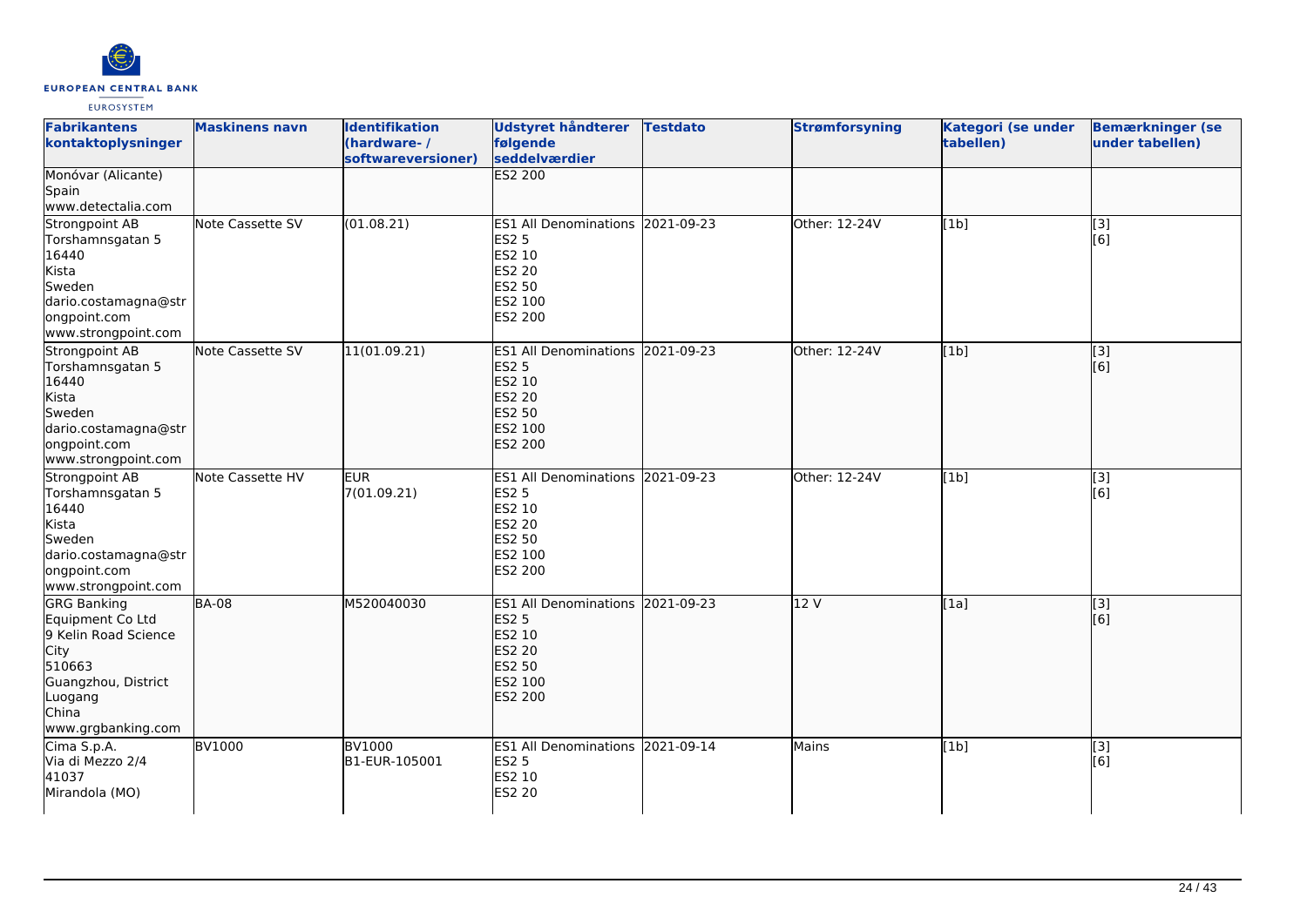

| <b>Fabrikantens</b><br>kontaktoplysninger                                                                                                                                                                           | <b>Maskinens navn</b> | <b>Identifikation</b><br>(hardware-/<br>softwareversioner) | <b>Udstyret håndterer</b><br>følgende<br>seddelværdier                                                             | <b>Testdato</b> | <b>Strømforsyning</b> | <b>Kategori (se under</b><br>tabellen) | <b>Bemærkninger (se</b><br>under tabellen) |
|---------------------------------------------------------------------------------------------------------------------------------------------------------------------------------------------------------------------|-----------------------|------------------------------------------------------------|--------------------------------------------------------------------------------------------------------------------|-----------------|-----------------------|----------------------------------------|--------------------------------------------|
| <b>Italy</b><br>info@cimaspa.it<br>www.cimaspa.it                                                                                                                                                                   |                       |                                                            | <b>ES2 50</b><br>ES2 100<br>ES2 200                                                                                |                 |                       |                                        |                                            |
| Cima S.p.A.<br>Via di Mezzo 2/4<br>41037<br>Mirandola (MO)<br>Italy<br>info@cimaspa.it<br>www.cimaspa.it                                                                                                            | <b>SDM-50</b>         | <b>BV1000L</b><br>B1-EUR-106001                            | ES1 All Denominations 2021-09-14<br><b>ES2 5</b><br>ES2 10<br><b>ES2 20</b><br>ES2 50<br>ES2 100<br><b>ES2 200</b> |                 | Mains                 | [1a]                                   | $\overline{[}$ [3]<br>[6]                  |
| Cima S.p.A.<br>Via di Mezzo 2/4<br>41037<br>Mirandola (MO)<br>Italy<br>info@cimaspa.it<br>www.cimaspa.it                                                                                                            | <b>SDM-10</b>         | <b>BV1000L</b><br>B1-EUR-106001                            | ES1 All Denominations 2021-09-14<br><b>ES2 5</b><br>ES2 10<br><b>ES2 20</b><br>ES2 50<br>ES2 100<br>ES2 200        |                 | Mains                 | [1a]                                   | [3]<br>[6]                                 |
| Cima S.p.A.<br>Via di Mezzo 2/4<br>41037<br>Mirandola (MO)<br>Italy<br>info@cimaspa.it<br>www.cimaspa.it                                                                                                            | <b>BV1000</b>         | <b>BV1000</b><br>B1-EUR-106001                             | ES1 All Denominations 2021-09-14<br><b>ES2 5</b><br>ES2 10<br><b>ES2 20</b><br><b>ES2 50</b><br>ES2 100<br>ES2 200 |                 | Mains                 | [1b]                                   | [3]<br>[6]                                 |
| SHENZEN POLYFIT<br>TECHNOLOGY Co.Ltd.<br>6/F, Blk Hengtemei,<br>No. 3 Ganli Road,<br>Longgang District<br>518112<br>Shenzhen<br>China<br>info@futuremoneydete<br>ctor.com<br>http://www.futuremone<br>ydetector.com | <b>FMD-520</b>        | Banknote Detector<br>U15 108                               | <b>ES1 All Denominations</b><br><b>ES2 5</b><br>ES2 10<br><b>ES2 20</b><br>ES2 50<br>ES2 100<br>ES2 200            | 2021-09-06      | 100V-240V             | [1a]                                   | [3]<br>[6]                                 |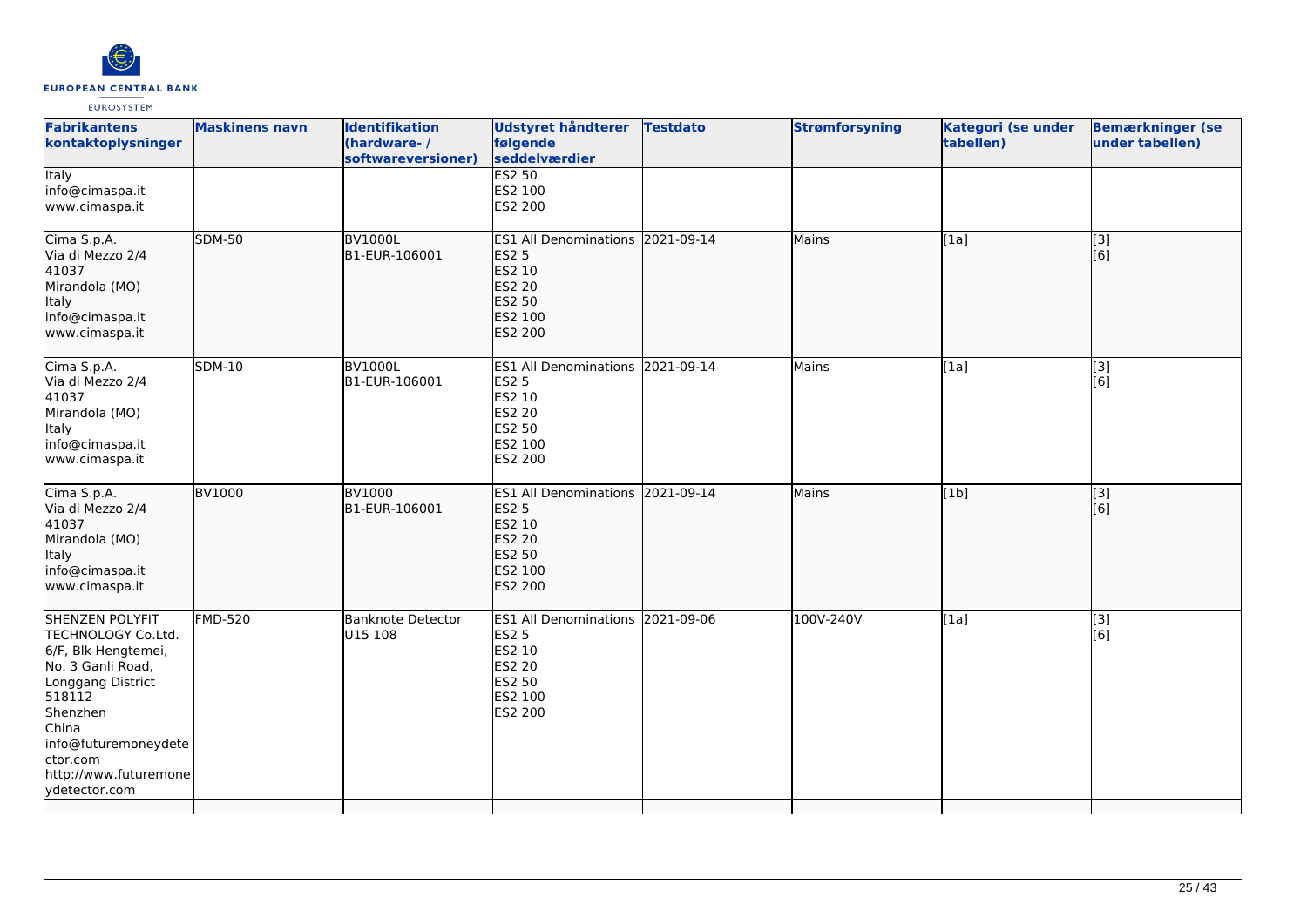

| <b>Fabrikantens</b><br>kontaktoplysninger                                                                                                                                        | <b>Maskinens navn</b> | <b>Identifikation</b><br>(hardware-/<br>softwareversioner) | Udstyret håndterer<br>følgende<br>seddelværdier                                                                           | <b>Testdato</b> | <b>Strømforsyning</b> | <b>Kategori (se under</b><br>tabellen) | <b>Bemærkninger (se</b><br>under tabellen) |
|----------------------------------------------------------------------------------------------------------------------------------------------------------------------------------|-----------------------|------------------------------------------------------------|---------------------------------------------------------------------------------------------------------------------------|-----------------|-----------------------|----------------------------------------|--------------------------------------------|
| Francopost srl<br>Via Prina 15<br>20154<br>Milano<br>Italy<br>www.francopost.it                                                                                                  | Flash                 | <b>FMD-520</b><br>U15 108                                  | ES1 All Denominations 2021-09-06<br><b>ES2 5</b><br>ES2 10<br><b>ES2 20</b><br><b>ES2 50</b><br>ES2 100<br>ES2 200        |                 | 100V-240V             | [1a]                                   | $\overline{[}3]$<br>[6]                    |
| Shenzhen Double<br>Power Electronics Co.,<br>Ltd<br>Rm 1281, 12/F,<br>Yunsong Building<br>Tairan 8rh Road<br>District Shenzen<br>Chegongmiao Futian<br>China<br>www.szdpower.com | DP-2258               | Software type?C22                                          | ES1 All Denominations 2021-09-02<br><b>ES2 5</b><br>ES2 10<br><b>ES2 20</b><br>ES2 50<br>ES2 100<br>ES2 200               |                 | 12V Adapter           | [1a]                                   | [3]<br>[6]                                 |
| CCE - Cash Concepts<br>Europe GmbH<br>Kemtener Strasse 99<br>88131<br>Lindau<br>Germany<br>www.cce.gmbh                                                                          | <b>CCE 6000</b>       | Software type: C21-1                                       | ES1 All Denominations 2021-09-02<br><b>ES2 5</b><br>ES2 10<br><b>ES2 20</b><br><b>ES2 50</b><br>ES2 100<br><b>ES2 200</b> |                 | Other: 100-240V       | $\sqrt{2}$                             | [3]<br>[6]                                 |
| Shenzhen Double<br>Power Electronics Co.,<br>Ltd<br>Rm 1281, 12/F,<br>Yunsong Building<br>Tairan 8rh Road<br>District Shenzen<br>Chegongmiao Futian<br>China<br>www.szdpower.com | DP-2318               | Software type: C02                                         | <b>ES1 All Denominations</b><br><b>ES2 5</b><br>ES2 10<br><b>ES2 20</b><br>ES2 50<br>ES2 100<br><b>ES2 200</b>            | 2021-09-02      | other:12V Adapter     | [1a]                                   | [3]<br>[6]                                 |
| Shenzhen Double<br>Power Electronics Co.,<br>Ltd<br>Rm 1281, 12/F,                                                                                                               | DP-7300Plus           | $C21-1$                                                    | ES1 All Denominations 2021-08-31<br><b>ES2 5</b><br>ES2 10<br><b>ES2 20</b>                                               |                 | Other: 100-240V       | [[2]                                   | [3]<br>[6]                                 |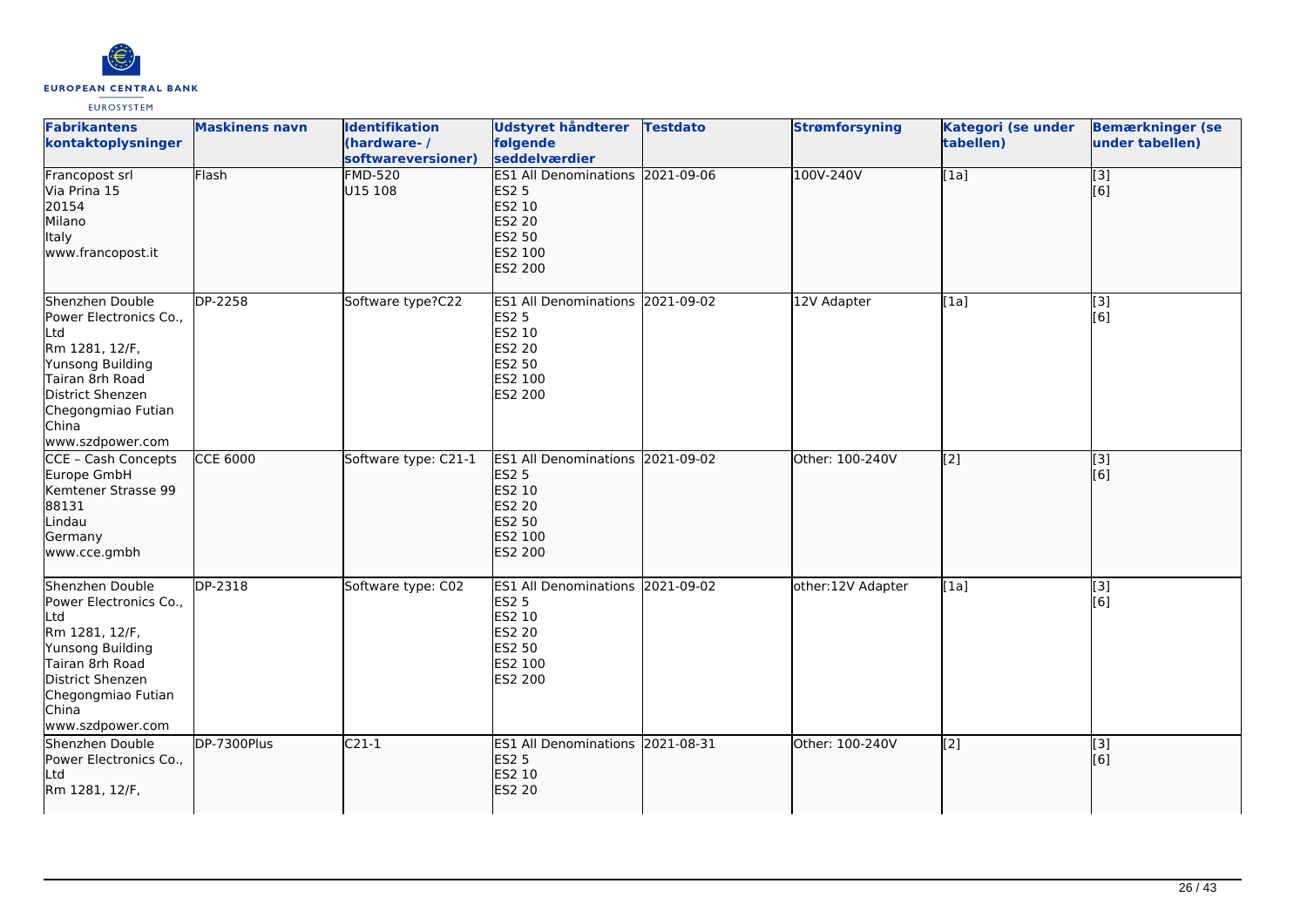

| <b>Fabrikantens</b><br>kontaktoplysninger                                                                                                                                        | <b>Maskinens navn</b> | <b>Identifikation</b><br>(hardware-/<br>softwareversioner) | <b>Udstyret håndterer</b><br>følgende<br>seddelværdier                                                         | <b>Testdato</b> | <b>Strømforsyning</b> | <b>Kategori (se under</b><br>tabellen) | <b>Bemærkninger (se</b><br>under tabellen) |
|----------------------------------------------------------------------------------------------------------------------------------------------------------------------------------|-----------------------|------------------------------------------------------------|----------------------------------------------------------------------------------------------------------------|-----------------|-----------------------|----------------------------------------|--------------------------------------------|
| <b>Yunsong Building</b><br>Tairan 8rh Road<br>District Shenzen<br>Chegongmiao Futian<br>China<br>www.szdpower.com                                                                |                       |                                                            | <b>ES2 50</b><br>ES2 100<br><b>ES2 200</b>                                                                     |                 |                       |                                        |                                            |
| Shenzhen Double<br>Power Electronics Co.,<br>Ltd<br>Rm 1281, 12/F,<br>Yunsong Building<br>Tairan 8rh Road<br>District Shenzen<br>Chegongmiao Futian<br>China<br>www.szdpower.com | DP-2268               | C12                                                        | <b>ES1 All Denominations</b><br><b>ES2 5</b><br>ES2 10<br><b>ES2 20</b><br>ES2 50<br>ES2 100<br>ES2 200        | 2021-08-31      | 12V Adapter           | [1a]                                   | [6]<br>[4a]                                |
| CCE - Cash Concepts<br>Europe GmbH<br>Kemtener Strasse 99<br>88131<br>Lindau<br>Germany<br>www.cce.gmbh                                                                          | $CCE$ 10              | C <sub>01</sub>                                            | <b>ES1 All Denominations</b><br><b>ES2 5</b><br>ES2 10<br>ES2 20<br>ES2 50<br>ES2 100<br><b>ES2 200</b>        | 2021-08-27      | Other: 12V Adapter    | [[1a]                                  | [[3]<br>[[6]                               |
| CCE - Cash Concepts<br>Europe GmbH<br>Kemtener Strasse 99<br>88131<br>Lindau<br>Germany<br>www.cce.gmbh                                                                          | $CCE$ 20              | $\overline{C}01$                                           | ES1 All Denominations 2021-08-27<br><b>ES2 5</b><br>ES2 10<br>ES2 20<br><b>ES2 50</b><br>ES2 100<br>ES2 200    |                 | Other: 12V Adapter    | [1a]                                   | $\overline{[3]}$<br>[6]                    |
| <b>JCM Europe GmbH</b><br>Mündelheimer Weg 60<br>40472<br>Düsseldorf<br>Germany<br>info@jcmglobal.eu<br>www.jcmglobal.eu                                                         | <b>UBA Pro Series</b> | <b>UBA-500</b><br>V1.49-38                                 | <b>ES1 All Denominations</b><br><b>ES2 5</b><br>ES2 10<br><b>ES2 20</b><br>ES2 50<br>ES2 100<br><b>ES2 200</b> | 2021-08-20      | 12/24V                | [1b]                                   | $\overline{[}$ [3]<br>[6]<br>[[8]          |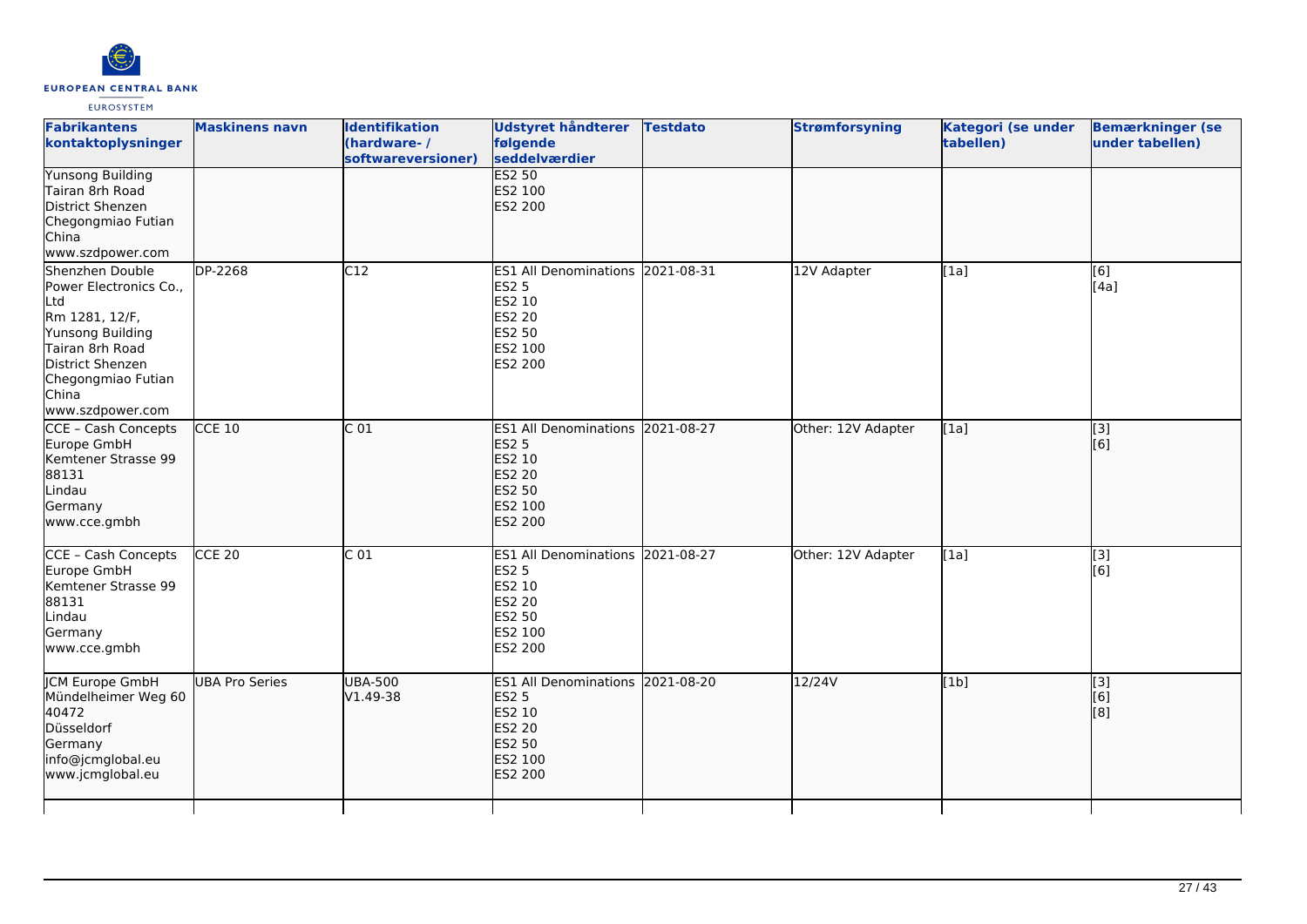

| <b>Fabrikantens</b><br>kontaktoplysninger                                                                                | <b>Maskinens navn</b> | <b>Identifikation</b><br>(hardware-/<br>softwareversioner) | Udstyret håndterer<br>følgende<br>seddelværdier                                                                           | <b>Testdato</b> | <b>Strømforsyning</b> | Kategori (se under<br>tabellen) | <b>Bemærkninger (se</b><br>under tabellen) |
|--------------------------------------------------------------------------------------------------------------------------|-----------------------|------------------------------------------------------------|---------------------------------------------------------------------------------------------------------------------------|-----------------|-----------------------|---------------------------------|--------------------------------------------|
| <b>JCM Europe GmbH</b><br>Mündelheimer Weg 60<br>40472<br>Düsseldorf<br>Germany<br>info@jcmglobal.eu<br>www.jcmglobal.eu | <b>UBA-10</b>         | <b>UBA-10</b><br>V3.04-52                                  | ES1 All Denominations 2021-08-20<br><b>ES2 5</b><br>ES2 10<br>ES2 20<br><b>ES2 50</b><br>ES2 100<br>ES2 200               |                 | 12V                   | [1b]                            | $\overline{[}3]$<br>[6]                    |
| JCM Europe GmbH<br>Mündelheimer Weg 60<br>40472<br>Düsseldorf<br>Germany<br>info@jcmglobal.eu<br>www.jcmglobal.eu        | UBA-10-RC             | <b>UBA-10</b><br>V2.01-23                                  | ES1 All Denominations 2021-08-20<br><b>ES2 5</b><br>ES2 10<br><b>ES2 20</b><br><b>ES2 50</b><br>ES2 100<br><b>ES2 200</b> |                 | 24V                   | [1b]                            | [3]<br>[6]<br>[8]                          |
| ICM Europe GmbH<br>Mündelheimer Weg 60<br>40472<br>Düsseldorf<br>Germany<br>info@jcmglobal.eu<br>www.jcmglobal.eu        | iVizion-100           | iVIZION-100<br>$V2.98 - 44$                                | ES1 All Denominations 2021-08-19<br><b>ES2 5</b><br>ES2 10<br><b>ES2 20</b><br>ES2 50<br>ES2 100<br>ES2 200               |                 | 12V/24V               | [1b]                            | [3]<br>[6]<br>[8]                          |
| JCM Europe GmbH<br>Mündelheimer Weg 60<br>40472<br>Düsseldorf<br>Germany<br>info@jcmglobal.eu<br>www.jcmglobal.eu        | UBA-Pro RC Series     | <b>UBA-500-SH2-RT</b><br>$V1.49-38$                        | ES1 All Denominations 2021-08-19<br><b>ES2 5</b><br><b>ES2 10</b><br><b>ES2 20</b><br>ES2 50<br>ES2 100<br>ES2 200        |                 | 24V                   | [1b]                            | [3]<br>[6]<br>[8]                          |
| <b>JCM Europe GmbH</b><br>Mündelheimer Weg 60<br>40472<br>Düsseldorf<br>Germany<br>info@jcmglobal.eu<br>www.jcmglobal.eu | TBV-100 Series        | <b>TBV-100-FSH</b><br>V1.28-93                             | ES1 All Denominations 2021-08-19<br><b>ES2 5</b><br>ES2 10<br>ES2 20<br><b>ES2 50</b><br>ES2 100<br>ES2 200               |                 | 24V                   | $\overline{[2]}$                | [3]<br>[6]<br>[8]                          |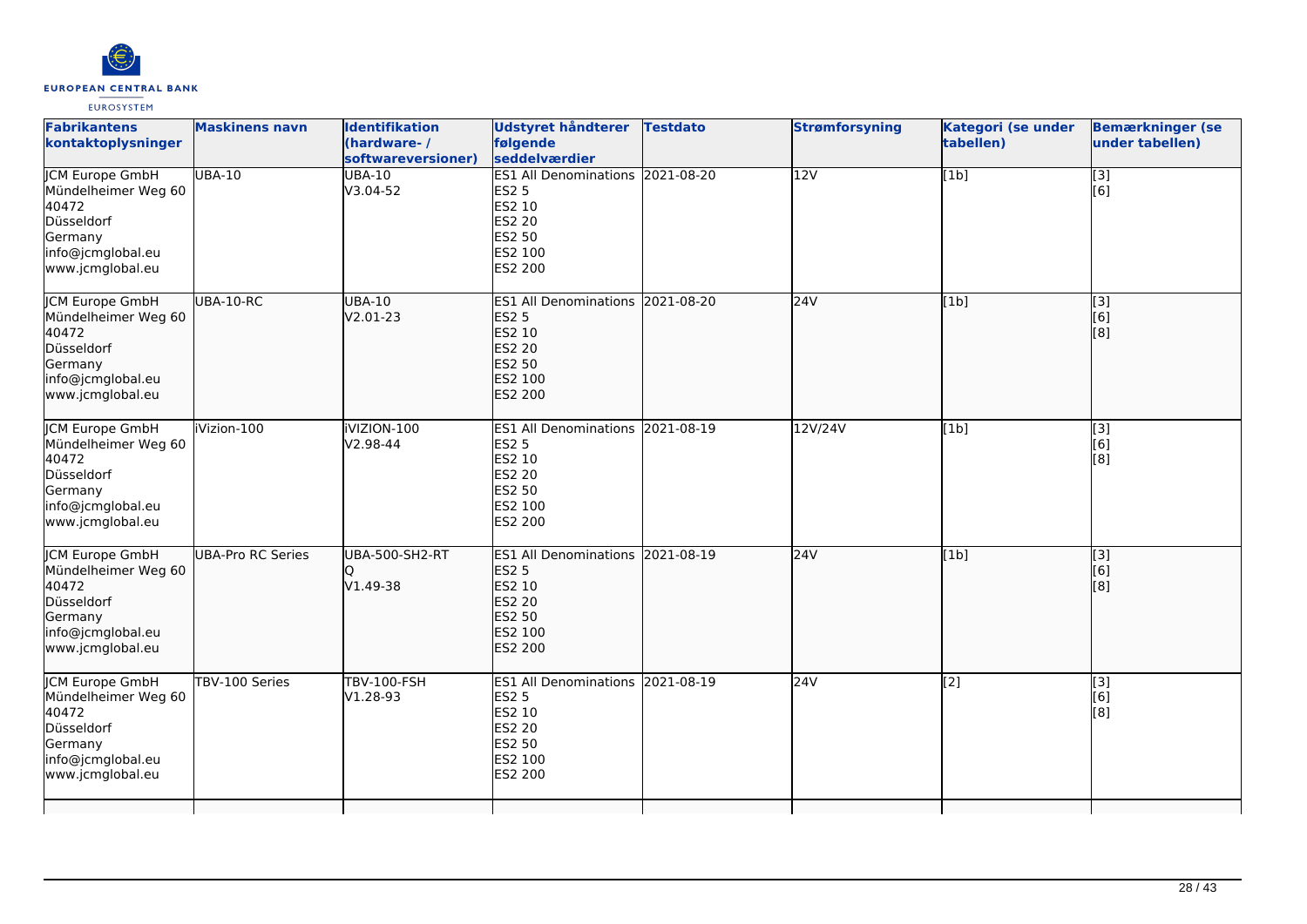

| <b>Fabrikantens</b><br>kontaktoplysninger                                                                                            | <b>Maskinens navn</b> | <b>Identifikation</b><br>(hardware-/<br>softwareversioner) | Udstyret håndterer<br>følgende<br>seddelværdier                                                                      | <b>Testdato</b> | <b>Strømforsyning</b> | Kategori (se under<br>tabellen) | <b>Bemærkninger (se</b><br>under tabellen)       |
|--------------------------------------------------------------------------------------------------------------------------------------|-----------------------|------------------------------------------------------------|----------------------------------------------------------------------------------------------------------------------|-----------------|-----------------------|---------------------------------|--------------------------------------------------|
| <b>JCM Europe GmbH</b><br>Mündelheimer Weg 60<br>40472<br>Düsseldorf<br>Germany<br>info@jcmglobal.eu<br>www.jcmglobal.eu             | iPRO-100 Series       | $V3.06 - 38$                                               | ES1 All Denominations 2021-08-18<br><b>ES2 5</b><br>ES2 10<br><b>ES2 20</b><br><b>ES2 50</b><br>ES2 100<br>ES2 200   |                 | $\overline{12V}$      | [1b]                            | $\overline{[}3]$<br>[6]<br>[8]                   |
| Cashtester/Amwit<br>Security B.V.<br>De Corridor 9<br>3621 ZA<br>Breukelen<br>Netherlands<br>mw@cashtester.com<br>www.cashtester.com | CT 432 SD             | CO <sub>2</sub>                                            | ES1 All Denominations 2021-08-18<br><b>ES2 5</b><br>ES2 10<br><b>ES2 20</b><br><b>ES2 50</b><br>ES2 100<br>ES2 200   |                 | 12V                   | [1a]                            | [3]<br>[6]                                       |
| Cashtester/Amwit<br>Security B.V.<br>De Corridor 9<br>3621 ZA<br>Breukelen<br>Netherlands<br>mw@cashtester.com<br>www.cashtester.com | CT 433 SD             | CO <sub>2</sub>                                            | ES1 All Denominations 2021-08-18<br><b>ES2 5</b><br>ES2 10<br><b>ES2 20</b><br><b>ES2 50</b><br>ES2 100<br>ES2 200   |                 | 12V                   | [1a]                            | [3]<br>[6]                                       |
| JCM Europe GmbH<br>Mündelheimer Weg 60<br>40472<br>Düsseldorf<br>Germany<br>info@jcmglobal.eu<br>www.jcmglobal.eu                    | <b>DBV-500</b>        | <b>DBV-50x</b><br>V1.54-38                                 | <b>ES15</b><br>ES1 10<br><b>ES1 20</b><br>ES1 50<br>ES2 5<br>ES2 10<br><b>ES2 20</b><br>ES2 50<br>ES2 100<br>ES2 200 | 2021-08-18      | 12V/24V               | [1b]                            | [2]<br>[3]<br>[6]<br>$\overline{[}8\overline{]}$ |
| <b>JCM Europe GmbH</b><br>Mündelheimer Weg 60<br>40472<br>Düsseldorf<br>Germany                                                      | iPRO-SH2-RC           | <b>iPRO-100</b><br>V3.08-38                                | ES1 All Denominations 2021-08-18<br><b>ES2 5</b><br>ES2 10<br><b>ES2 20</b><br><b>ES2 50</b>                         |                 | 24V                   | [1b]                            | [3]<br>[6]<br>[8]                                |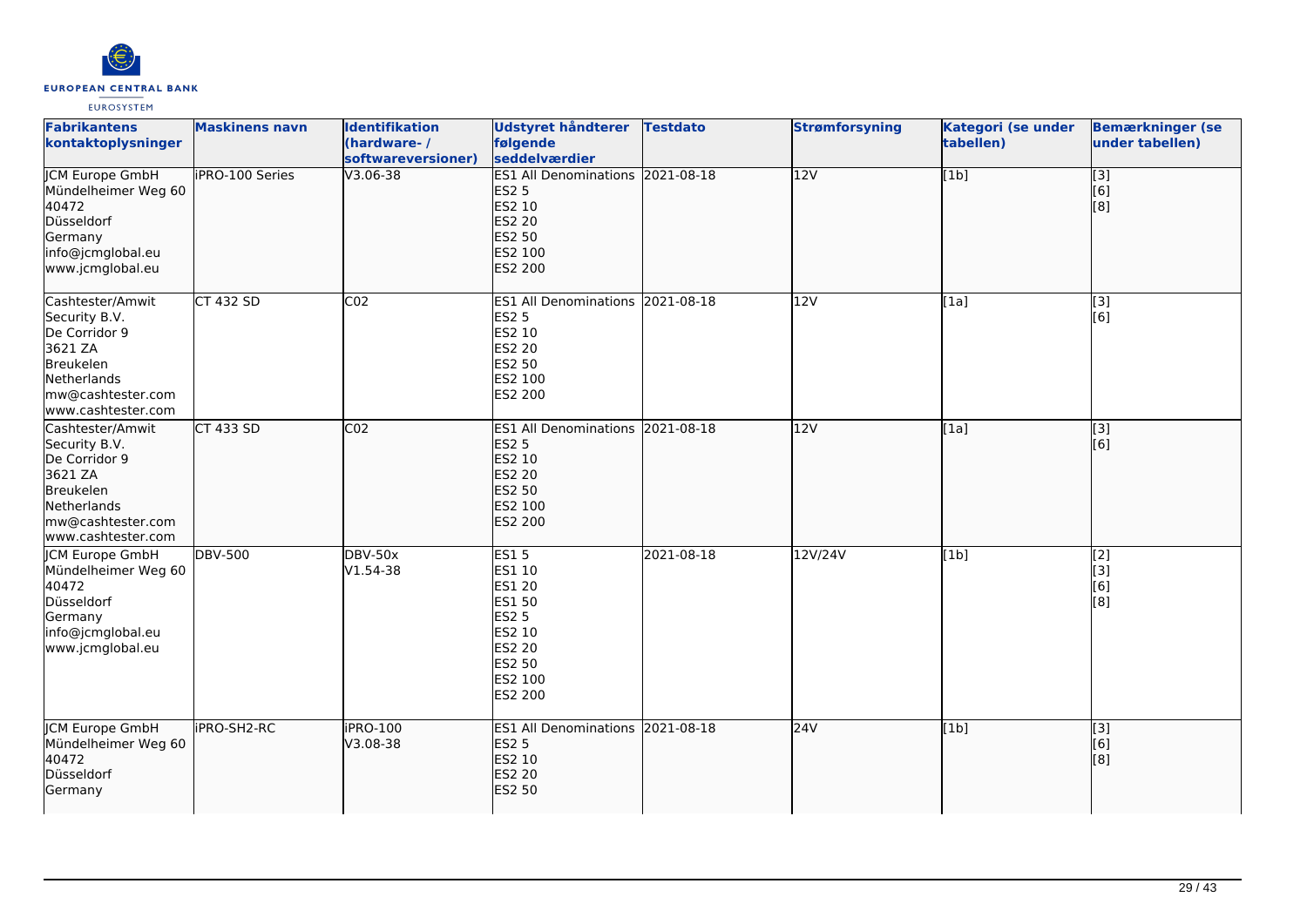

| <b>Fabrikantens</b><br>kontaktoplysninger                                                                                       | <b>Maskinens navn</b> | <b>Identifikation</b><br>(hardware-/<br>softwareversioner) | <b>Udstyret håndterer</b><br>følgende<br>seddelværdier                                                                   | <b>Testdato</b> | <b>Strømforsyning</b> | Kategori (se under<br>tabellen) | <b>Bemærkninger (se</b><br>under tabellen) |
|---------------------------------------------------------------------------------------------------------------------------------|-----------------------|------------------------------------------------------------|--------------------------------------------------------------------------------------------------------------------------|-----------------|-----------------------|---------------------------------|--------------------------------------------|
| info@jcmglobal.eu<br>www.jcmglobal.eu                                                                                           |                       |                                                            | <b>ES2 100</b><br>ES2 200                                                                                                |                 |                       |                                 |                                            |
| Giesecke+Devrient<br>Currency Technology<br>GmbH<br>Prinzregentenstraße<br>159<br>81677<br>Munich<br>Germany<br>www.gi-de.com   | ProNote 300           | <b>EUR V1.010</b>                                          | ES1 All Denominations 2021-08-12<br>ES2 5<br>ES2 10<br>ES2 20<br>ES2 50<br>ES2 100<br>ES2 200                            |                 | 110V, 220V            | $\overline{[2]}$                | $\overline{[}3]$<br>[6]                    |
| <b>GO Europe GmbH</b><br>Zum Kraftwerk 1<br>45527<br>Hattingen<br>Germany<br>Bemd.koenig@go-<br>europe.com<br>www.go-europe.com | Olympia NC 355        | <b>BJ-219</b><br>V11                                       | ES1 All Denominations 2021-08-06<br><b>ES2 5</b><br>ES2 10<br><b>ES2 20</b><br>ES2 50<br>ES2 100<br>ES2 200              |                 | DC12V                 | [1a]                            | $\overline{[}3]$<br>[6]                    |
| Arca Technologies srl<br>Via Statale 17<br>10012<br>Bollengo (TO)<br>Italy<br>www.arca.com                                      | CS1one                | <b>CS1 Ver 1.1</b><br>EUR_06_00                            | <b>ES15</b><br>ES1 10<br>ES1 20<br>ES1 50<br>ES1 200<br><b>ES2 5</b><br>ES2 10<br>ES2 20<br>ES2 50<br>ES2 100<br>ES2 200 | 2021-07-26      | 110V - 220V           | [1a]                            | [2]<br>[3]<br>[6]                          |
| Arca Technologies srl<br>Via Statale 17<br>10012<br>Bollengo (TO)<br>Italy<br>www.arca.com                                      | <b>CS1oneT</b>        | <b>CS1 Ver 1.1</b><br>EUR_06_00                            | <b>ES15</b><br>ES1 10<br><b>ES1 20</b><br><b>ES1 50</b><br>ES1 200<br><b>ES2 5</b><br>ES2 10<br><b>ES2 20</b>            | 2021-07-26      | 110V - 220V           | [1a]                            | $\overline{[}$ [3]<br>[6]                  |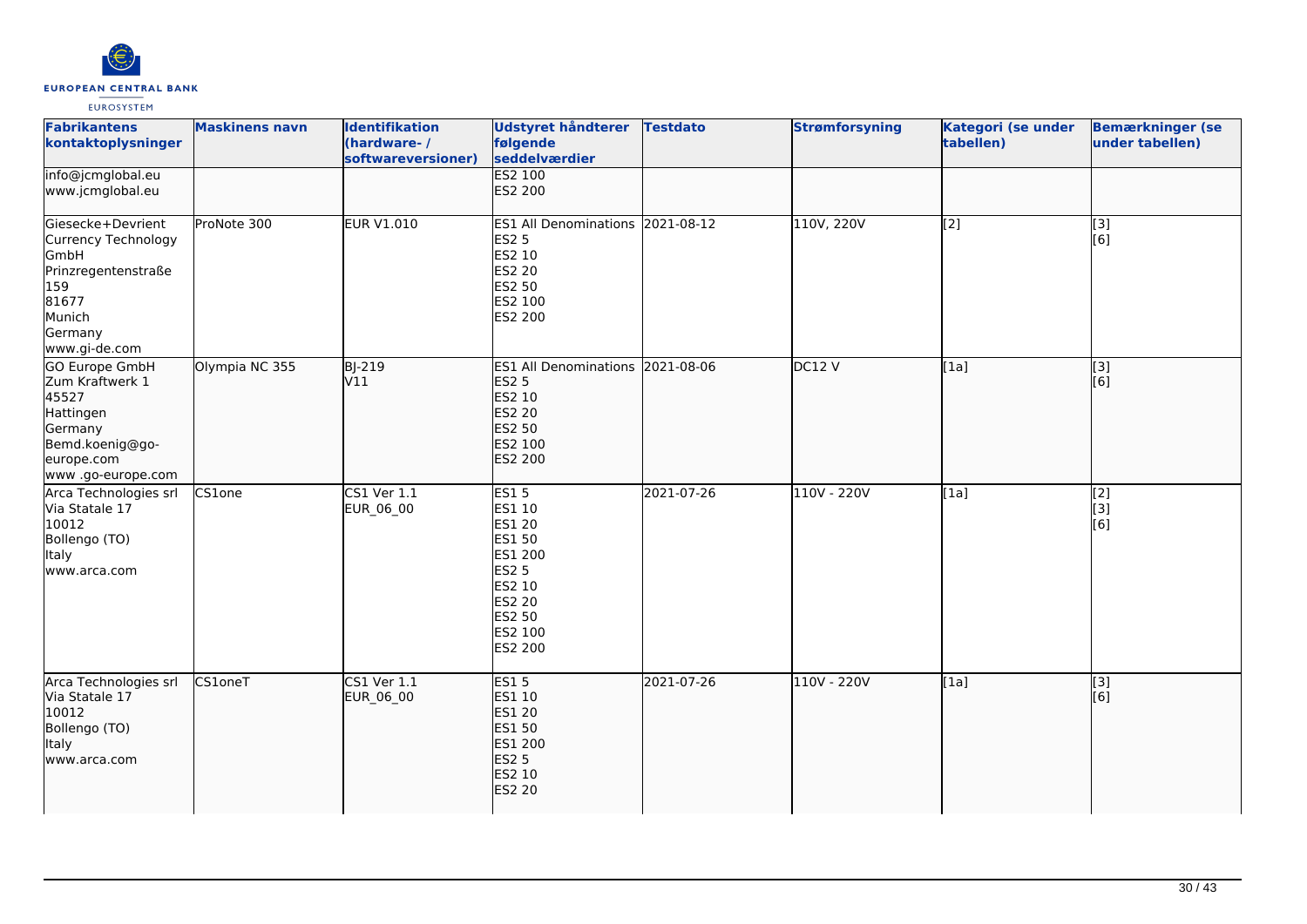

| <b>Fabrikantens</b><br>kontaktoplysninger                                                                                                               | <b>Maskinens navn</b>     | <b>Identifikation</b><br>(hardware-/<br>softwareversioner) | <b>Udstyret håndterer</b><br>følgende<br>seddelværdier                                                                    | <b>Testdato</b> | <b>Strømforsyning</b>                           | Kategori (se under<br>tabellen) | <b>Bemærkninger (se</b><br>under tabellen) |
|---------------------------------------------------------------------------------------------------------------------------------------------------------|---------------------------|------------------------------------------------------------|---------------------------------------------------------------------------------------------------------------------------|-----------------|-------------------------------------------------|---------------------------------|--------------------------------------------|
|                                                                                                                                                         |                           |                                                            | <b>ES2 50</b><br>ES2 100<br><b>ES2 200</b>                                                                                |                 |                                                 |                                 |                                            |
| Ratiotec GmbH & Co<br>KG<br>Max Keith Strasse 66<br>D-45136<br>Essen<br>Germany<br>www.ratio-tec.de                                                     | Smart Protect             | $C-03$                                                     | ES1 All Denominations 2021-07-26<br><b>ES2 5</b><br>ES2 10<br><b>ES2 20</b><br>ES2 50<br>ES2 100<br>ES2 200               |                 | 12V                                             | [1a]                            | [3]<br>[6]<br>[8]                          |
| Ratiotec GmbH & Co<br>kG<br>Max Keith Strasse 66<br>D-45136<br>Essen<br>Germany<br>www.ratio-tec.de                                                     | <b>Smart Protect Plus</b> | 020                                                        | ES1 All Denominations 2021-07-26<br><b>ES2 5</b><br>ES2 10<br><b>ES2 20</b><br>ES2 50<br>ES2 100<br>ES2 200               |                 | 12V                                             | [1a]                            | $\overline{[3]}$<br>[6]                    |
| Kisan Electronics Co<br>Ltd<br>273-1 Sungsoo-Dong<br>2GA 3 Dong<br>Sungdong-Gu 133, 831<br>Seoul<br>South Korea<br>yshin21@kisane.com<br>www.kisane.com | NEWTON mini               |                                                            | Main: v1.3, Reco: v1.3 ES1 All Denominations<br><b>ES2 5</b><br>ES2 10<br><b>ES2 20</b><br>ES2 50<br>ES2 100<br>ES2 200   | 2021-07-22      | 110-220V                                        | [2]                             | [3]<br>[6]                                 |
| CI Tech Components<br>AG<br>Oberburgstrasse 10<br>3400<br>Burgdorf<br>Switzerland<br>info@citech.com<br>www.citech.com                                  | CI Note Line Recycle      | CI Note Line Recycle<br>13-EU-16                           | ES1 All Denominations 2021-07-21<br><b>ES2 5</b><br><b>ES2 10</b><br><b>ES2 20</b><br><b>ES2 50</b><br>ES2 100<br>ES2 200 |                 | other: 24V; 220 V with<br>external power supply | [1b]                            | $\overline{[3]}$<br>[6]                    |
| Francopost srl<br>Via Prina 15<br>20154                                                                                                                 | 920                       | CIS20D5:ALC<br>02021000                                    | ES1 All Denominations 2021-07-19<br><b>ES2 5</b><br>ES2 10                                                                |                 | 100V-240V                                       | [2]                             | [3]<br>[6]                                 |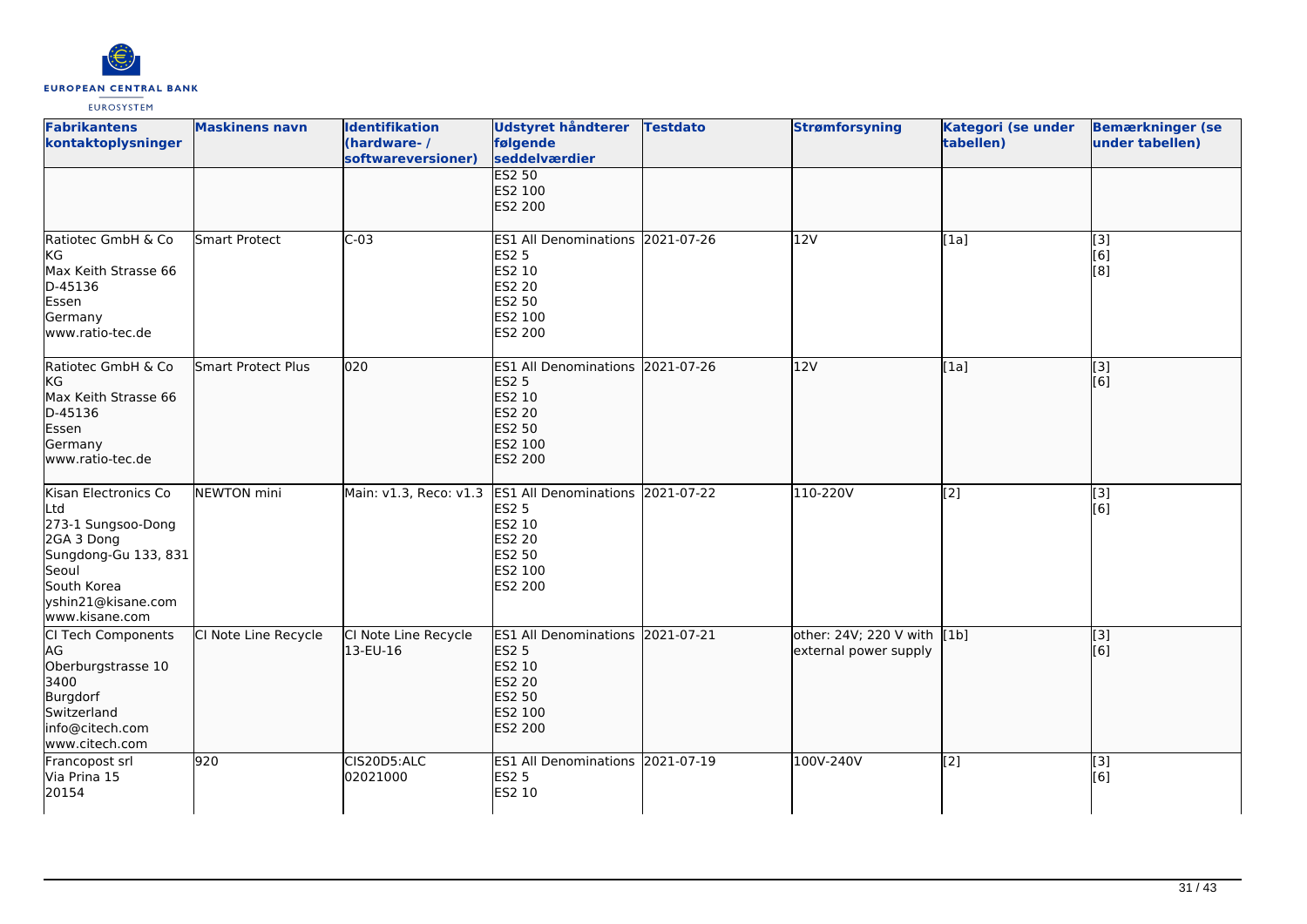

| <b>Fabrikantens</b><br>kontaktoplysninger                                                                                                                                                                                  | <b>Maskinens navn</b> | <b>Identifikation</b><br>(hardware-/<br>softwareversioner) | <b>Udstyret håndterer</b><br>følgende<br>seddelværdier                                                                    | <b>Testdato</b> | <b>Strømforsyning</b> | Kategori (se under<br>tabellen) | <b>Bemærkninger (se</b><br>under tabellen) |
|----------------------------------------------------------------------------------------------------------------------------------------------------------------------------------------------------------------------------|-----------------------|------------------------------------------------------------|---------------------------------------------------------------------------------------------------------------------------|-----------------|-----------------------|---------------------------------|--------------------------------------------|
| Milano<br>Italy<br>www.francopost.it                                                                                                                                                                                       |                       |                                                            | <b>ES2 20</b><br>ES2 50<br>ES2 100<br>ES2 200                                                                             |                 |                       |                                 |                                            |
| <b>SHENZEN POLYFIT</b><br>TECHNOLOGY Co.Ltd.<br>6/F, Blk Hengtemei,<br>No. 3 Ganli Road,<br>Longgang District<br>518112<br>Shenzhen<br>China<br>info@futuremoneydete<br>ctor.com<br>http://www.futuremone<br>ydetector.com | FMD-920CIS            | CIS20D5:ALC<br>02021000                                    | ES1 All Denominations 2021-07-19<br><b>ES2 5</b><br>ES2 10<br><b>ES2 20</b><br><b>ES2 50</b><br>ES2 100<br><b>ES2 200</b> |                 | 100-240V              | [[2]                            | [3]<br>[6]                                 |
| GO Europe GmbH<br>Zum Kraftwerk 1<br>45527<br>Hattingen<br>Germany<br>Bemd.koenig@go-<br>europe.com<br>www .go-europe.com                                                                                                  | Olympia NC 345        | BJ-219<br>V11                                              | ES1 All Denominations 2021-07-14<br><b>ES2 5</b><br>ES2 10<br><b>ES2 20</b><br>ES2 50<br>ES2 100<br>ES2 200               |                 | DC12V                 | [1a]                            | $\overline{[3]}$<br>[6]                    |
| GO Europe GmbH<br>Zum Kraftwerk 1<br>45527<br>Hattingen<br>Germany<br>Bemd.koenig@go-<br>europe.com<br>www.go-europe.com                                                                                                   | Olympia NC 365        | <b>BJ-219</b><br>V11                                       | <b>ES1 All Denominations</b><br><b>ES2 5</b><br>ES2 10<br><b>ES2 20</b><br>ES2 50<br>ES2 100<br><b>ES2 200</b>            | 2021-07-14      | DC12V                 | [1a]                            | [3]<br>[[6]                                |
| Ratiotec GmbH & Co<br>KG<br>Max Keith Strasse 66<br>D-45136<br>Essen<br>Germany<br>www.ratio-tec.de                                                                                                                        | Smart Protect         | $C-02$                                                     | <b>ES15</b><br>ES1 10<br>ES1 20<br>ES1 50<br>ES1 100<br>ES1 200<br><b>ES2 5</b>                                           | 2021-07-12      | 12V                   | [1a]                            | [2]<br>[3]<br>[6]<br>[8]                   |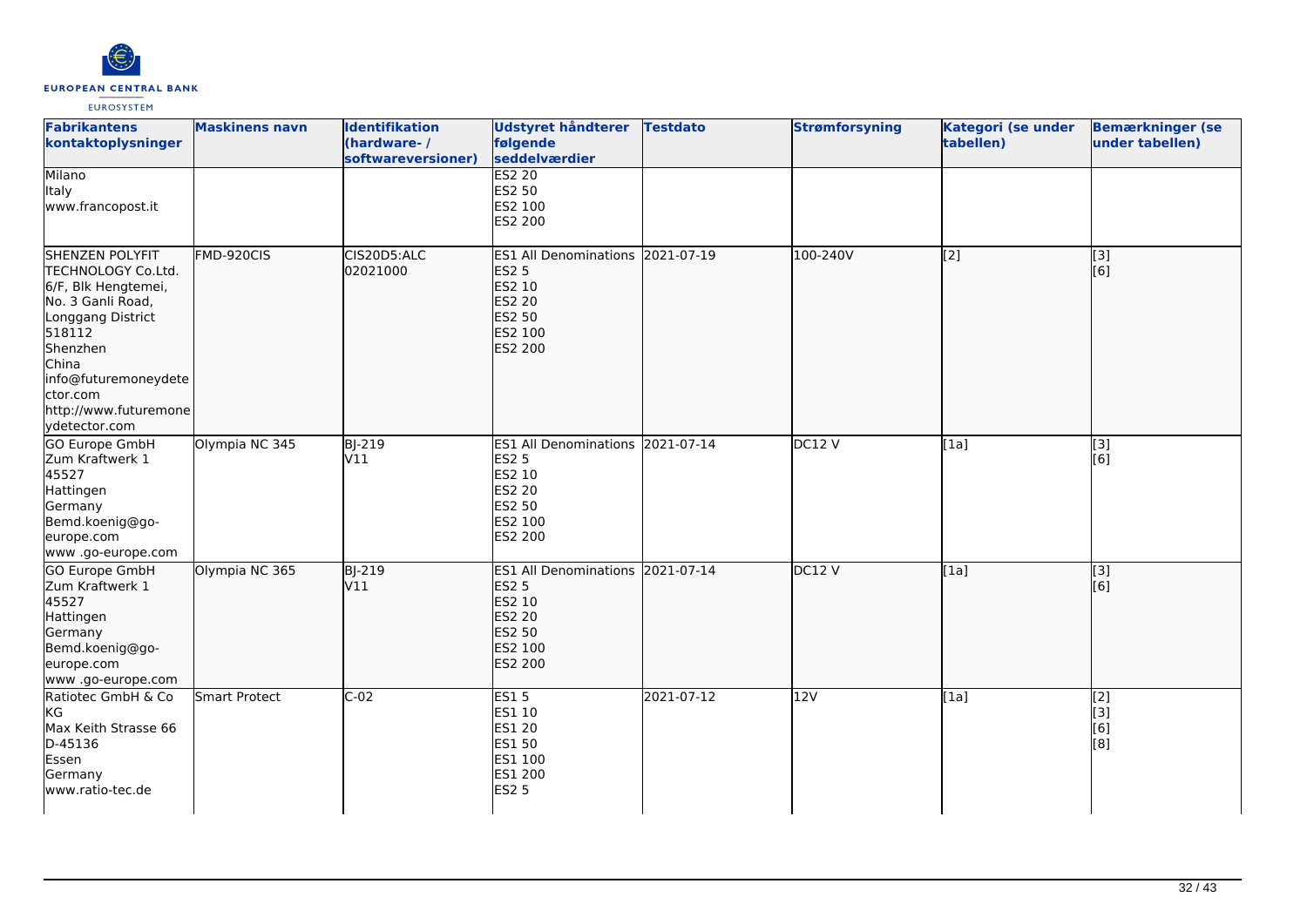

| <b>Fabrikantens</b><br>kontaktoplysninger                                                           | <b>Maskinens navn</b> | <b>Identifikation</b><br>(hardware-/<br>softwareversioner) | <b>Udstyret håndterer</b><br>følgende<br>seddelværdier                                                                                                          | <b>Testdato</b> | <b>Strømforsyning</b> | Kategori (se under<br>tabellen) | <b>Bemærkninger (se</b><br>under tabellen) |
|-----------------------------------------------------------------------------------------------------|-----------------------|------------------------------------------------------------|-----------------------------------------------------------------------------------------------------------------------------------------------------------------|-----------------|-----------------------|---------------------------------|--------------------------------------------|
|                                                                                                     |                       |                                                            | <b>ES2 10</b><br>ES2 20<br>ES2 50<br>ES2 100<br>ES2 200                                                                                                         |                 |                       |                                 |                                            |
| Ratiotec GmbH & Co<br>KG<br>Max Keith Strasse 66<br>D-45136<br>Essen<br>Germany<br>www.ratio-tec.de | Rapidcount T 575      | 2.001                                                      | ES1 All Denominations 2021-07-12<br><b>ES2 5</b><br>ES2 10<br><b>ES2 20</b><br>ES2 50<br>ES2 100<br><b>ES2 200</b>                                              |                 | 220V                  | [2]                             | [3]<br>[6]                                 |
| Ratiotec GmbH & Co<br>KG<br>Max Keith Strasse 66<br>D-45136<br>Essen<br>Germany<br>www.ratio-tec.de | Rapidcount X 400      | 1.4.0.4                                                    | ES1 All Denominations 2021-07-12<br><b>ES2 5</b><br>ES2 10<br>ES2 20<br>ES2 50<br>ES2 100<br>ES2 200                                                            |                 | 220V                  | [2]                             | $\overline{[3]}$<br>[6]                    |
| Ratiotec GmbH & Co<br>KG<br>Max Keith Strasse 66<br>D-45136<br>Essen<br>Germany<br>www.ratio-tec.de | Smart Protect Plus    | 016                                                        | <b>ES15</b><br>ES1 10<br><b>ES1 20</b><br><b>ES1 50</b><br>ES1 100<br>ES1 200<br><b>ES2 5</b><br>ES2 10<br><b>ES2 20</b><br><b>ES2 50</b><br>ES2 100<br>ES2 200 | 2021-07-12      | 12V                   | [1a]                            | [2]<br>[[3]<br>[6]                         |
| Gunnebo Cash<br>Automation AB<br>Stora Åvägen 1<br>SE-436 34<br>Askim                               | NV4                   | <b>EUR 3.7</b>                                             | ES1 All Denominations 2021-07-08<br><b>ES2 5</b><br>ES2 10<br>ES2 20<br>ES2 50                                                                                  |                 | 24VDC                 | [1b]                            | $[3]$<br>[6]                               |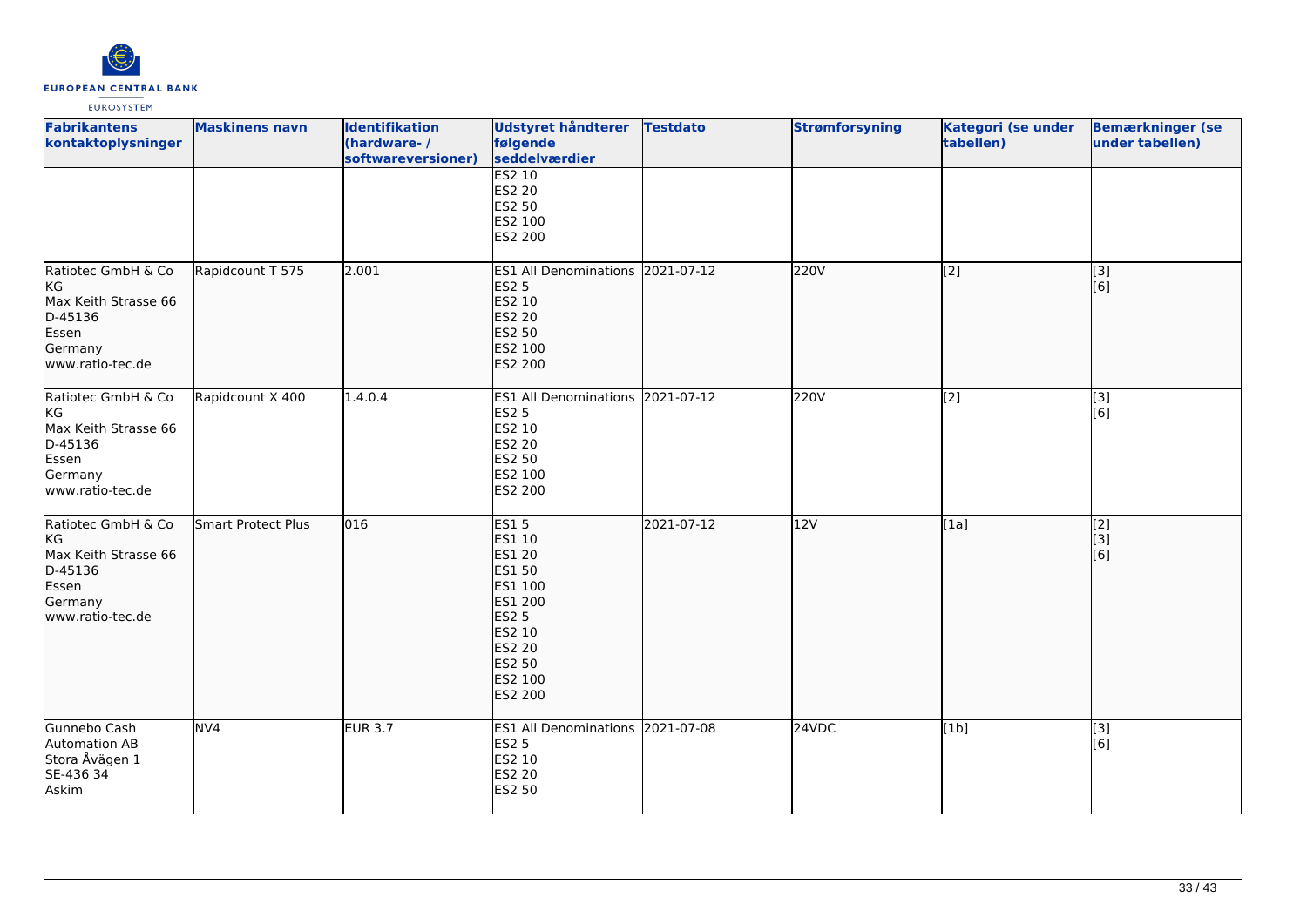

| <b>Fabrikantens</b><br>kontaktoplysninger                                                                                   | <b>Maskinens navn</b> | <b>Identifikation</b><br>(hardware-/<br>softwareversioner) | Udstyret håndterer<br>følgende<br>seddelværdier                                                                    | <b>Testdato</b> | <b>Strømforsyning</b> | Kategori (se under<br>tabellen) | <b>Bemærkninger (se</b><br>under tabellen)                |
|-----------------------------------------------------------------------------------------------------------------------------|-----------------------|------------------------------------------------------------|--------------------------------------------------------------------------------------------------------------------|-----------------|-----------------------|---------------------------------|-----------------------------------------------------------|
| Sweden<br>www.gunnebo.com                                                                                                   |                       |                                                            | <b>ES2 100</b><br>ES2 200                                                                                          |                 |                       |                                 |                                                           |
| Azkoyen S.A.<br>Adva San Silvestre S/N<br>31550<br>Peralta Navarra<br>Spain<br>www.azkoyen.com                              | <b>POS 1500 EU</b>    | $V$ 5.7                                                    | ES1 All Denominations 2021-06-25<br><b>ES2 5</b><br>ES2 10<br><b>ES2 20</b><br>ES2 50<br>ES2 100<br><b>ES2 200</b> |                 | Mains, 220V           | $\overline{[1a]}$               | $\overline{[}3]$                                          |
| Azkoyen S.A.<br>Adva San Silvestre S/N<br>31550<br>Peralta Navarra<br>Spain<br>www.azkoyen.com                              | <b>POS 1000 EU</b>    | V <sub>15.5</sub>                                          | ES1 All Denominations 2021-06-24<br><b>ES2 5</b><br>ES2 10<br><b>ES2 20</b><br>ES2 50<br>ES2 100<br>ES2 200        |                 | Mains, 220V           | [1a]                            | [3]                                                       |
| Iternet-European<br>Distribution<br>Via S. Merli 64/66<br>29122<br>Piacenza<br>Italy<br>www.iternet-<br>securitysystems.com | HolenBecky HT 2800    | C41                                                        | ES1 All Denominations 2021-06-10<br><b>ES2 5</b><br>ES2 10<br><b>ES2 20</b><br>ES2 50<br>ES2 100<br><b>ES2 200</b> |                 | Mains - 220V          | [2]                             | $\vert$ [3]<br>[6]                                        |
| Iternet-European<br>Distribution<br>Via S. Merli 64/66<br>29122<br>Piacenza<br>Italy<br>www.iternet-<br>securitysystems.com | Holenburg HT-2320     | C41                                                        | ES1 All Denominations 2021-06-10<br><b>ES2 5</b><br>ES2 10<br>ES2 20<br>ES2 50<br>ES2 100<br>ES2 200               |                 | Other: 100-240V       | [2]                             | $\left[ \begin{matrix} 1 & 3 \end{matrix} \right]$<br>[6] |
| Iternet-European<br>Distribution<br>Via S. Merli 64/66<br>29122<br>Piacenza                                                 | Holenburg HT-6600     | C41                                                        | ES1 All Denominations 2021-06-10<br><b>ES2 5</b><br>ES2 10<br><b>ES2 20</b><br><b>ES2 50</b>                       |                 | 220V                  | [2]                             | [3]<br>[6]                                                |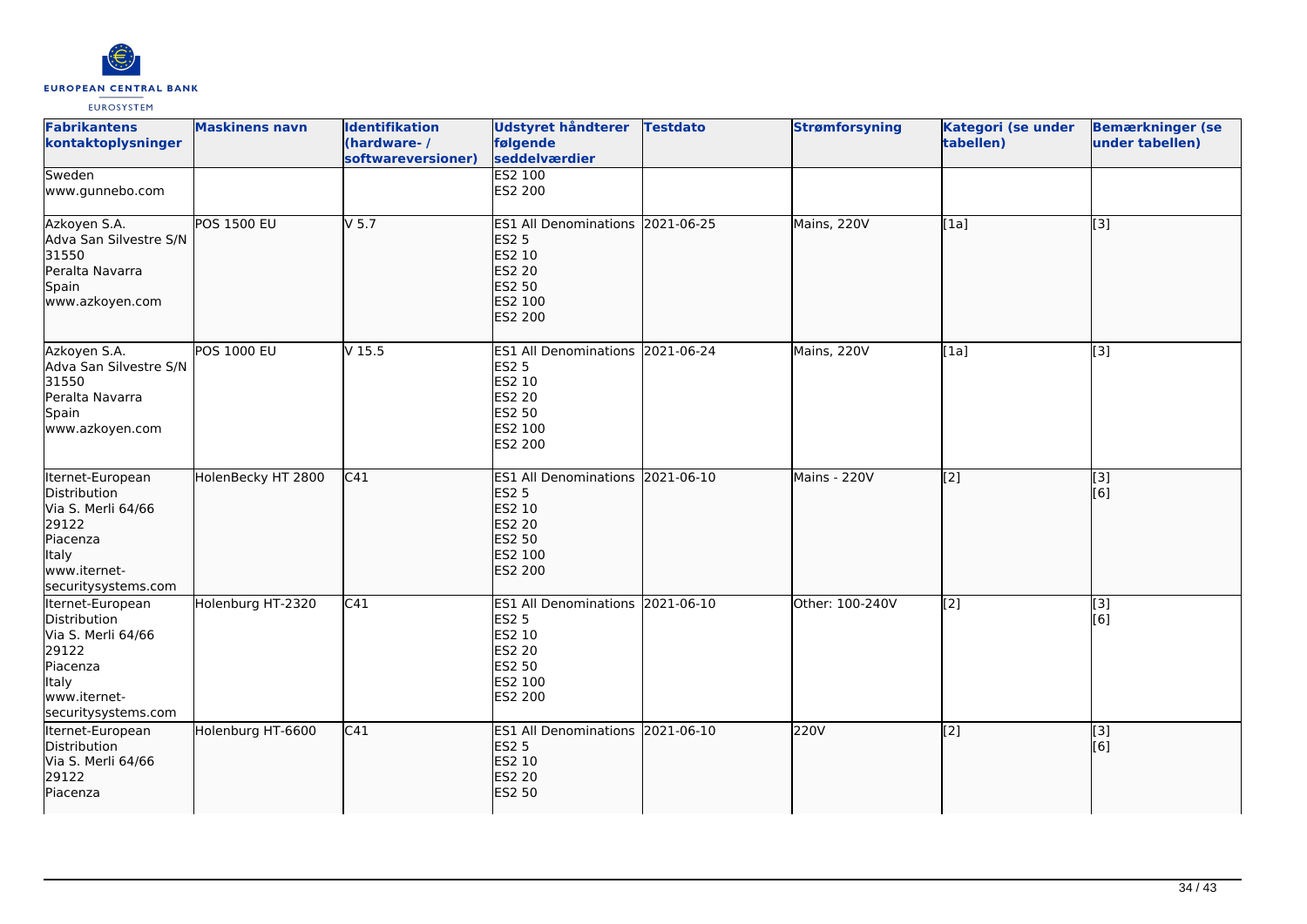

| <b>Fabrikantens</b><br>kontaktoplysninger                                                                                | <b>Maskinens navn</b> | <b>Identifikation</b><br>(hardware-/<br>softwareversioner) | <b>Udstyret håndterer</b><br>følgende<br>seddelværdier<br><b>ES2 100</b>                                    | <b>Testdato</b> | <b>Strømforsyning</b> | Kategori (se under<br>tabellen) | <b>Bemærkninger (se</b><br>under tabellen) |
|--------------------------------------------------------------------------------------------------------------------------|-----------------------|------------------------------------------------------------|-------------------------------------------------------------------------------------------------------------|-----------------|-----------------------|---------------------------------|--------------------------------------------|
| <b>Italy</b><br>www.iternet-<br>securitysystems.com                                                                      |                       |                                                            | ES2 200                                                                                                     |                 |                       |                                 |                                            |
| <b>ICM Europe GmbH</b><br>Mündelheimer Weg 60<br>40472<br>Düsseldorf<br>Germany<br>info@jcmglobal.eu<br>www.jcmglobal.eu | <b>EBA-40</b>         | EBA-4x<br>$V1.55 - 38$                                     | ES1 All Denominations 2021-05-28<br><b>ES2 5</b><br>ES2 10<br>ES2 20<br>ES2 50<br>ES2 100<br>ES2 200        |                 | Other: 12V/24V        | [1b]                            | [3]<br>[6]<br>[8]                          |
| <b>Buic VIP srl</b><br>Via Marconi 11<br>20080<br>Vermezzo (MI)<br>Italy<br>info@buicvip.it<br>www.buicvip.it            | CD330                 | 329                                                        | ES1 All Denominations 2021-05-20<br><b>ES2 5</b><br>ES2 10<br>ES2 20<br>ES2 50<br>ES2 100<br>ES2 200        |                 | Mains - 110V - 220V   | [1a]                            | $\overline{[3]}$<br>[6]                    |
| <b>Buic VIP srl</b><br>Via Marconi 11<br>20080<br>Vermezzo (MI)<br>Italy<br>info@buicvip.it<br>www.buicvip.it            | CD350                 | 329                                                        | ES1 All Denominations 2021-05-20<br>ES2 5<br>ES2 10<br>ES2 20<br>ES2 50<br>ES2 100<br>ES2 200               |                 | Mains - 110V - 220V   | [1a]                            | [3]<br>[6]                                 |
| <b>HBW Cash Solutions</b><br><b>GmbH</b><br>Jurastrasse 1<br>73119<br>Zell<br>Germany<br>Info@hbw-cs.de<br>www.hbw-cs.de | <b>BT 500</b>         | 329                                                        | ES1 All Denominations 2021-05-20<br><b>ES2 5</b><br>ES2 10<br><b>ES2 20</b><br>ES2 50<br>ES2 100<br>ES2 200 |                 | 220V                  | [1a]                            | [3]<br>[6]                                 |
| <b>HBW Cash Solutions</b><br>GmbH<br>Jurastrasse 1<br>73119<br>Zell                                                      | <b>BT 600</b>         | 329                                                        | ES1 All Denominations 2021-05-20<br>ES2 5<br>ES2 10<br>ES2 20<br>ES2 50                                     |                 | 220V                  | $\overline{[1a]}$               | [3]<br>[6]                                 |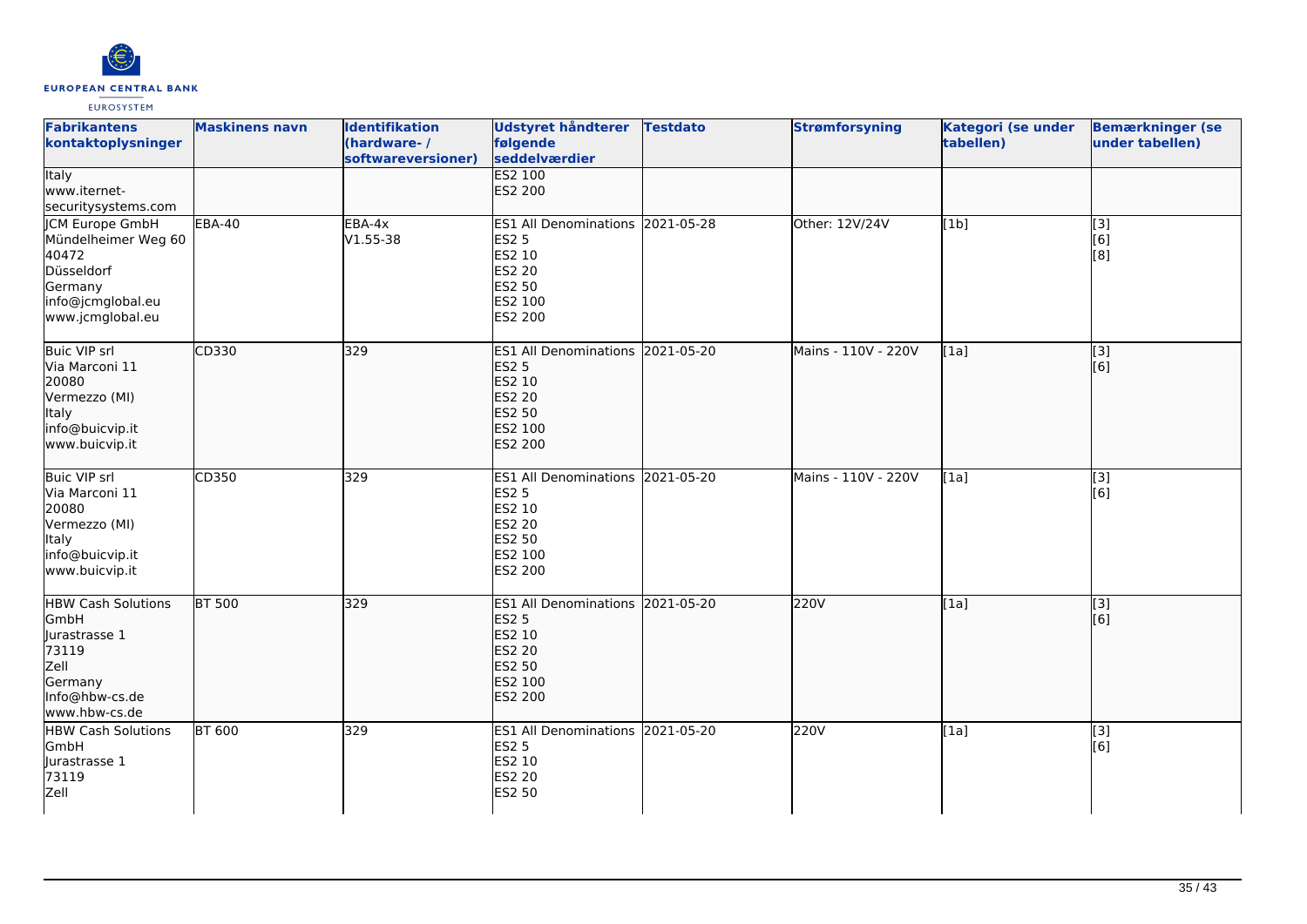

| <b>Fabrikantens</b><br>kontaktoplysninger<br>Germany                                                                                                                                                                   | <b>Maskinens navn</b> | <b>Identifikation</b><br>(hardware-/<br>softwareversioner) | Udstyret håndterer<br>følgende<br>seddelværdier<br><b>ES2 100</b>                                                         | <b>Testdato</b> | <b>Strømforsyning</b>          | Kategori (se under<br>tabellen) | <b>Bemærkninger (se</b><br>under tabellen) |
|------------------------------------------------------------------------------------------------------------------------------------------------------------------------------------------------------------------------|-----------------------|------------------------------------------------------------|---------------------------------------------------------------------------------------------------------------------------|-----------------|--------------------------------|---------------------------------|--------------------------------------------|
| Info@hbw-cs.de<br>www.hbw-cs.de                                                                                                                                                                                        |                       |                                                            | ES2 200                                                                                                                   |                 |                                |                                 |                                            |
| Shenzhen Easycount<br>Technology Co., Ltd.<br>Building A2, YiFang<br>Huigu Technology Park<br>LingNan Road, Tanxia<br>Town<br>523729<br>Dongguan<br>China<br>sales@easycount.com.<br>lcn<br>www.easycount.com.c<br>In. | EC330                 | 329                                                        | ES1 All Denominations 2021-05-20<br><b>ES2 5</b><br>ES2 10<br><b>ES2 20</b><br><b>ES2 50</b><br>ES2 100<br><b>ES2 200</b> |                 | Mains, 110V, 220V              | [1a]                            | $\overline{[3]}$<br>[[6]                   |
| Shenzhen Easycount<br>Technology Co., Ltd.<br>Building A2, YiFang<br>Huigu Technology Park<br>LingNan Road, Tanxia<br>Town<br>523729<br>Dongguan<br>China<br>sales@easycount.com.<br>cn<br>www.easycount.com.c<br>In.  | EC350                 | 329                                                        | ES1 All Denominations 2021-05-20<br>ES2 5<br>ES2 10<br><b>ES2 20</b><br>ES2 50<br>ES2 100<br>ES2 200                      |                 | Mains, 110V, 220V              | [1a]                            | [3]<br>$\overline{[}6\overline{]}$         |
| Shenzhen Easycount<br>Technology Co., Ltd.<br>Building A2, YiFang<br>Huigu Technology Park<br>LingNan Road, Tanxia<br>Town<br>523729<br>Dongguan<br>China<br>sales@easycount.com.<br>lcn<br>www.easycount.com.c        | EC500                 | 329                                                        | ES1 All Denominations 2021-05-20<br><b>ES2 5</b><br>ES2 10<br>ES2 20<br>ES2 50<br>ES2 100<br><b>ES2 200</b>               |                 | 220V - Rechargeable<br>battery | [1a]                            | [3]<br>[6]                                 |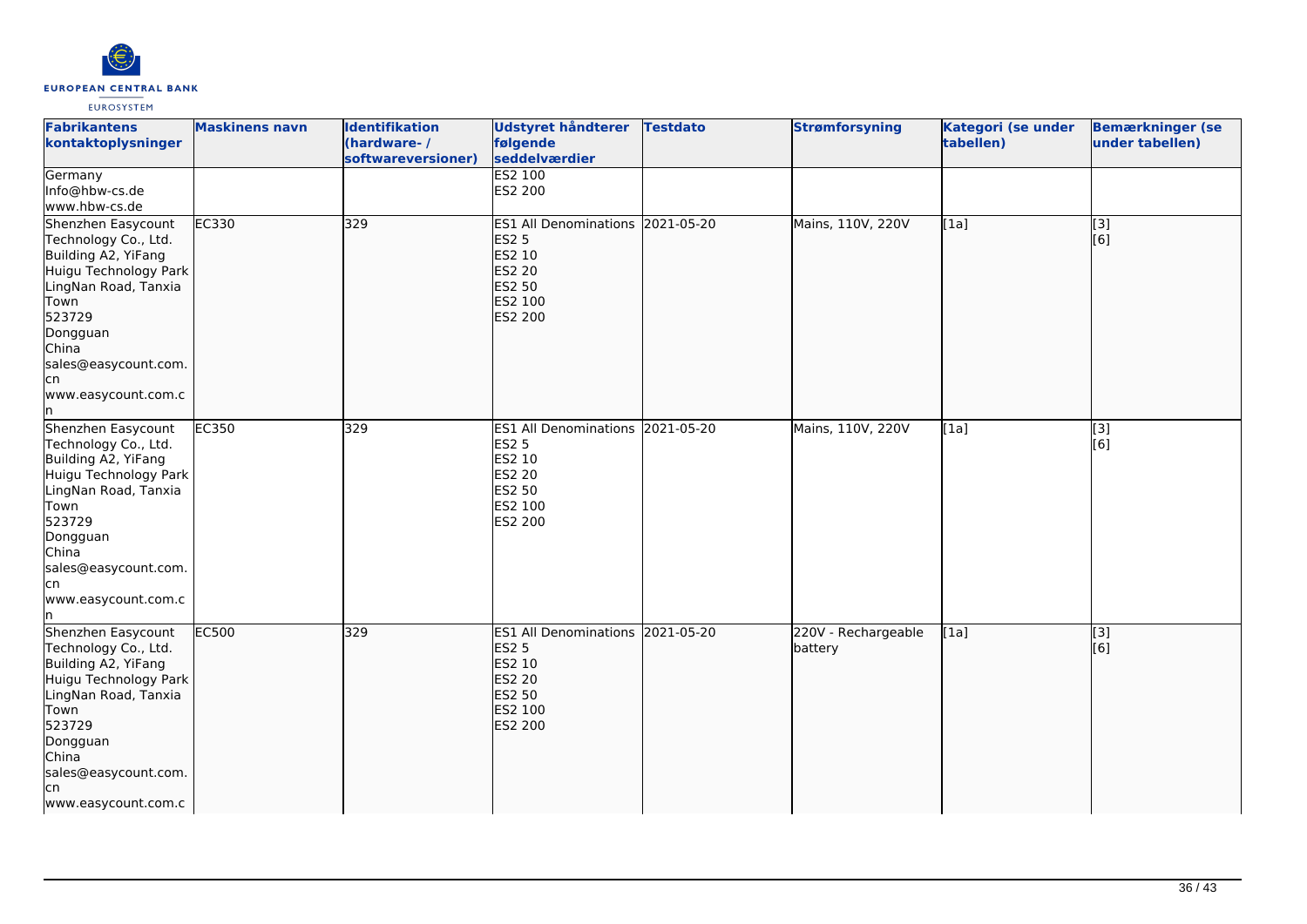

| <b>Fabrikantens</b><br>kontaktoplysninger<br>ln.                                                                                                                                                                       | <b>Maskinens navn</b> | Identifikation<br>(hardware-/<br>softwareversioner) | Udstyret håndterer<br>følgende<br>seddelværdier                                                             | <b>Testdato</b> | <b>Strømforsyning</b>          | Kategori (se under<br>tabellen) | <b>Bemærkninger (se</b><br>under tabellen) |
|------------------------------------------------------------------------------------------------------------------------------------------------------------------------------------------------------------------------|-----------------------|-----------------------------------------------------|-------------------------------------------------------------------------------------------------------------|-----------------|--------------------------------|---------------------------------|--------------------------------------------|
| Shenzhen Easycount<br>Technology Co., Ltd.<br>Building A2, YiFang<br>Huigu Technology Park<br>LingNan Road, Tanxia<br>Town<br>523729<br>Dongguan<br>China<br>sales@easycount.com.<br>lcn<br>www.easycount.com.c<br>ln. | EC580                 | 329                                                 | ES1 All Denominations 2021-05-20<br><b>ES2 5</b><br>ES2 10<br><b>ES2 20</b><br>ES2 50<br>ES2 100<br>ES2 200 |                 | 220V - Rechargeable<br>battery | [1a]                            | [3]<br>[6]                                 |
| Shenzhen Easycount<br>Technology Co., Ltd.<br>Building A2, YiFang<br>Huigu Technology Park<br>LingNan Road, Tanxia<br>Town<br>523729<br>Dongguan<br>China<br>sales@easycount.com.<br>lcn<br>www.easycount.com.c<br>ln. | <b>EC 1800</b>        | 1.9                                                 | ES1 All Denominations 2021-05-20<br><b>ES2 5</b><br>ES2 10<br><b>ES2 20</b><br>ES2 50<br>ES2 100<br>ES2 200 |                 | Mains, 110V, 220V              | [2]                             | [3]<br>[6]                                 |
| Sourxing Ltd<br>G1, 13/F, World Tech<br>Centre<br>95 How Ming Street<br>Kwun Tong<br>Kowloon<br>Hong Kong<br>China<br>info@sourxing.com<br>www.sourxing.com                                                            | SX530                 | 329                                                 | ES1 All Denominations 2021-05-20<br><b>ES2 5</b><br>ES2 10<br><b>ES2 20</b><br>ES2 50<br>ES2 100<br>ES2 200 |                 | 220V - rechargeable<br>battery | [1a]                            | [3]<br>[6]                                 |
| <b>HBW Cash Solutions</b><br>GmbH<br>lurastrasse 1                                                                                                                                                                     | BT 700                | 329                                                 | ES1 All Denominations 2021-05-20<br><b>ES2 5</b><br>ES2 10                                                  |                 | 220V                           | [1a]                            | [3]<br>[6]                                 |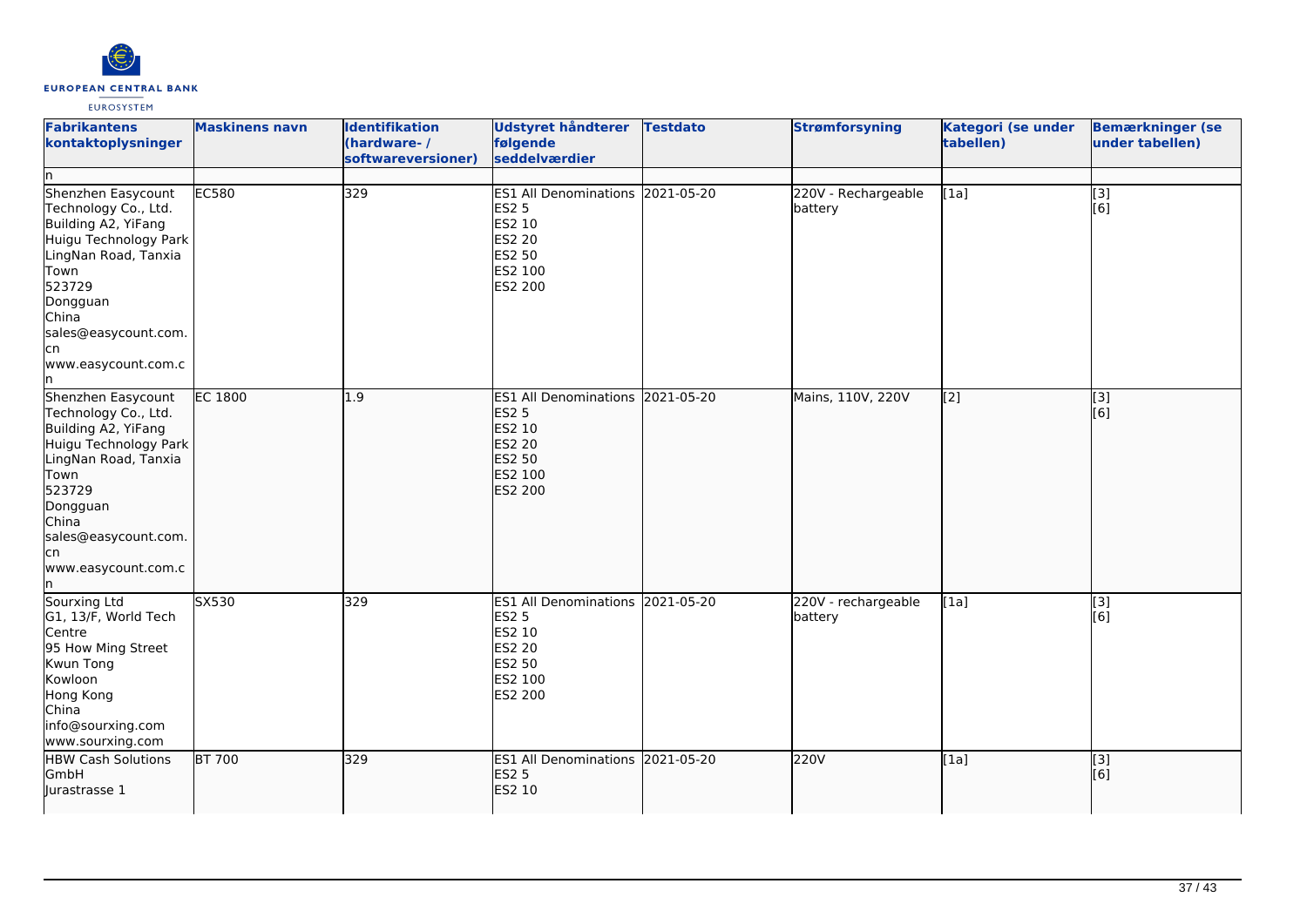

| <b>Fabrikantens</b><br>kontaktoplysninger                                                                                                                                                                       | <b>Maskinens navn</b> | <b>Identifikation</b><br>(hardware-/<br>softwareversioner) | Udstyret håndterer<br>følgende<br>seddelværdier                                                             | <b>Testdato</b> | <b>Strømforsyning</b>          | Kategori (se under<br>tabellen) | <b>Bemærkninger (se</b><br>under tabellen) |
|-----------------------------------------------------------------------------------------------------------------------------------------------------------------------------------------------------------------|-----------------------|------------------------------------------------------------|-------------------------------------------------------------------------------------------------------------|-----------------|--------------------------------|---------------------------------|--------------------------------------------|
| 73119<br>Zell<br>Germany<br>Info@hbw-cs.de<br>www.hbw-cs.de                                                                                                                                                     |                       |                                                            | <b>ES2 20</b><br>ES2 50<br>ES2 100<br>ES2 200                                                               |                 |                                |                                 |                                            |
| Sourxing Ltd<br>G1, 13/F, World Tech<br>Centre<br>95 How Ming Street<br>Kwun Tong<br>Kowloon<br>Hong Kong<br>China<br>info@sourxing.com<br>www.sourxing.com                                                     | SX333                 | 329                                                        | ES1 All Denominations 2021-05-20<br><b>ES2 5</b><br>ES2 10<br>ES2 20<br>ES2 50<br>ES2 100<br>ES2 200        |                 | Mains - 110V - 220v            | [1a]                            | [3]<br>[6]                                 |
| Sourxing Ltd<br>G1, 13/F, World Tech<br>Centre<br>95 How Ming Street<br>Kwun Tong<br>Kowloon<br>Hong Kong<br>China<br>info@sourxing.com<br>www.sourxing.com                                                     | SX580                 | 329                                                        | ES1 All Denominations 2021-05-20<br><b>ES2 5</b><br>ES2 10<br>ES2 20<br>ES2 50<br>ES2 100<br><b>ES2 200</b> |                 | 220V - rechargeable<br>battery | [1a]                            | $\overline{[3]}$<br>[6]                    |
| Shenzhen Easycount<br>Technology Co., Ltd.<br>Building A2, YiFang<br>Huigu Technology Park<br>LingNan Road, Tanxia<br>Town<br>523729<br>Dongguan<br>China<br>sales@easycount.com.<br>lcn<br>www.easycount.com.c | <b>EC600</b>          | 329                                                        | ES1 All Denominations 2021-05-20<br><b>ES2 5</b><br>ES2 10<br>ES2 20<br>ES2 50<br>ES2 100<br>ES2 200        |                 | Mains, 110V, 220V              | [1a]                            | [3]<br>[6]                                 |
| POSIFLEX NORESTE SL Mustek D8<br>C/ Entenza, 202                                                                                                                                                                |                       | 329                                                        | ES1 All Denominations 2021-05-20<br><b>ES2 5</b>                                                            |                 | 220V                           | [1a]                            | [3]<br>[6]                                 |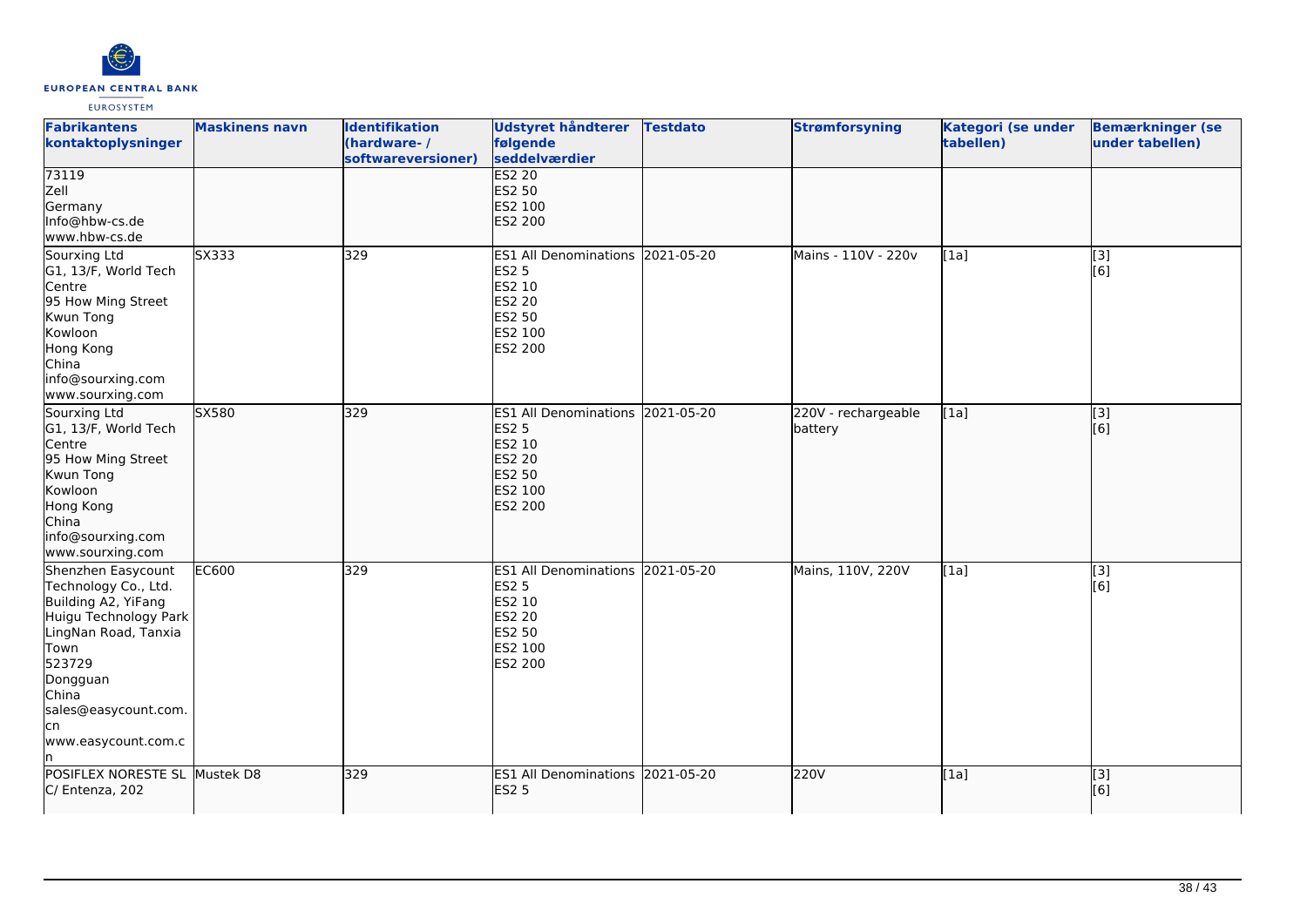

| <b>Fabrikantens</b><br>kontaktoplysninger                                                                                    | <b>Maskinens navn</b> | <b>Identifikation</b><br>(hardware-/<br>softwareversioner) | Udstyret håndterer<br>følgende<br>seddelværdier                                                                    | <b>Testdato</b> | <b>Strømforsyning</b>          | Kategori (se under<br>tabellen) | <b>Bemærkninger (se</b><br>under tabellen) |
|------------------------------------------------------------------------------------------------------------------------------|-----------------------|------------------------------------------------------------|--------------------------------------------------------------------------------------------------------------------|-----------------|--------------------------------|---------------------------------|--------------------------------------------|
| 08029<br>Barcelona<br>Spain<br>compras@posiflex.es<br>www.posiflex.es                                                        |                       |                                                            | ES2 10<br><b>ES2 20</b><br><b>ES2 50</b><br>ES2 100<br>ES2 200                                                     |                 |                                |                                 |                                            |
| <b>HBW Cash Solutions</b><br>GmbH<br>Jurastrasse 1<br>73119<br>Zell<br>Germany<br>Info@hbw-cs.de<br>www.hbw-cs.de            | VC 4040               | 1.9                                                        | <b>ES1 All Denominations</b><br><b>ES2 5</b><br>ES2 10<br><b>ES2 20</b><br><b>ES2 50</b><br>ES2 100<br>ES2 200     | 2021-05-20      | Mains - 110V - 220V            | [2]                             | [3]<br>[6]                                 |
| POSIFLEX NORESTE SL Mustek C1800<br>C/ Entenza, 202<br>08029<br>Barcelona<br>Spain<br>compras@posiflex.es<br>www.posiflex.es |                       | 1.9                                                        | ES1 All Denominations 2021-05-20<br><b>ES2 5</b><br>ES2 10<br><b>ES2 20</b><br>ES2 50<br>ES2 100<br>ES2 200        |                 | Mains-110V-220V                | $\overline{[2]}$                | $\overline{[3]}$<br>[6]                    |
| POSIFLEX NORESTE SL Mustek D9<br>C/ Entenza, 202<br>08029<br>Barcelona<br>Spain<br>compras@posiflex.es<br>www.posiflex.es    |                       | 329                                                        | ES1 All Denominations 2021-05-20<br><b>ES2 5</b><br><b>ES2 10</b><br><b>ES2 20</b><br>ES2 50<br>ES2 100<br>ES2 200 |                 | 220V                           | [1a]                            | $\overline{[3]}$<br>[6]                    |
| Francopost srl<br>Via Prina 15<br>20154<br>Milano<br>Italy<br>www.francopost.it                                              | SPEEDY UV             | 329                                                        | ES1 All Denominations 2021-05-20<br><b>ES2 5</b><br>ES2 10<br><b>ES2 20</b><br><b>ES2 50</b><br>ES2 100<br>ES2 200 |                 | 220V - Rechargeable<br>battery | [1a]                            | [3]<br>[6]                                 |
| Francopost srl<br>Via Prina 15                                                                                               | <b>SPEEDY</b>         | 329                                                        | ES1 All Denominations 2021-05-20<br><b>ES2 5</b>                                                                   |                 | 220V - Rechargeable<br>battery | [1a]                            | $\overline{[}3]$<br>[6]                    |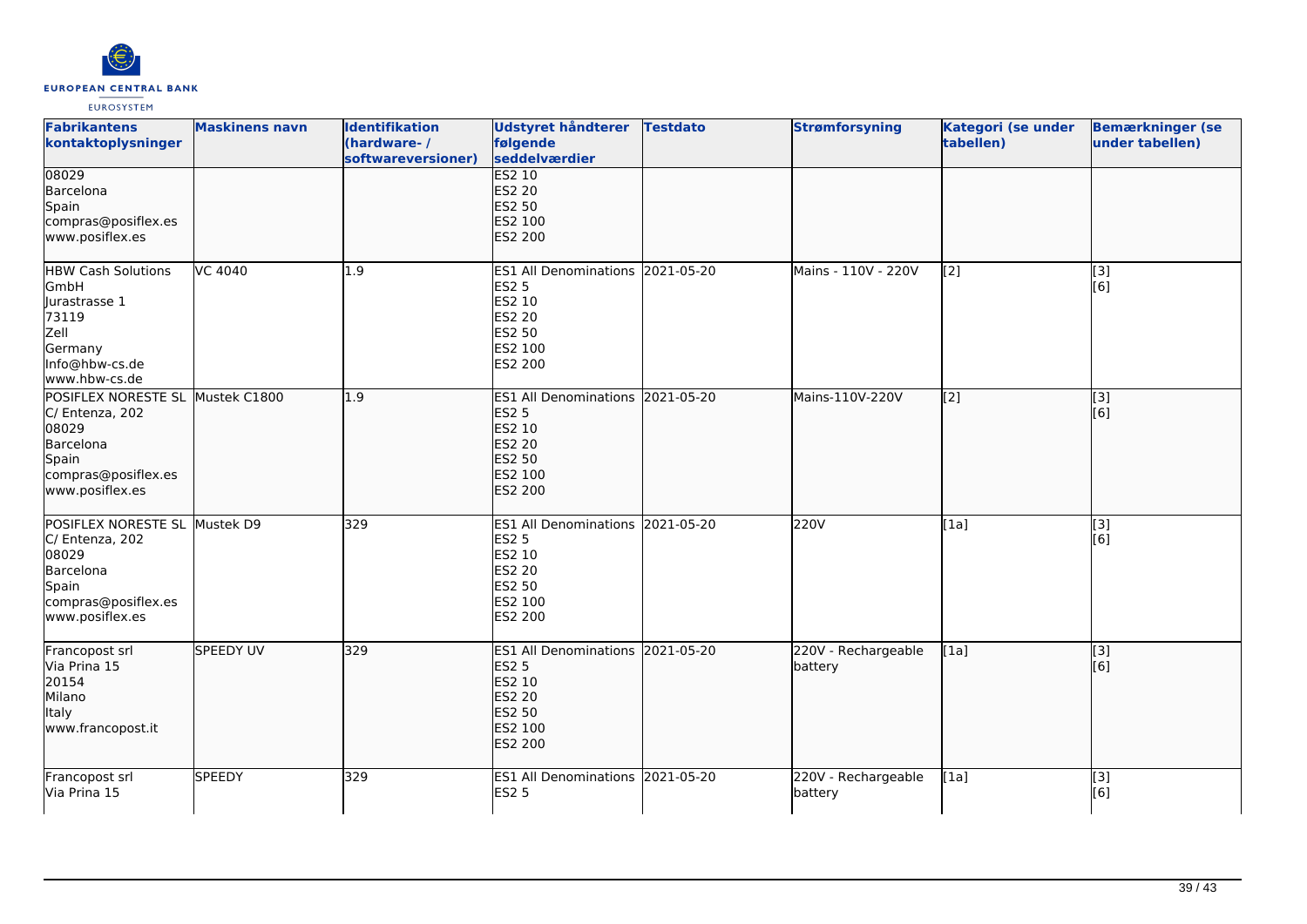

| <b>Fabrikantens</b><br>kontaktoplysninger                                                                                                                               | <b>Maskinens navn</b>                    | <b>Identifikation</b><br>(hardware-/<br>softwareversioner) | <b>Udstyret håndterer</b><br>følgende<br>seddelværdier                                                                    | <b>Testdato</b> | <b>Strømforsyning</b> | Kategori (se under<br>tabellen) | <b>Bemærkninger (se</b><br>under tabellen) |
|-------------------------------------------------------------------------------------------------------------------------------------------------------------------------|------------------------------------------|------------------------------------------------------------|---------------------------------------------------------------------------------------------------------------------------|-----------------|-----------------------|---------------------------------|--------------------------------------------|
| 20154<br>Milano<br>Italy<br>www.francopost.it                                                                                                                           |                                          |                                                            | <b>ES2 10</b><br><b>ES2 20</b><br>ES2 50<br>ES2 100<br>ES2 200                                                            |                 |                       |                                 |                                            |
| MBS s.r.l.<br>Via Cosenza, 5<br>81030<br>Succivo (CE)<br><b>Italy</b><br>info@mbs-srl.com<br>www.mbs-srl.com                                                            | <b>EASYCONTROL NEW</b><br><b>AGE PRO</b> | 329                                                        | ES1 All Denominations 2021-05-20<br><b>ES2 5</b><br>ES2 10<br><b>ES2 20</b><br><b>ES2 50</b><br>ES2 100<br>ES2 200        |                 | 220v                  | [1a]                            | [[3]<br>[[6]                               |
| MBS s.r.l.<br>Via Cosenza, 5<br>81030<br>Succivo (CE)<br>Italy<br>info@mbs-srl.com<br>lwww.mbs-srl.com                                                                  | <b>MBS 1800N</b>                         | 1.9                                                        | ES1 All Denominations 2021-05-20<br><b>ES2 5</b><br>ES2 10<br><b>ES2 20</b><br><b>ES2 50</b><br>ES2 100<br>ES2 200        |                 | mains-110v-220v       | [2]                             | $\overline{[3]}$<br>[6]                    |
| <b>DISTRIBUCIONES</b><br>MYLAR S.A.U.<br>Avda. De la Industria 1,<br>Pol. Ind. Guadalquivir<br>41120<br>Gelves<br>Spain<br>mariaj@mylar.es<br>www.mylar.es              | appBILLDETECTOR                          | 329                                                        | ES1 All Denominations 2021-05-20<br><b>ES2 5</b><br>ES2 10<br><b>ES2 20</b><br><b>ES2 50</b><br>ES2 100<br><b>ES2 200</b> |                 | Mains - 110V - 220V   | [1a]                            | $\overline{[}$ [3]<br>[6]                  |
| Guangzhou SuperEyes SE330<br>Electronics Technology<br>Co. Ltd<br>3/F, No. 5, East Eleven<br>Heng Road, Xingye<br>Avenue, Chenchong Vil<br>511400<br>Guangzhou<br>China |                                          | 329                                                        | ES1 All Denominations 2021-05-20<br><b>ES2 5</b><br>ES2 10<br><b>ES2 20</b><br>ES2 50<br>ES2 100<br>ES2 200               |                 | Mains - 110V - 220V   | [1a]                            | $\overline{[3]}$<br>[6]                    |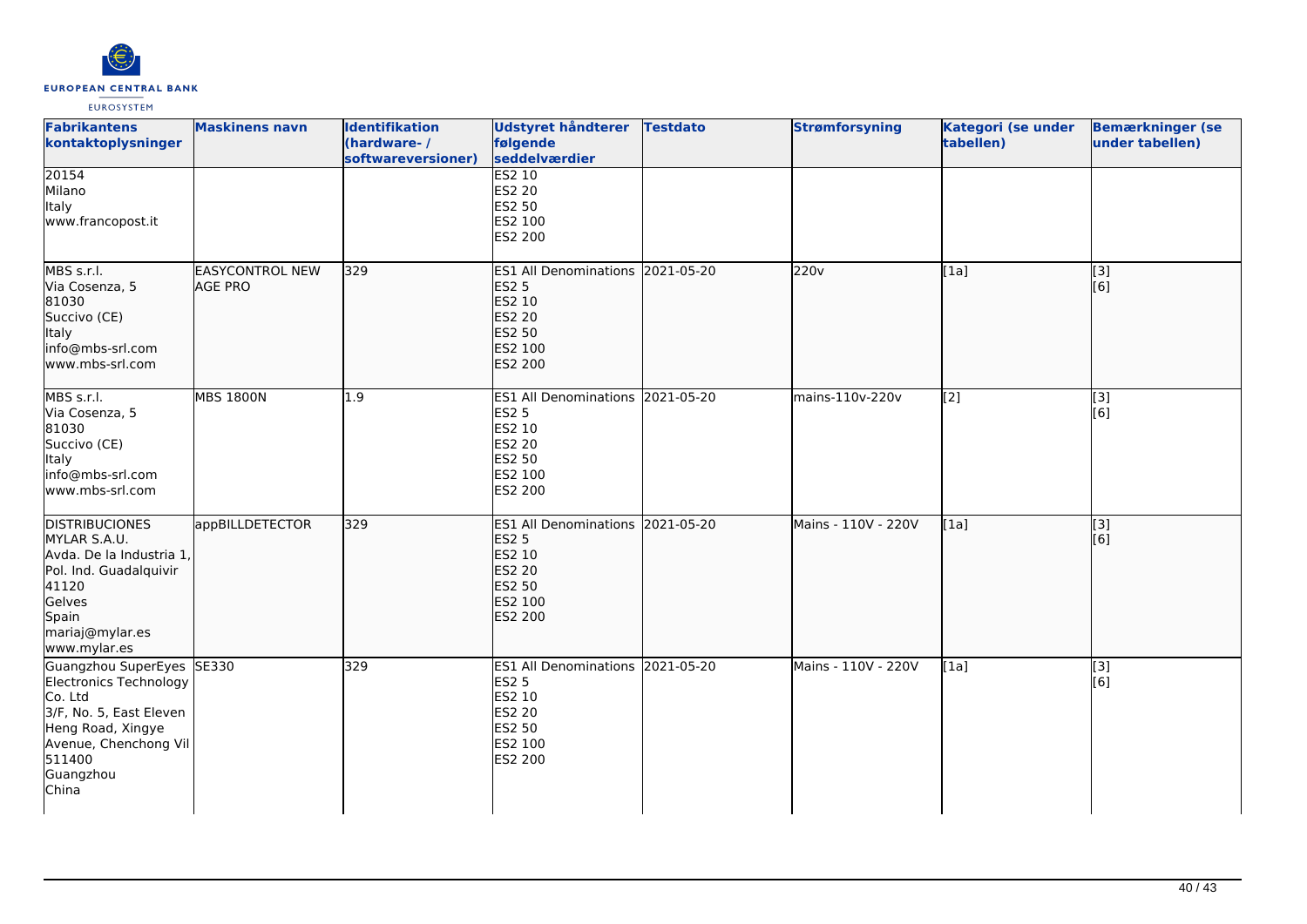

| <b>Fabrikantens</b><br>kontaktoplysninger                                                                                                                                                                            | <b>Maskinens navn</b> | <b>Identifikation</b><br>(hardware-/<br>softwareversioner) | <b>Udstyret håndterer</b><br>følgende<br>seddelværdier                                                                    | <b>Testdato</b> | <b>Strømforsyning</b> | Kategori (se under<br>tabellen) | <b>Bemærkninger (se</b><br>under tabellen) |
|----------------------------------------------------------------------------------------------------------------------------------------------------------------------------------------------------------------------|-----------------------|------------------------------------------------------------|---------------------------------------------------------------------------------------------------------------------------|-----------------|-----------------------|---------------------------------|--------------------------------------------|
| info@super-eyes.com<br>www.super-eyes.com                                                                                                                                                                            |                       |                                                            |                                                                                                                           |                 |                       |                                 |                                            |
| Guangzhou SuperEyes SE350<br>Electronics Technology<br>Co. Ltd<br>3/F, No. 5, East Eleven<br>Heng Road, Xingye<br>Avenue, Chenchong Vil<br>511400<br>Guangzhou<br>China<br>info@super-eyes.com<br>www.super-eyes.com |                       | 329                                                        | ES1 All Denominations 2021-05-20<br><b>ES2 5</b><br>ES2 10<br><b>ES2 20</b><br>ES2 50<br>ES2 100<br>ES2 200               |                 | Mains - 110V - 220V   | [1a]                            | $\begin{bmatrix} 3 \\ 6 \end{bmatrix}$     |
| Guangzhou SuperEyes SE500<br>Electronics Technology<br>Co. Ltd<br>3/F, No. 5, East Eleven<br>Heng Road, Xingye<br>Avenue, Chenchong Vil<br>511400<br>Guangzhou<br>China<br>info@super-eyes.com<br>www.super-eyes.com |                       | 329                                                        | ES1 All Denominations 2021-05-20<br><b>ES2 5</b><br>ES2 10<br><b>ES2 20</b><br><b>ES2 50</b><br>ES2 100<br><b>ES2 200</b> |                 | Mains - 110V - 220V   | [1a]                            | [3]<br>[6]                                 |
| Guangzhou SuperEyes SE580<br>Electronics Technology<br>Co. Ltd<br>3/F, No. 5, East Eleven<br>Heng Road, Xingye<br>Avenue, Chenchong Vil<br>511400<br>Guangzhou<br>China<br>info@super-eyes.com<br>www.super-eyes.com |                       | 329                                                        | ES1 All Denominations 2021-05-20<br><b>ES2 5</b><br>ES2 10<br><b>ES2 20</b><br><b>ES2 50</b><br>ES2 100<br><b>ES2 200</b> |                 | Mains - 110V - 220V   | [1a]                            | $\overline{[}3]$<br>[6]                    |
| Guangzhou SuperEyes SE600<br>Electronics Technology<br>Co. Ltd<br>3/F, No. 5, East Eleven<br>Heng Road, Xingye                                                                                                       |                       | 329                                                        | ES1 All Denominations 2021-05-20<br><b>ES2 5</b><br>ES2 10<br>ES2 20<br><b>ES2 50</b>                                     |                 | Mains - 110V - 220V   | [1a]                            | $\overline{[3]}$<br>[6]                    |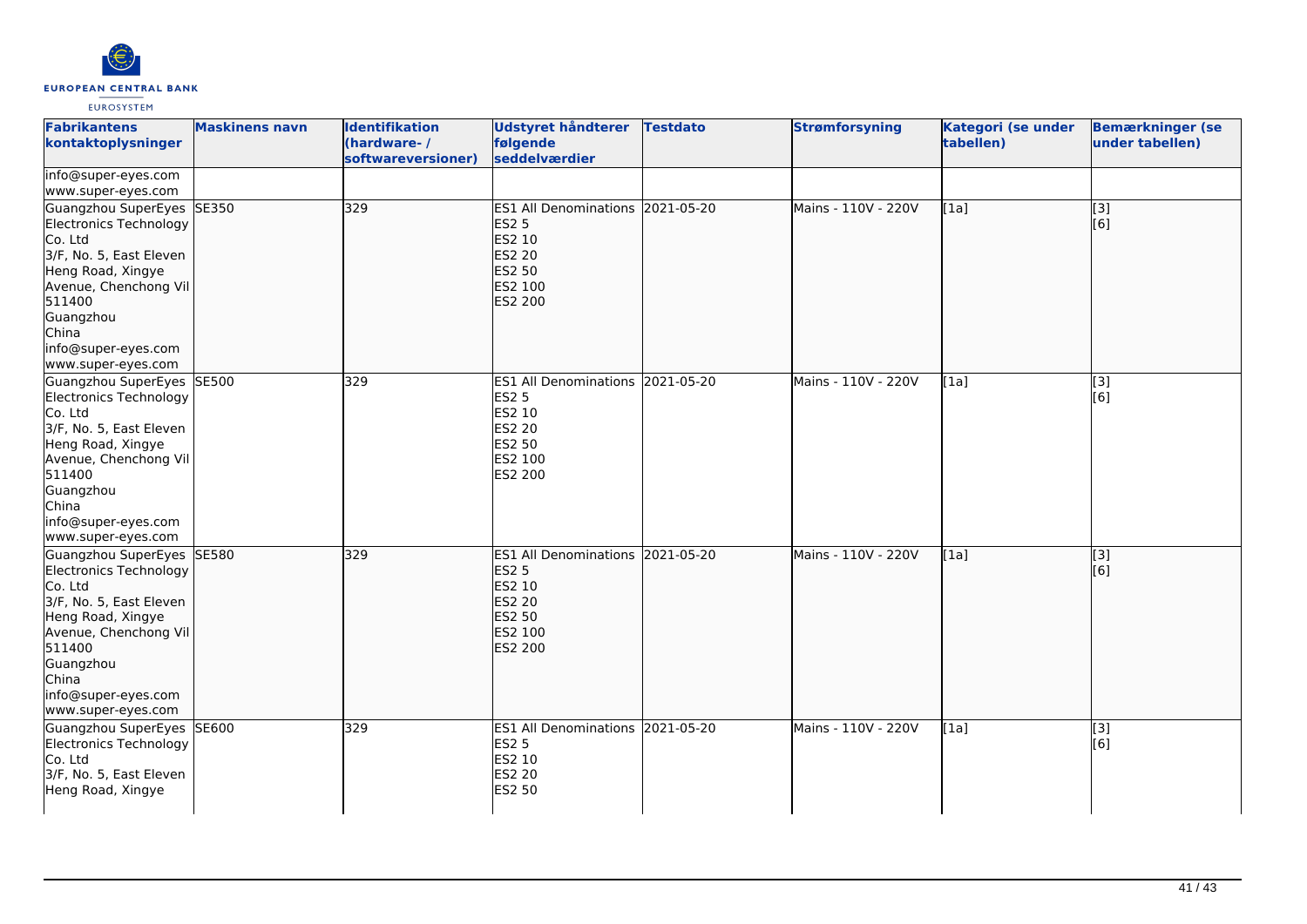

| <b>Fabrikantens</b><br>kontaktoplysninger                                                                                                                                                                                    | <b>Maskinens navn</b> | <b>Identifikation</b><br>(hardware-/<br>softwareversioner) | <b>Udstyret håndterer</b><br>følgende<br>seddelværdier                                                                                      | <b>Testdato</b> | <b>Strømforsyning</b> | Kategori (se under<br>tabellen) | <b>Bemærkninger (se</b><br>under tabellen) |
|------------------------------------------------------------------------------------------------------------------------------------------------------------------------------------------------------------------------------|-----------------------|------------------------------------------------------------|---------------------------------------------------------------------------------------------------------------------------------------------|-----------------|-----------------------|---------------------------------|--------------------------------------------|
| Avenue, Chenchong Vil<br>511400<br>Guangzhou<br>China<br>info@super-eyes.com<br>www.super-eyes.com                                                                                                                           |                       |                                                            | <b>IES2 100</b><br>ES2 200                                                                                                                  |                 |                       |                                 |                                            |
| Guangzhou SuperEyes SE3020<br>Electronics Technology<br>Co. Ltd<br>3/F, No. 5, East Eleven<br>Heng Road, Xingye<br>Avenue, Chenchong Vil<br>511400<br>Guangzhou<br><b>China</b><br>info@super-eyes.com<br>www.super-eyes.com |                       | .9                                                         | ES1 All Denominations 2021-05-20<br><b>ES2 5</b><br><b>ES2 10</b><br><b>ES2 20</b><br>ES2 50<br>ES2 100<br><b>ES2 200</b>                   |                 | Mains - 110V - 220V   | [2]                             | $\vert$ [3]<br>[6]                         |
| Hyundai MIB<br>International Co. Ltd.<br>[3301, A Bld, 17, Gosan-<br>ro 148beon-gil<br>15850<br>Gunpo-si, Gyeonggi-do,<br>15850, Gunpo City<br>KOREA (Republic)<br>sjpark5423@hyundaim<br>lib.com<br>www.hyundaimib.com      | MIB-1S                | Main: 5.5; Image: 3.0                                      | <b>IES1 All Denominations 2021-05-17</b><br><b>ES2 5</b><br><b>IES2 10</b><br><b>ES2 20</b><br><b>IES2 50</b><br><b>IES2 100</b><br>ES2 200 |                 | Mains                 | [2]                             | [3]<br>[6]                                 |

# **Kategori**

- [1a] 1a. Selvstændigt udstyr til at kontrollere ægtheden af en enkelt euroseddel automatisk.
- [1b] 1b. Modul, der kontrollerer eurosedler enkeltvis, for at fastslå om de kan accepteres.
- [2] 2. Udstyr til at tælle og kontrollere ægtheden af seddelbundter.

# **Bemærkninger**

- [1] Det er ikke klart, hvorvidt udstyret opfylder national eller EU-lovgivning på sundheds- og sikkerhedsområdet.
- [2] Udstyret kan ikke kontrullere alle seddelværdier. Kontakt venligst leverandøren, hvis De ønsker information om, hvilke seddelværdier udstyret kan kontrullere.
- [3] Sedlerne kan kontrulleres uanset ilægningsretning.